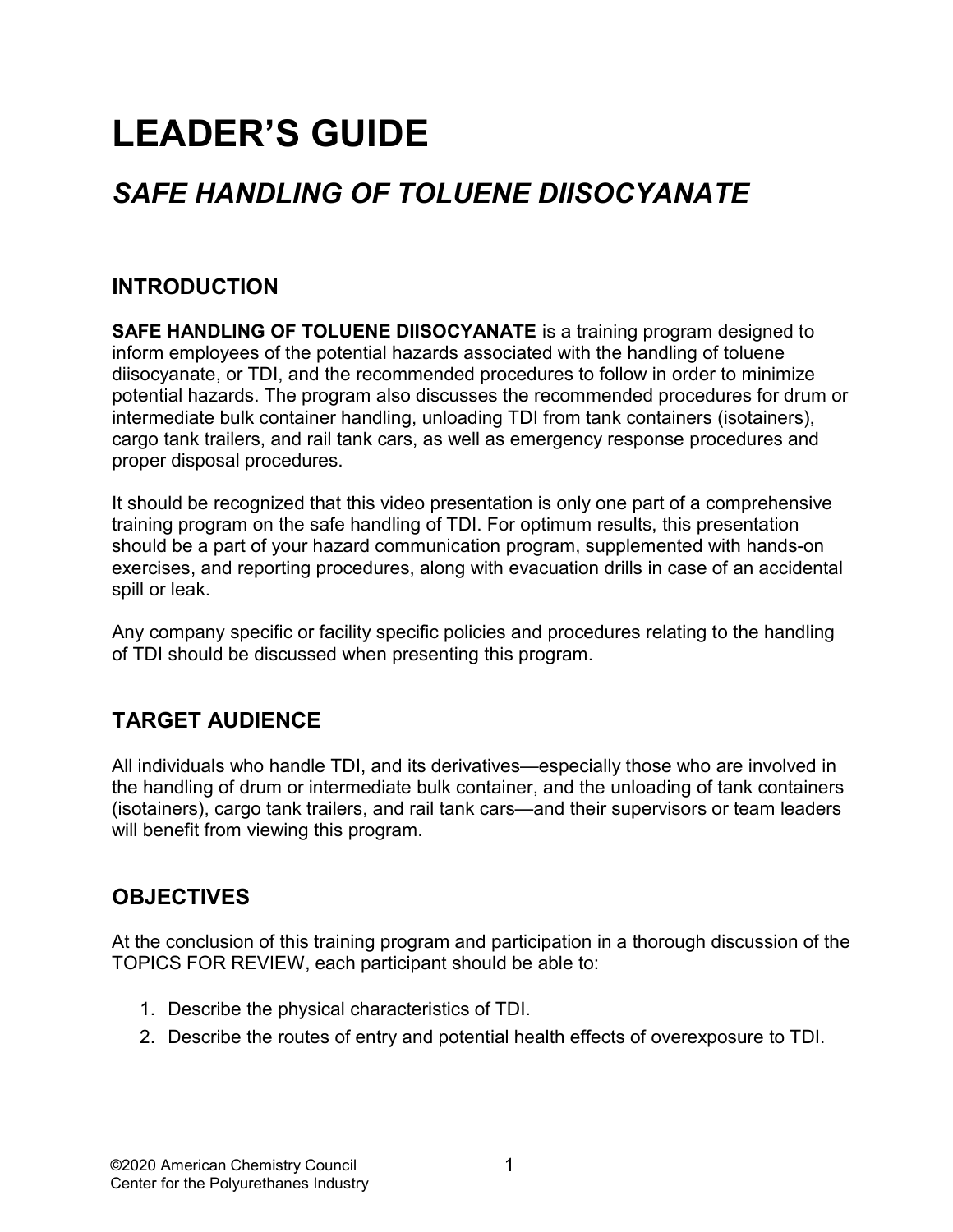- 3. Describe the first aid procedures that should be taken if an accidental exposure occurs.
- 4. Describe the proper personal protective equipment required when transferring TDI from drums or intermediate bulk containers, tank containers (isotainers), cargo tank trailers, and rail tank cars.
- 5. Describe the recommended procedures for safely handling drums and intermediate bulk containers of TDI, and TDI transfers from tank containers (isotainers), cargo tank trailers, and rail tank cars.
- 6. Describe the resources that are available in the event of a TDI spill.
- 7. Describe how to clean up a TDI spill.
- 8. Describe what to do with waste material generated during the cleanup of a TDI spill.

# LEADER PREPARATION

The training session leader plays a key role in the success of the SAFE HANDLING OF TOLUENE DIISOCYANATE training program. The leader should manage the training experience by encouraging group discussion, relating the material to the participants' specific environments and company policies, and conducting follow-up exercises or meetings.

Prior to the training session, the leader should:

- Preview the appropriate sections of the program, and read the Leader's Guide.
- Study the suggested TOPICS FOR REVIEW.
- Obtain visual aids which would make employees aware of safety hazards.
- Obtain safety data sheets (SDS) or technical data sheets for toluene diisocyanate.
- Develop additional discussion questions, as required, to amplify the key points presented and relate them to the specific situations encountered in their environments.
- Secure a meeting room large enough to avoid overcrowding and quiet enough to minimize distractions.
- Secure the audiovisual equipment required to present the program.
- Allow sufficient time to conduct the training session. NOTE: A typical training session should include a discussion of objectives, presentation of this program, review of the material, testing, test review and will take approximately 90 mintues.
- After the training session, arrange to have the video training program made available for periodic review by employees, supervisors or team leaders, and managers. polyurethane.americanchemistry.com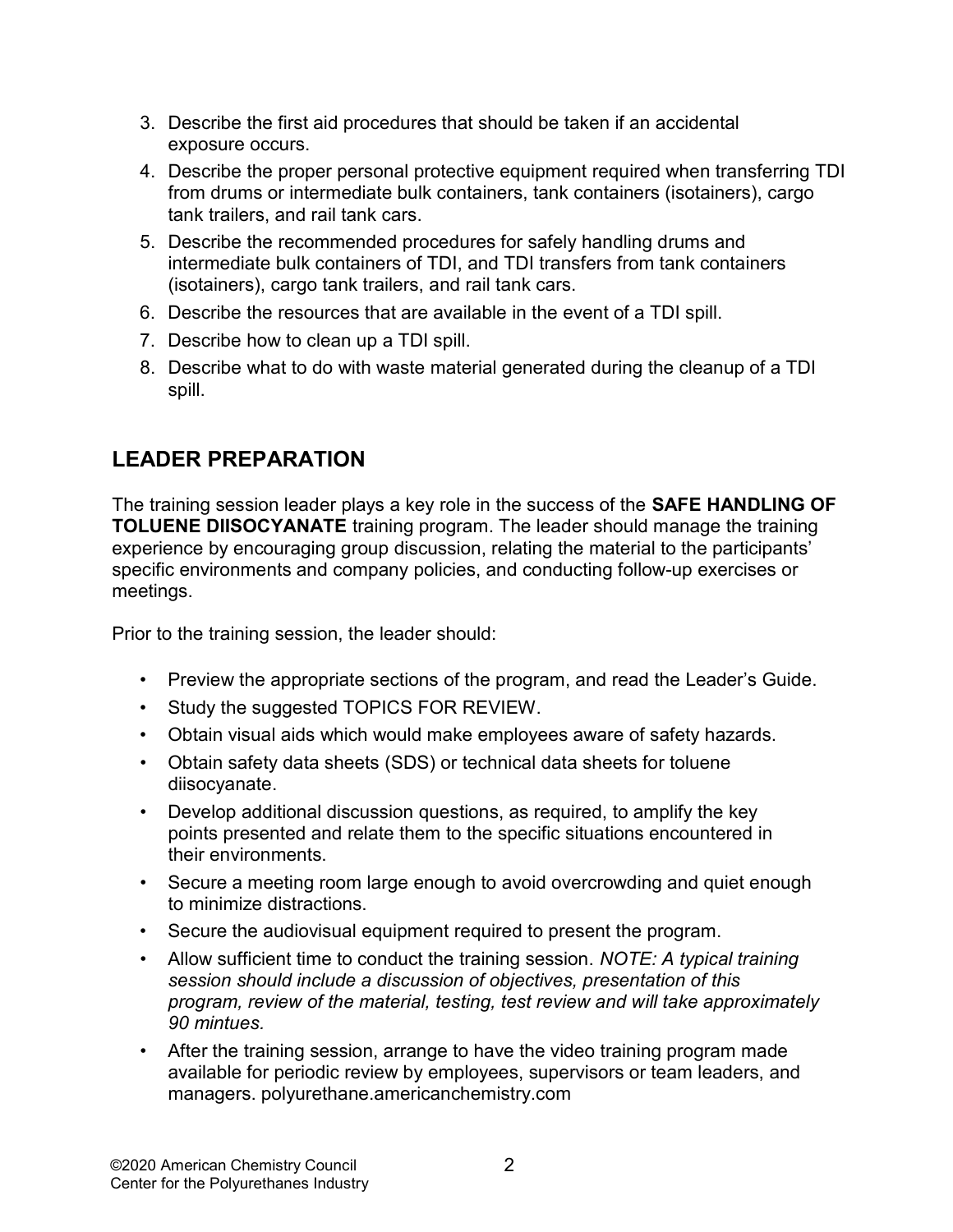# AUDIOVISUAL PROGRAM OUTLINE

| <b>Introduction</b>                                                                                                                                                                                                                                                       | (2:22)  |
|---------------------------------------------------------------------------------------------------------------------------------------------------------------------------------------------------------------------------------------------------------------------------|---------|
| A. Typical Uses of TDI<br><b>B. Common Shipping Containers</b><br>C. Modes of Transportation                                                                                                                                                                              |         |
| I. Hazard Communication                                                                                                                                                                                                                                                   | (9:39)  |
| A. Physical Characteristics<br><b>B.</b> Routes of Entry<br>C. Potential Health Effects<br>D. First Aid<br>E. Personal Protective Equipment                                                                                                                               |         |
| <b>II. Drum and Intermediate Bulk Container Handling</b>                                                                                                                                                                                                                  | (8:39)  |
| A. Receiving Deliveries<br><b>B. Personal Protective Equipment</b><br>C. Discarding Empty Containers                                                                                                                                                                      |         |
| <b>III. Tank Container (Isotainer) Transfers</b>                                                                                                                                                                                                                          | (15:37) |
| A. Preparation for Unloading<br><b>B.</b> Documentation<br>C. Regulatory Information<br>D. Pre-Unloading Procedures<br>E. Personal Protective Equipment<br>F. Connecting Procedures<br>G. Transfer Operations<br>H. Disconnecting Procedures<br>I. Preparation for Return |         |
| <b>N. Cargo Tank Trailer Transfers</b>                                                                                                                                                                                                                                    | (16:57) |
| A. Preparation for Unloading<br><b>B.</b> Documentation<br>C. Regulatory Information<br>D. Pre-Unloading Procedures<br>E. Personal Protective Equipment<br>F. Connecting Procedures<br>G. Transfer Operations<br>H. Disconnecting Procedures                              |         |

I. Preparation for Return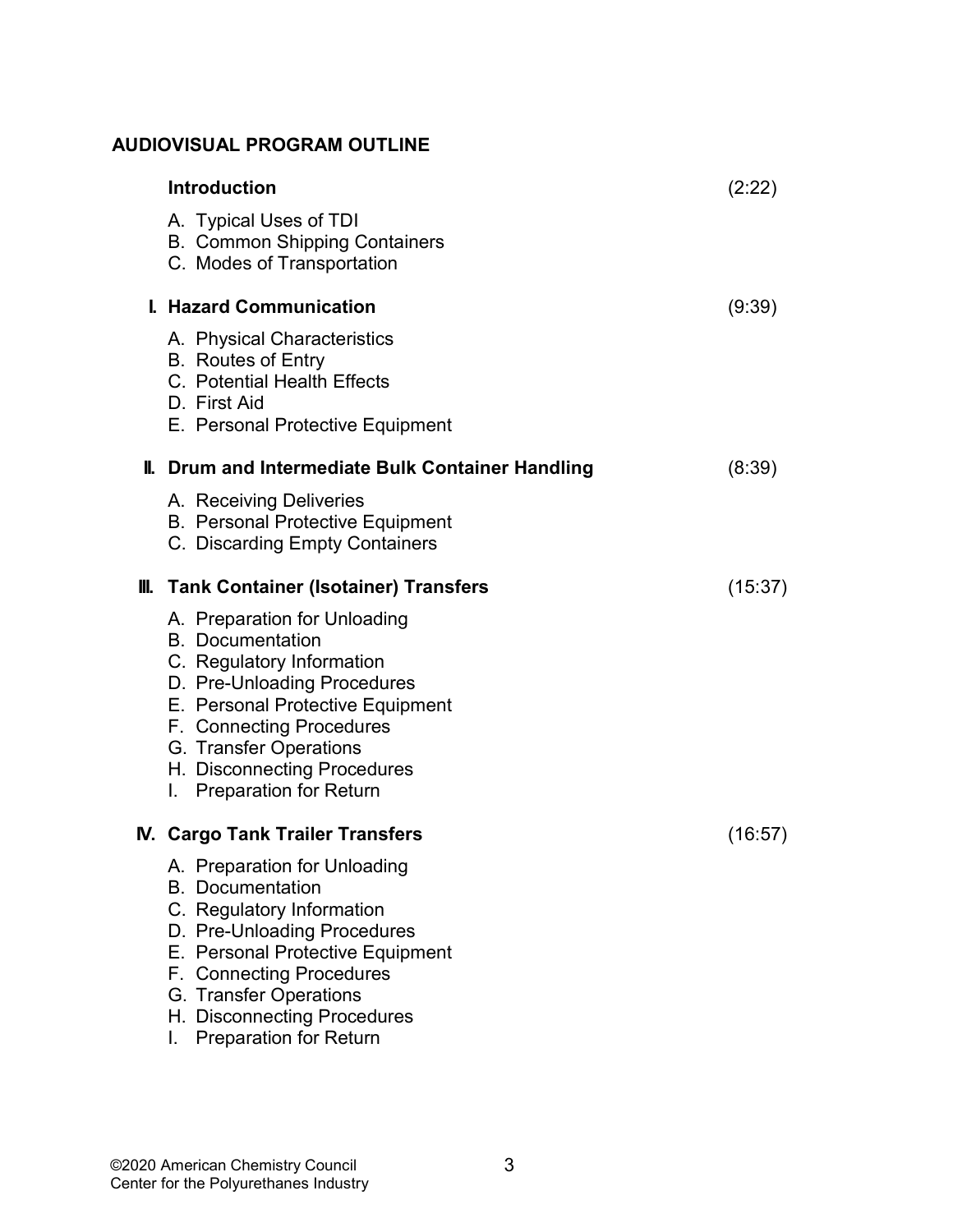#### V. Rail Tank Car Transfers (16:51)

- A. Preparation for Unloading
- B. Documentation
- C. Regulatory Information
- D. Pre-Unloading Procedures
- E. Personal Protective Equipment
- F. Connecting Procedures
- G. Transfer Operations
- H. Disconnecting Procedures
- I. Preparation for Return

#### VI. Emergency Response (7:48)

- A. Resources
- B. Spill Control, Containment and Cleanup
- C. Notification
- D. Disposal

# PRESENTATION

The SAFE HANDLING OF TOLUENE DIISOCYANATE program has been divided into six parts so that training can be specifically targeted to the container in which TDI is received. All employees must view both Part One–Hazard Communication and Part Six– Emergency Response for their training to be complete. Choose one or more of the following parts based on how TDI is received at your facility:

| Drum and Intermediate Bulk Container Handling | Part Two          |
|-----------------------------------------------|-------------------|
| <b>Tank Container (Isotainer) Transfers</b>   | <b>Part Three</b> |
| <b>Cargo Tank Trailer Transfers</b>           | Part Four         |
| <b>Rail Tank Car Transfers</b>                | <b>Part Five</b>  |

The sequence of a typical training session using this program would be as follows: The leader should...

- Welcome the group, and ask them to place name cards in front of themselves if appropriate.
- Introduce the subject area, and explain what is to be presented.
- Review the objectives for the program with the participants, and explain that these objectives will be tested by means of a written quiz at the end of the session. NOTE: Four written quizzes that review the program's objectives are provided for use at the instructor's discretion.
- Start the video training program and watch it with the participants.
- Answer any immediate questions that the participants may have.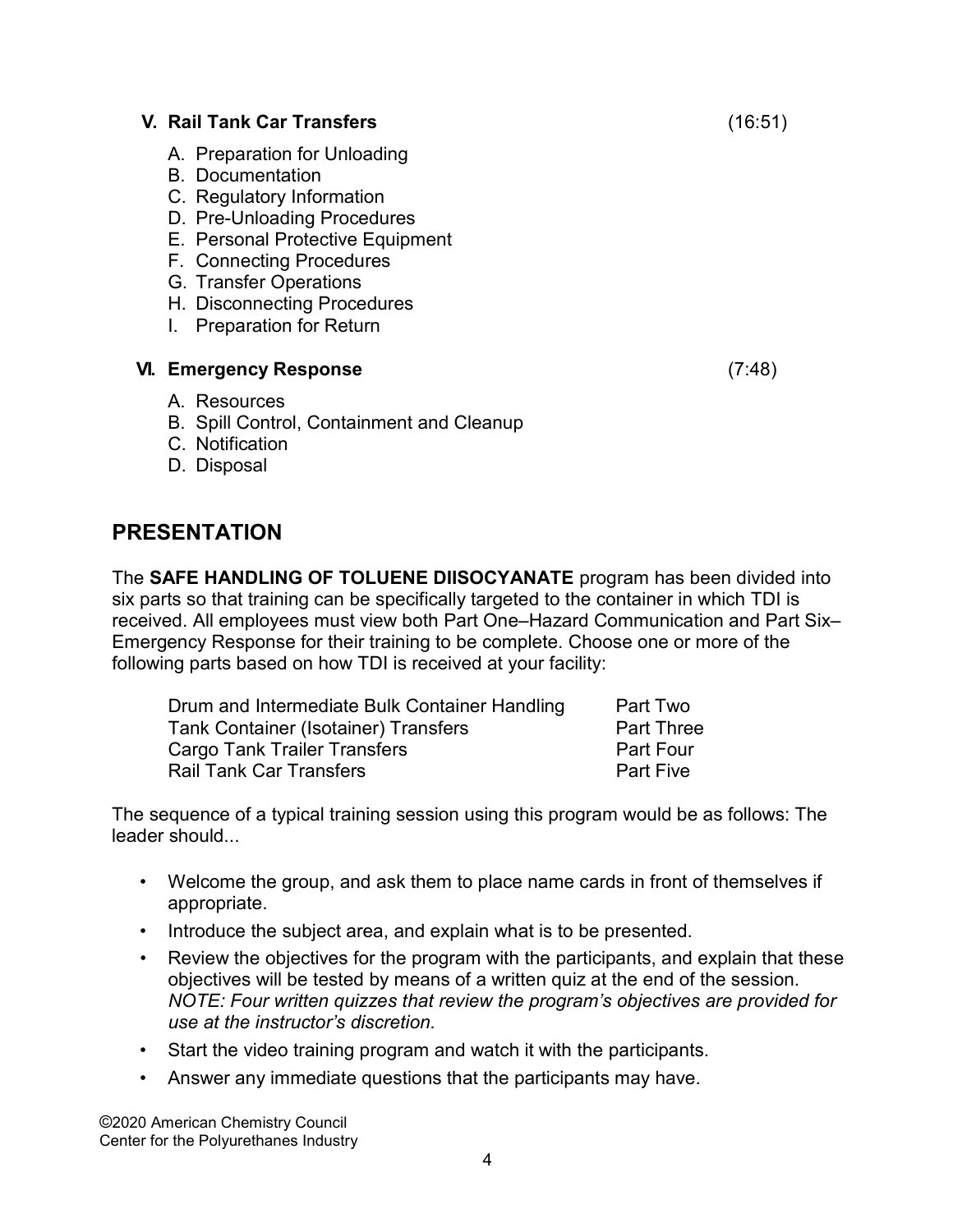- Use TOPICS FOR REVIEW to relate the material presented to the participants' situation. NOTE: The question/answer format is provided as a guide. It is best to relate this information to questions that the group considers important.
- Briefly review the key points of the program, and facilitate a group discussion.
- Administer the quiz, and review the answers with the participants.
- Give each participant additional written information on company policies and programs (if available).
- Schedule and develop additional training, as necessary.
- Make the video presentation available for periodic review by employees.

# TOPICS FOR REVIEW

# **Hazard Communication**

- 1. What are the physical characteristics of TDI?
	- Physical testing data has shown that liquid TDI may solidify at certain temperatures, depending upon its mixture. Specific information on your particular product can be obtained from the product's SDS.
	- TDI has a flash point above 260°F. Thus, it is not ignited readily under most conditions. However, it will burn if exposed to an ignition source at or above the flash point temperature, and fires are possible if proper care is not taken.
	- Testing has also shown that TDI is reactive with certain types of materials, including water. When TDI is mixed with other materials, heat and carbon dioxide are generated. Over time, this can create excessive pressure in closed containers. To reduce risks of unplanned reactions, it's extremely important that TDI not come in contact with moisture or water. Other reactive agents include, but are not limited to, ammonia, polyols, alcohols, amines, caustic soda, and caustic potash.
	- TDI is typically a clear, water-white to pale yellow liquid. However, some polymeric and TDI prepolymer mixtures can be colorless or water-white to dark brown.
	- TDI has a sharp pungent odor that can be very irritating to the respiratory system. The odor threshold for TDI is above the established exposure limits. Therefore, odor should never be relied upon to indicate the presence of TDI.
	- Additional information can be obtained from the material's safety data sheet (SDS) or the technical data sheet.
- 2. What are the three major "routes of entry" through which a chemical can cause health effects?
	- Inhalation or breathing
	- Skin or eye contact
	- Ingestion or swallowing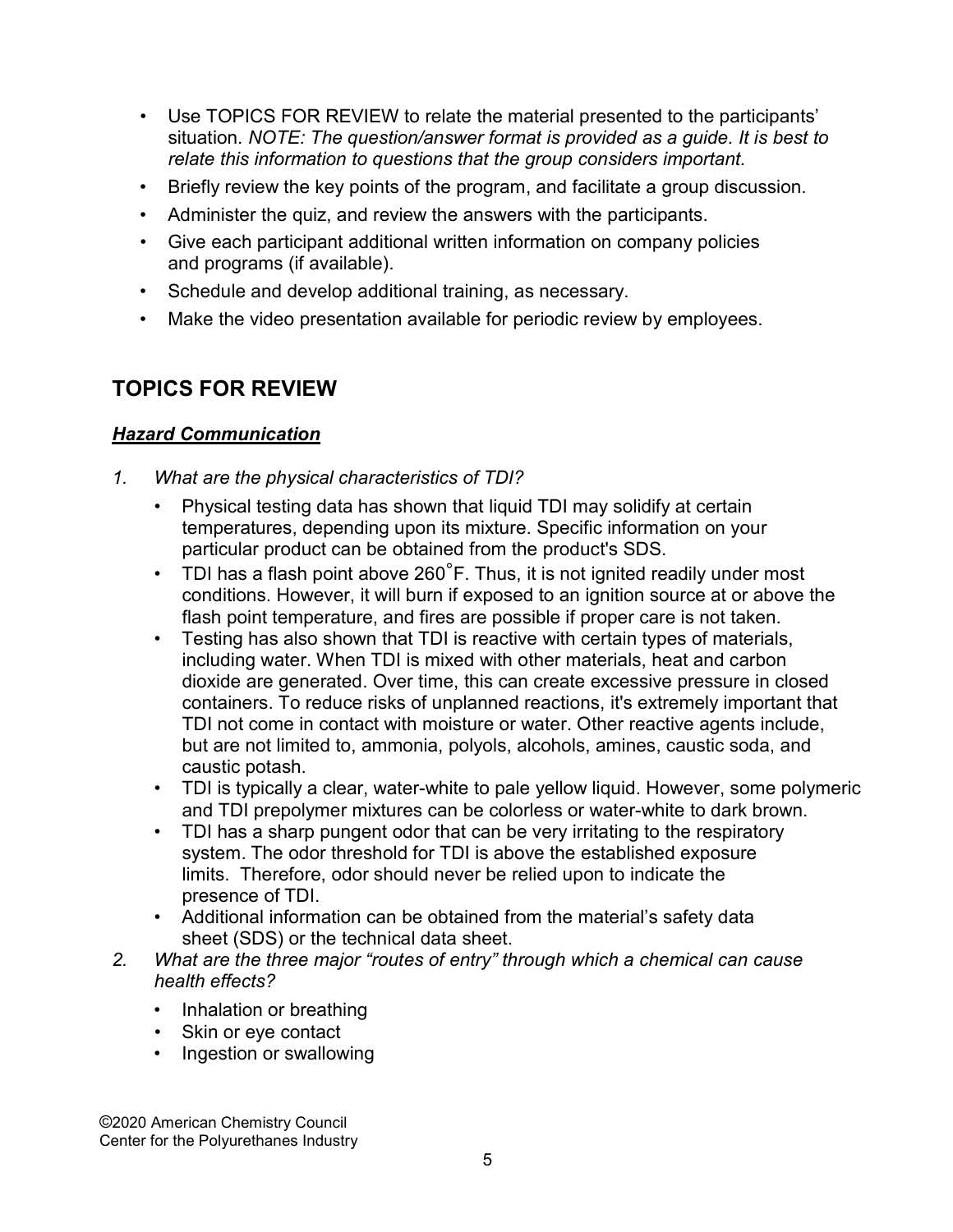- 3. What do you do if you are overexposed to TDI?
	- If overexposure by any route of entry occurs, seek immediate medical attention.
- 4. What is the greatest health hazard of TDI?
	- The greatest health hazard of TDI is the potential for adverse effects on the respiratory system. At room temperature, TDI can form vapor concentrations above the permissible exposure limit.
- 5. What are the health effects associated with overexposure to TDI vapors?
	- Exposure to TDI vapor may cause irritation of the eyes, nose, throat, and lungs. Difficulty breathing, tightness in the chest, and coughing are also symptoms of overexposure. In most cases, these symptoms will disappear within a few hours after the exposure takes place.
	- Overexposure to airborne TDI may cause respiratory allergy, or sensitization. Skin contact may also be associated with respiratory allergy. If sensitized, or allergic to TDI, a person may react to extremely low airborne concentrations of TDI.
- 6. What do you do for a person who exhibits symptoms of TDI sensitization?
	- Move anyone who shows signs of irritation, or asthma-like symptoms, to fresh air and seek immediate medical attention.
	- The onset of these symptoms may occur immediately or be delayed. Therefore, medical personnel should observe potentially sensitized individuals for several hours after exposure.
- 7. What are the health effects associated with overexposure to liquid TDI?
	- Liquid TDI can be irritating to the skin or eyes. Skin contact may result in redness and may also cause skin sensitization, an allergic reaction. Symptoms such as redness, itching, and rash may occur when a sensitized person contacts TDI. If a person has become sensitized, the most prudent course of action is that individual no longer work with TDI.
	- Eye contact may result in redness, and tissue injury may occur.
	- Therefore, it is important an eyewash station and safety shower be located in the immediate area when TDI is being handled.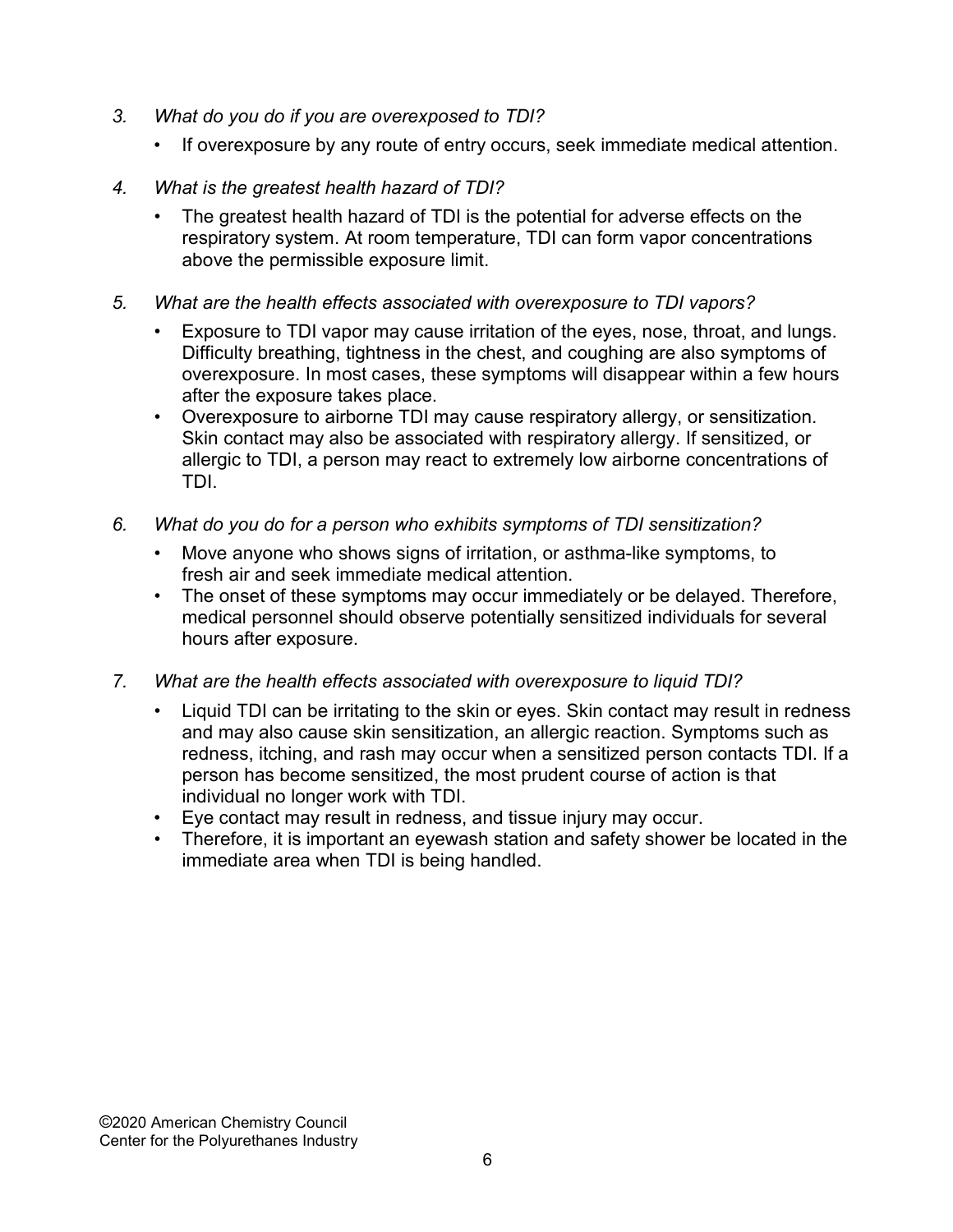- 8. What first aid is appropriate for skin/eye exposure to TDI?
	- For skin exposure, first wipe off the liquid then wash with a polyglycol-based skin cleanser or corn oil. Soap and water may also be used, but may be less effective. Remove any contaminated clothing.
	- For exposures requiring the use of emergency showers, remove contaminated clothing and other sources of vapor before removing respiratory protection.
	- For eye exposure, thoroughly flush the eyes with running water many companies flush exposed eyes for at least 15 minutes, and then seek medical attention.
- 9. Is ingestion of TDI toxic?
	- Although unlikely, accidental ingestion or swallowing of any chemical could occur. TDI has a low potential of toxicity by ingestion.
- 10. What first aid is appropriate for ingestion of TDI?
	- For ingestion of TDI, do not induce vomiting. Seek medical attention immediately.
- 11. Where would you find safe handling information for TDI?
	- As with all chemical shipments, hazard communication information is attached to all containers either by a warning label or tag.
	- If additional handling information for TDI is required, please refer to the manufacturer's safety data sheet (SDS).
- 12. What personal protective equipment (PPE) is required when handling TDI?
	- Everyone involved in the handling of TDI must be equipped with the appropriate personal protective equipment. This includes appropriate impervious clothing such as chemical protective suits, chemical resistant gloves and boots, as well as an approved full-face air supplied respirator.
- 13. What has been done to prevent overexposure to airborne vapors of TDI?
	- To prevent overexposure to airborne vapors, refer to applicable regulations for permissible exposure limits for TDI.
	- In the US, air concentration limits must be below the Occupational Safety and Health Administration (OSHA) permissible exposure limits (PEL).
	- The American Conference of Governmental Industrial Hygienists (ACGIH) also has established threshold limit values (TLV) for TDI which are commonly referred to.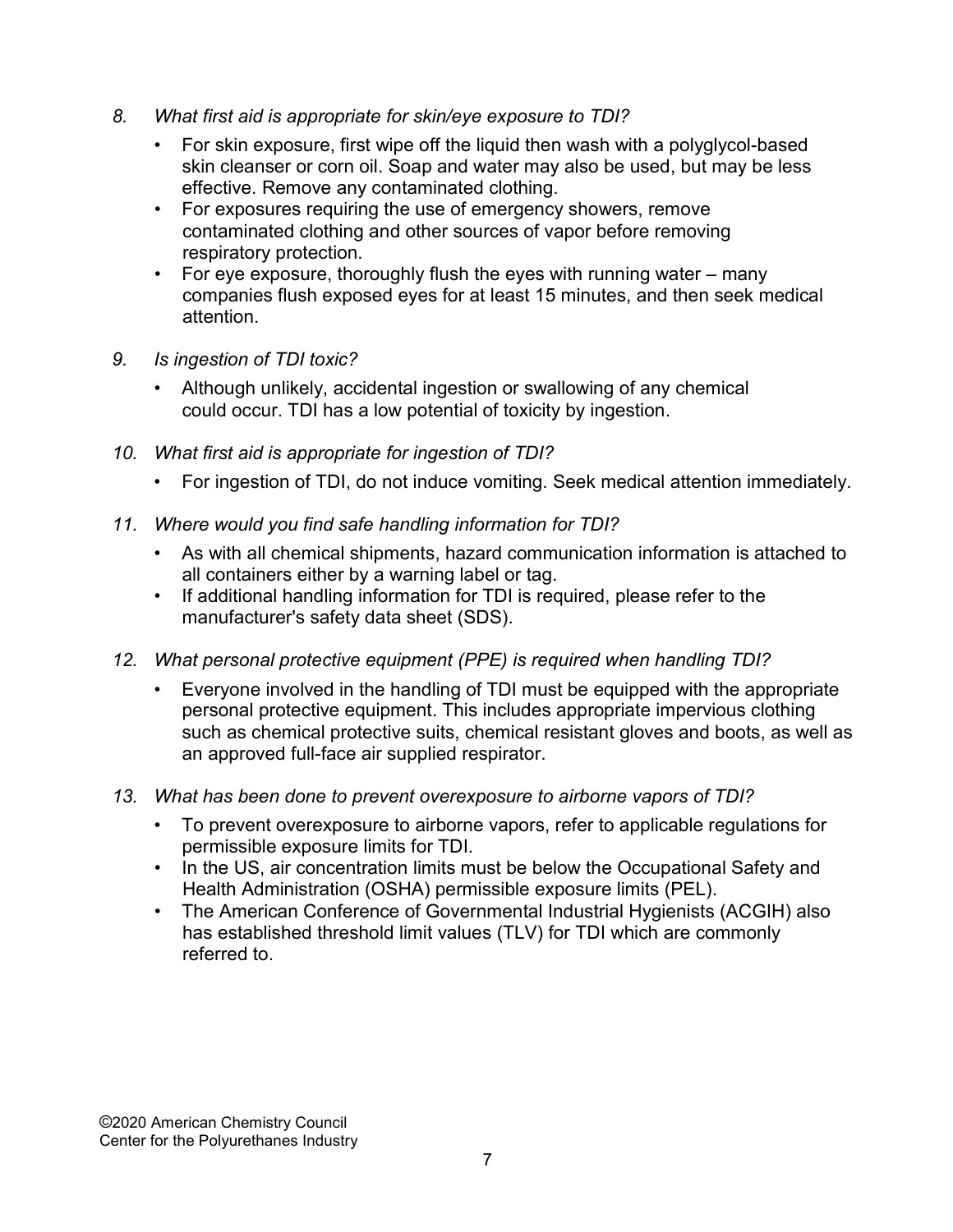- 14. Can you use the odor of TDI as an indicator of overexposure?
	- No. The odor threshold (or point at which you can detect TDI with your sense of smell) is above the permissible exposure limit. Therefore, odor should never be used to indicate the presence of TDI.
	- TDI has poor warning properties. Monitor the workplace for TDI vapor. If you can smell TDI, you are exposed above the permissible exposure limit.
	- Harmful airborne concentrations may occur accidentally. The industry practice is to have a positive pressure self-contained breathing apparatus or a positive pressure airline respirator should be readily available in areas where TDI is handled. These are worn to prevent overexposure to airborne vapors should a release occur. Approved respiratory protection must comply with applicable requirements.
- 15 What resources are available if you have additional questions about handling TDI?
	- If you have any further questions or are unsure of the actions required of you, ask your supervisor or team leader, or contact the product manufacturer.
	- For more information on the topics covered in this sections, consult the following literature developed by the Center for the Polyurethanes Industry (available at www.polyurethane.org):
		- **E** Guidance for Developing a Written Respiratory Protection Program
		- Guidance for the Selection of Protective Clothing for TDI users
		- Guidance for Working with TDI: Things You Should Know
		- Occupational Hygiene air Monitoring for TDI and TDI Guidance

### Drum and Intermediate Bulk Container Handling

- 1. How is toluene diisocyanate (TDI) regulated in transportation?
	- The U.S. Department of Transportation (DOT) regulates transportation of toluene diisocyanate as a hazardous material.
	- Although there are various regulations covering the shipment of TDI, it will be classified UN2078, Toluene Diisocyanate, Class 6.1, Packing Group II.
	- The letters RQ will be entered either before or after the description of the shipment when individual packages contain 100 pounds or more of TDI, known as the "reportable quantity."
	- The toxic placard with the UN marking 2078 displayed is the required placard for shipment of this material.
	- TDI containers must have the required labels or placards applied.
	- The storage and handling of TDI at your facility may be subject to other federal, state, and local regulations.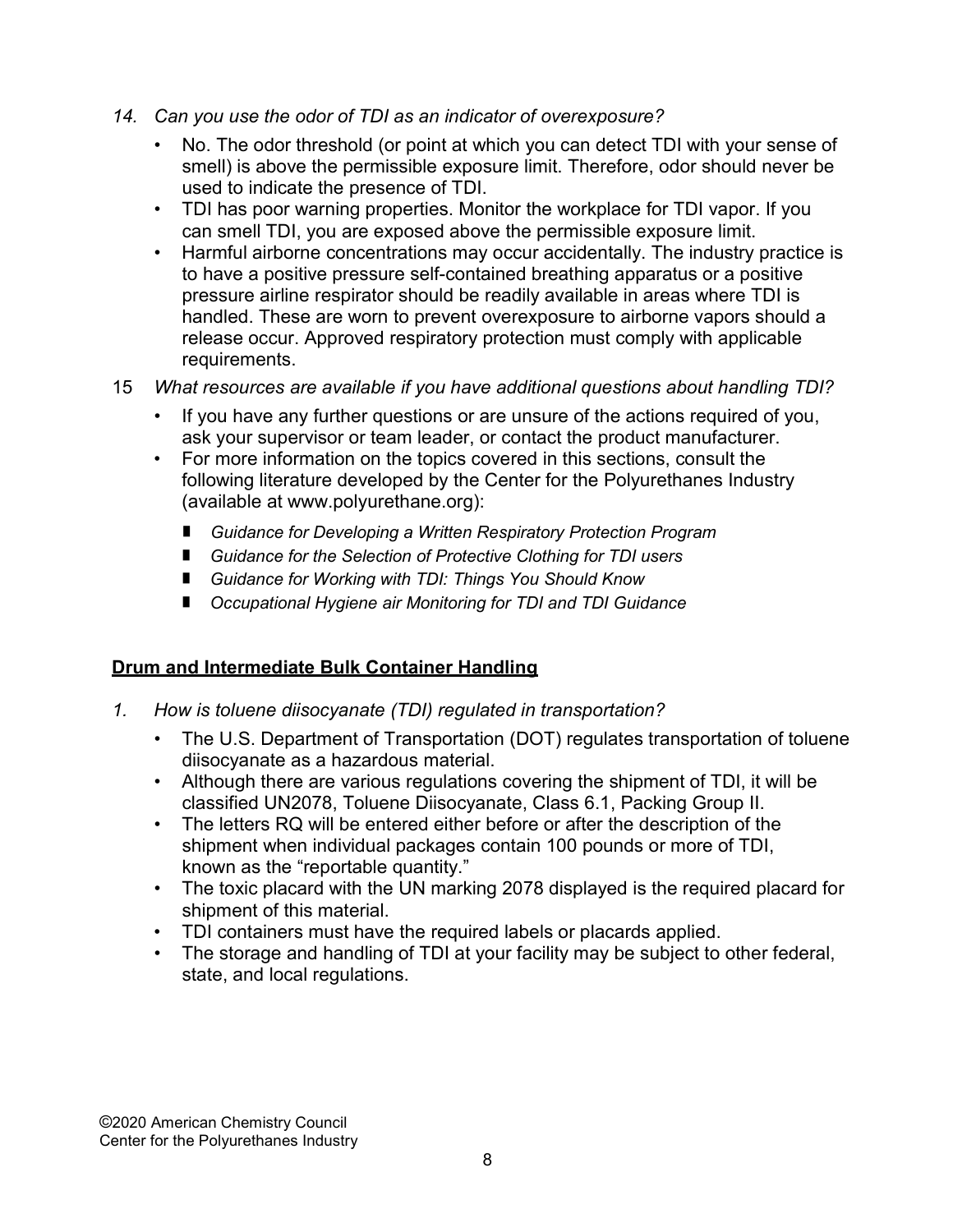- 2. What do you do when the truck arrives?
	- When the truck arrives, check all paperwork for accuracy. Verify the purchase order number, and ensure the proper material and correct number of containers have been received.
	- Check the trailer hazard placards. Make sure they are correct for the product noted on the shipping documents.
	- When you have checked the security seals against the paperwork, break the seals, and open the doors of the trailer. Use caution when opening the doors as items may have shifted during transportation.
	- Assist the driver in positioning the trailer at the dock.
- 3. How is the truck prepared before unloading?
	- Make sure that the driver has set the emergency brake on the truck once it is in position.
	- Place wheel chocks under the tires of the trailer, as well as the rear tires of the truck, to prevent movement in either direction.
- 4. What safety precautions are followed when unloading TDI drums?
	- When forklifts are used to unload drums, use the proper drum handling apparatus in order to move the drums.
	- Never use the forks to pick up a drum by the chimes.
	- Never try unloading a trailer without using the proper equipment and techniques.
- 5. What do you do after unloading the drums or intermediate bulk containers?
	- Make sure that the name on the container label matches the name on the shipping documents, and confirm that no containers are leaking.
- 6. What types of drums and intermediate bulk containers are appropriate for the transport of TDI?
	- Drums used to transport TDI are typically made of metal or a variety of other composite materials with tight head construction. Open top drums are more prone to leakage of liquid contents so close head drums are most commonly used in this TDI service.
	- Intermediate bulk containers should also be made of metal. IBCs made of other composite materials are not normally used.
- 7. How are drums stored?
	- Drums can be stored on their chimes or on pallets. Drums may be stacked, check with supplier for additional guidance.
	- Drums and Intermediate Bulk Containers (IBCs) are stored in an area that protects the product from contamination due to moisture intrusion or degradation due to extreme temperature exposure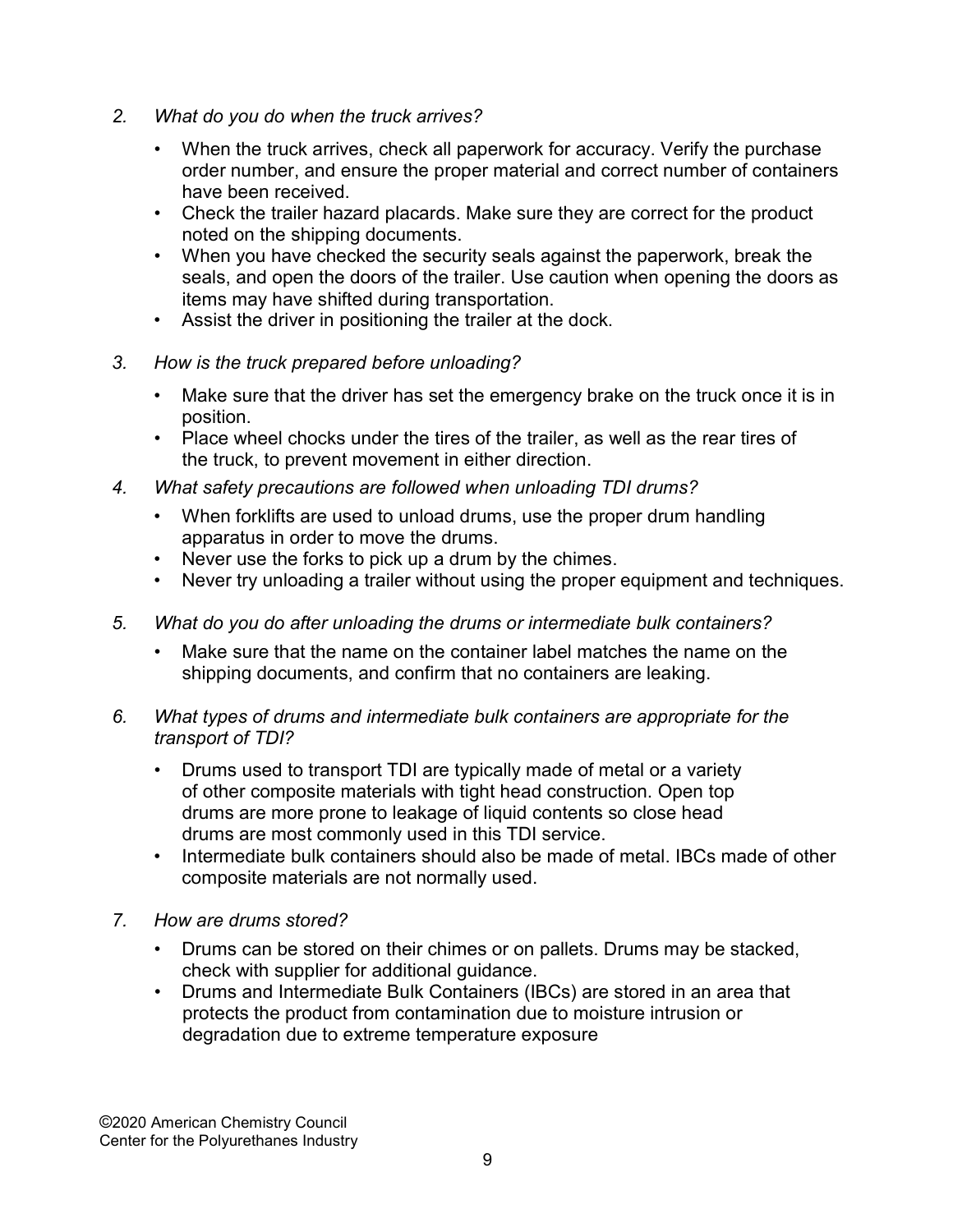- 8. What personal protective equipment (PPE) and other controls are required to avoid contact or exposure to TDI?
	- In order to avoid contact or exposure to TDI, appropriate personal protective equipment must be worn during transfer operations. For TDI, this may include chemical splash goggles or face shield and chemical resistant gloves.
	- When transferring TDI without adequate ventilation, a full-face air-supplied respirator is required. Certain activities may require additional protective equipment.
	- If local ventilation is used, leading industry practice has discharged vapors be absorbed or scrubbed free of TDI before being discharged to the atmosphere.
- 9. How do you dispose of empty drums?
	- Many companies contract with an approved drum reconditioner for the disposing of empty TDI drums. If you need help in locating an approved drum reconditioner, contact the Reusable Industrial Packaging Association (301-577- 3786; http://www.reusablepackaging.org). Follow the instructions on the IBC label for additional information on returning the container.
	- If you do not use the services of a drum reconditioner, and neutralization is necessary, contact supplier for guidance. Puncture empty drums so they cannot be reused, and remove the product label.
- 10. What happens when TDI contacts water?
	- Don't forget hazards created by refilling containers with even a little moisture, water, or any foreign substance. Reaction between TDI and water will slowly emit carbon dioxide gas, and in a closed container like a drum, could cause a violent rupture.

#### 11. What do you do if you suspect a reaction is taking place inside a sealed container?

- Whenever you suspect that a reaction is taking place inside a sealed container, through evidence such as a bulging drum, risk can be minimized by isolating the area immediately and contacting CHEMTREC (1-800-424-9300 (US)) for assistance.
- 12. What resources are available if you have additional questions about handling TDI?
	- If you have any further questions or are unsure of the actions required of you, ask your supervisor or team leader, or contact the product manufacturer.
	- For more information on handling TDI, consult the following literature developed by the Center for the Polyurethanes Industry (available at www.polyurethane.org):
		- Guidance for Melting Toluene Diisocyanates (TDI) in Drums
		- Guidelines for Receiving and Unloading TDI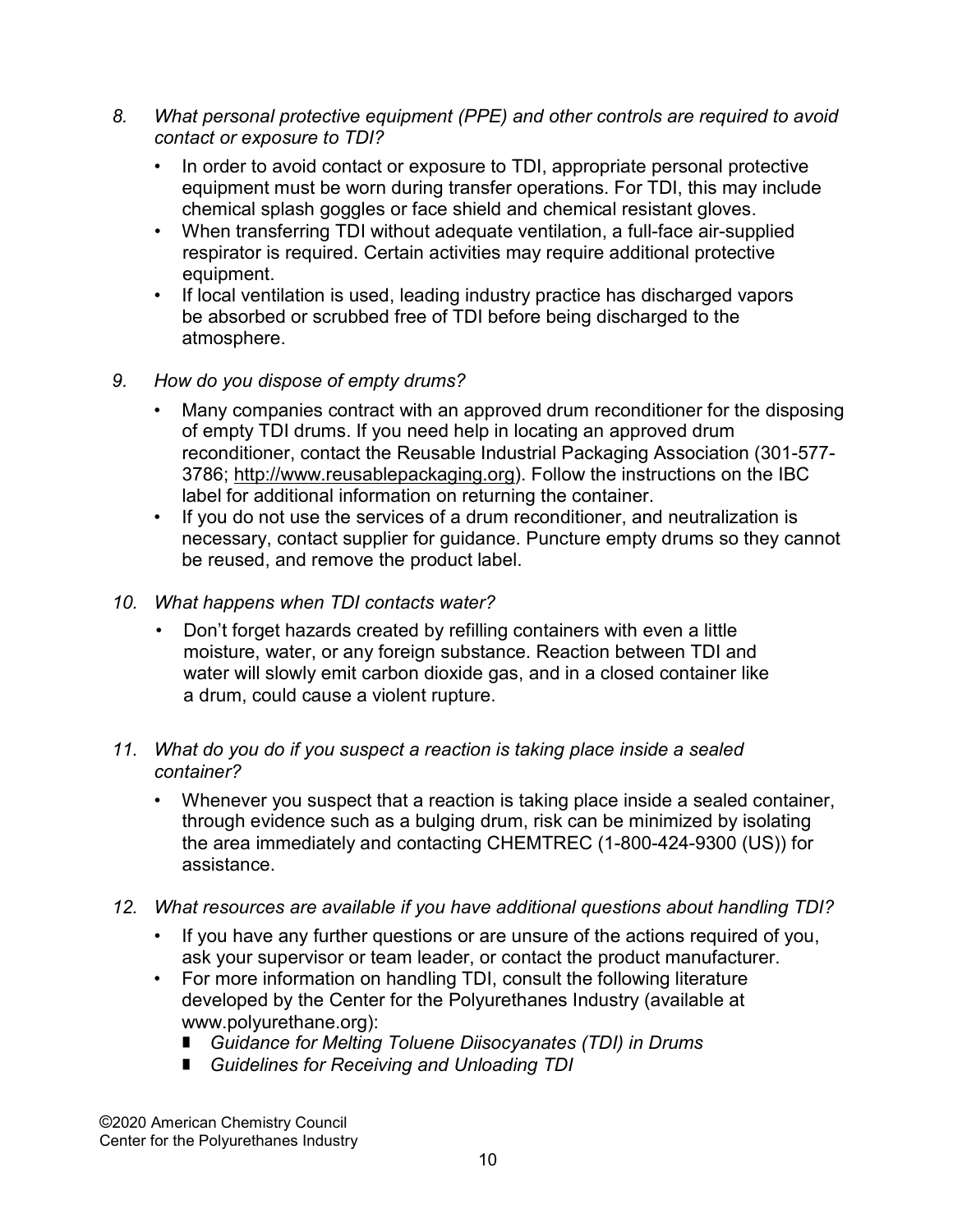Disposal of Empty Drums Containing Polyurethane Chemicals

# Tank Container (Isotainer) Transfers

- 1. What do you need to be aware of before handling TDI in tank containers, or isotainers?
	- The receiving, handling, and shipment of TDI requires compliance with all federal, state, and local regulations concerning hazardous materials. Make sure you know these regulations and follow them at all times.
	- It is recommended that a comprehensive checklist be developed and followed throughout the unloading sequence.
- 2. How is the truck prepared before unloading?
	- Make sure that the driver has set the emergency brake once the truck is in position.
	- Place wheel chocks under the tires of the trailer chassis, as well as the rear tires of the tractor, to prevent movement in either direction.
	- As an added precaution, you may wish to put barricades or warning signs around the unloading area.
- 3. What do you check for on the paperwork?
	- Check all paperwork for accuracy. Verify the driver's paperwork to validate trailer number, product identification tag, security seals, that the material being received is TDI, and that the weigh ticket shows the quantity being delivered to help ensure the volume of the delivery will fit the storage tank.
	- Review the values on the Certificate of Analysis to ensure that the product meets required specifications.
- 4. What regulations apply to the shipment of TDI?
	- Outside the U.S., different regulations may apply. In the U.S., the Department of Transportation (DOT) regulates the transportation of toluene diisocyanate.
	- Although there are various regulations covering the shipment of TDI, it will be classified UN2078, Toluene Diisocyanate, Class 6.1, Packing Group II.
	- The letters RQ will be entered either before or after the description of the shipment when individual packages contain 100 pounds or more of TDI, known as the "reportable quantity."
	- The toxic placard with the UN marking 2078 displayed is the normal placard for shipments of this material.
	- TDI containers must have the required labels or placards applied.
	- The storage and handling of TDI at your facility may be subject to other federal, state, and local regulations, so adapt the process as required.
- 5. What do you check on the tank container itself?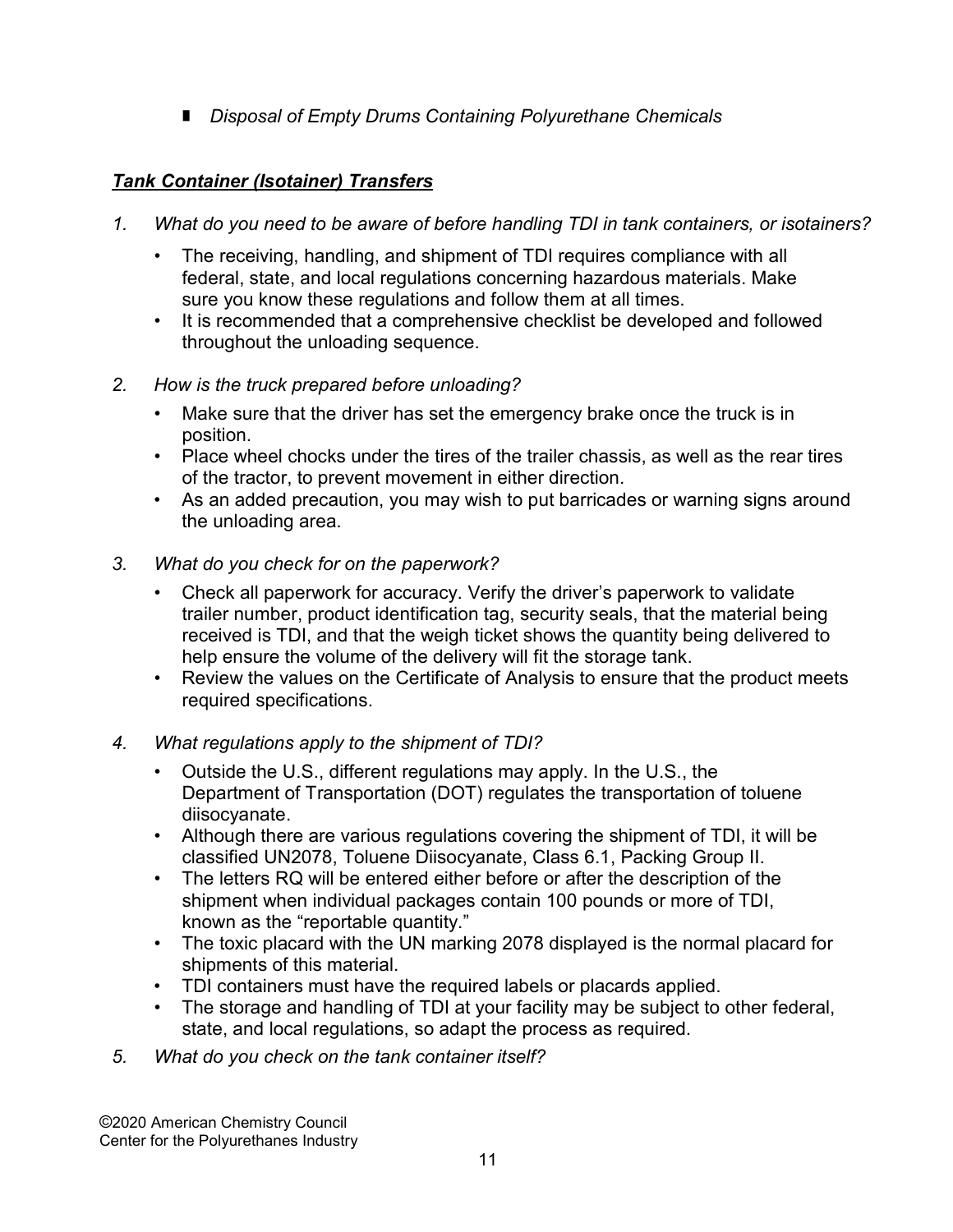- Check the tank container to make sure the numbers on the security seals match the numbers shown on the paperwork. Also confirm that the seals are not broken and have not been tampered with in any manner.
- Verify that the pad pressure and temperature are within the required parameters. If they are not, contact the shipper for further instructions.
- Check the hazard placards. Make sure that they are correct for the product noted on the shipping documents.
- Walk around the isotainer and look for signs of damage. Also, check that the emergency shut off activator is not damaged.
- 6. What personal protective equipment (PPE) is required during transfer operations?
	- In order to avoid contact or exposure to TDI, wear personal protective equipment during hook-up and disconnect activities. This includes appropriate impervious clothing such as a chemical protective suit, chemical resistant gloves and boots, as well as an approved full-face air-supplied respirator.
	- Both the unloading operator and the truck driver wear personal protective equipment.
- 7. What checks of your own equipment do you make before unloading begins?
	- If the content of the tank container is to be off loaded into a receiving tank, make sure that the tank is the correct one for the product and that there is enough room in the tank to hold this shipment.
	- Clearly identify the unloading connection on the receiving line.
	- The unloading operator will show the driver the location of the nearest eye wash station and safety shower.
	- The driver will show the operator where the container's remote emergency shut off is located.
	- Transfer hoses for TDI products are typically 2-inch in diameter to differentiate them from the 3-inch diameter hoses and fittings generally used for polyol or resin products. Hoses may also be color coded and/or labeled to assist in eliminating transfer errors.
	- Because TDI reacts with moisture, it's extremely important that the hoses are dry. If there is any possibility of a problem with a hose, set the hose aside, tag it, and get another hose to complete the transfer.
- 8. Why are all of these checks necessary?
	- All these checks may seem unnecessary because the operation is routine, but taking these precautions every time will prevent product contamination and a potential overflow.
- 9. How are tank containers unloaded?
	- Tank containers are usually unloaded with nitrogen or dry air pressure.
	- An alternative method would be off loading using a pump, while adding nitrogen or dry air to maintain a dry atmosphere within the tank container.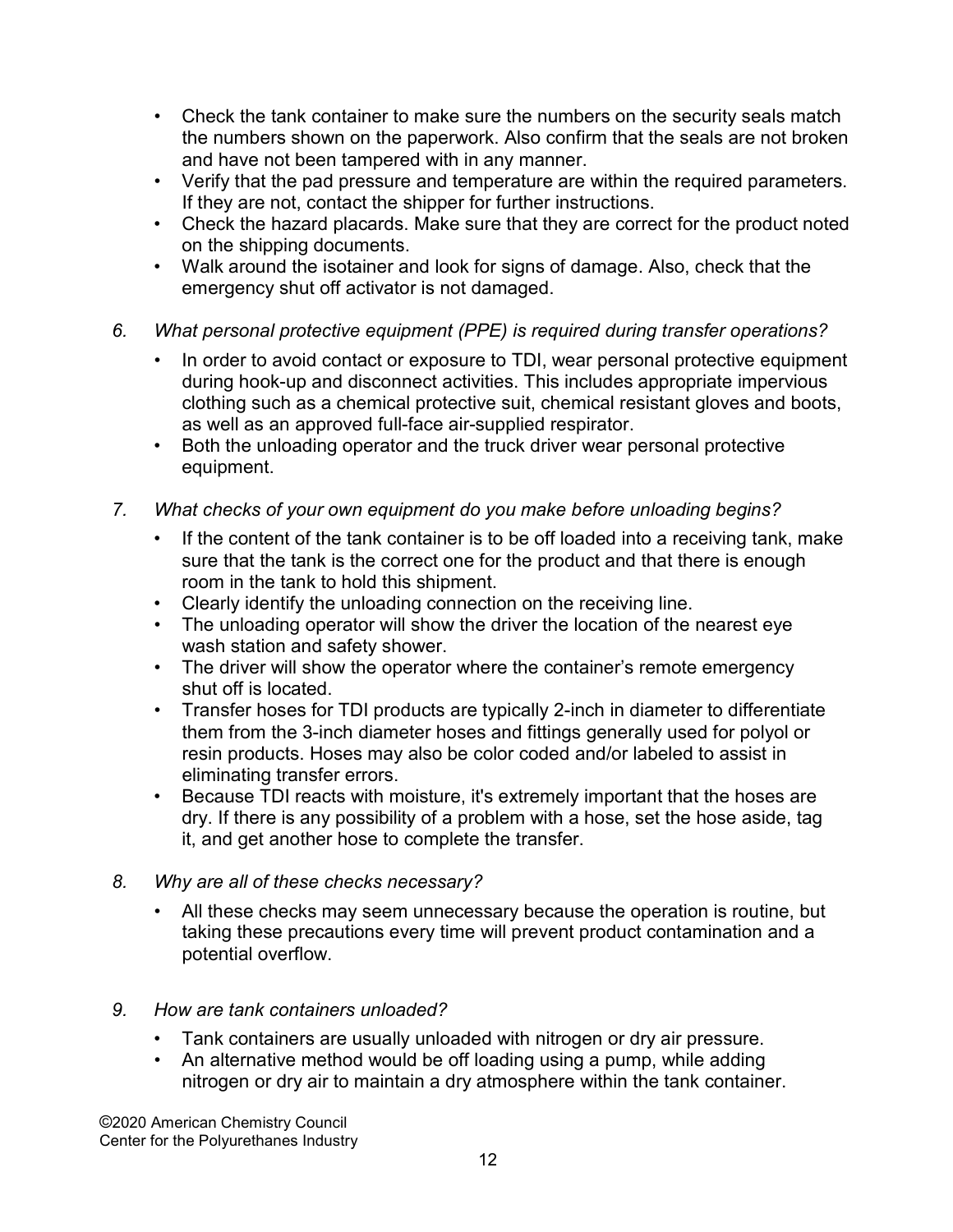- When unloading with either of these methods, leading industry practice has discharge vapors absorbed or scrubbed free of TDI.
- If dry air is used for unloading, it is extremely important to check for signs of moisture. Many companies recommend a dew point of  $-40^{\circ}$ F.
- A "closed loop vapor exchange" system using a product pump is another means for unloading TDI. "Closed loop" means that no vapors escape from the system into the atmosphere and no moisture from the atmosphere enters the system.

#### 10. What is the role of the truck driver and unloading operator during transfer operations?

- The driver will make connections to the tank container, and operate the tank container valves and all other tank container equipment.
- The unloading operator takes responsibility for connecting the unloading hose to the receiving line and operating the valves in the receiving system.

## 11. What connection procedures do you follow?

- Check the nitrogen or dry air source. Make sure the gauge is working properly and that the hose is attached securely.
- Remove the dust cap from the nitrogen inlet on the tank container, and install the required adapter. Check the hose gasket for splits or cracks that could prevent a good seal.
- Before connecting the product discharge hose, inspect the fitting on the receiving line. Verify it is in good working condition. If it is a female fitting, inspect the gasket for splits or cracks that could cause a leak or spill. Replace the gasket, if necessary, and make sure you dispose of the old one properly.
- Inspect the unloading hose, and make sure the quick disconnect fittings and gaskets are in good working order so that the connection will be secure. If everything is OK with the hoses, gaskets, and fittings, connect the hose to the receiving line, and secure it.
- The next step is to cut the security seal, and connect the unloading hose to the tank container.
- Remove the closure cap or blank flange from the product discharge outlet, and install the fitting with bleed valve.
- Connect the nitrogen or dry air supply hose to the nitrogen inlet on the tank container, and secure it.
- Now, attach the unloading hose to the product discharge outlet, and secure it.
- 12. What do you do after all connections have been properly secured and the checklist completed?
	- Sign the driver's paperwork indicating a good hook-up has been made.
- 13. What steps do you follow to begin the transfer operation?
	- Open the tank container's internal valve, and then carefully open the external valve.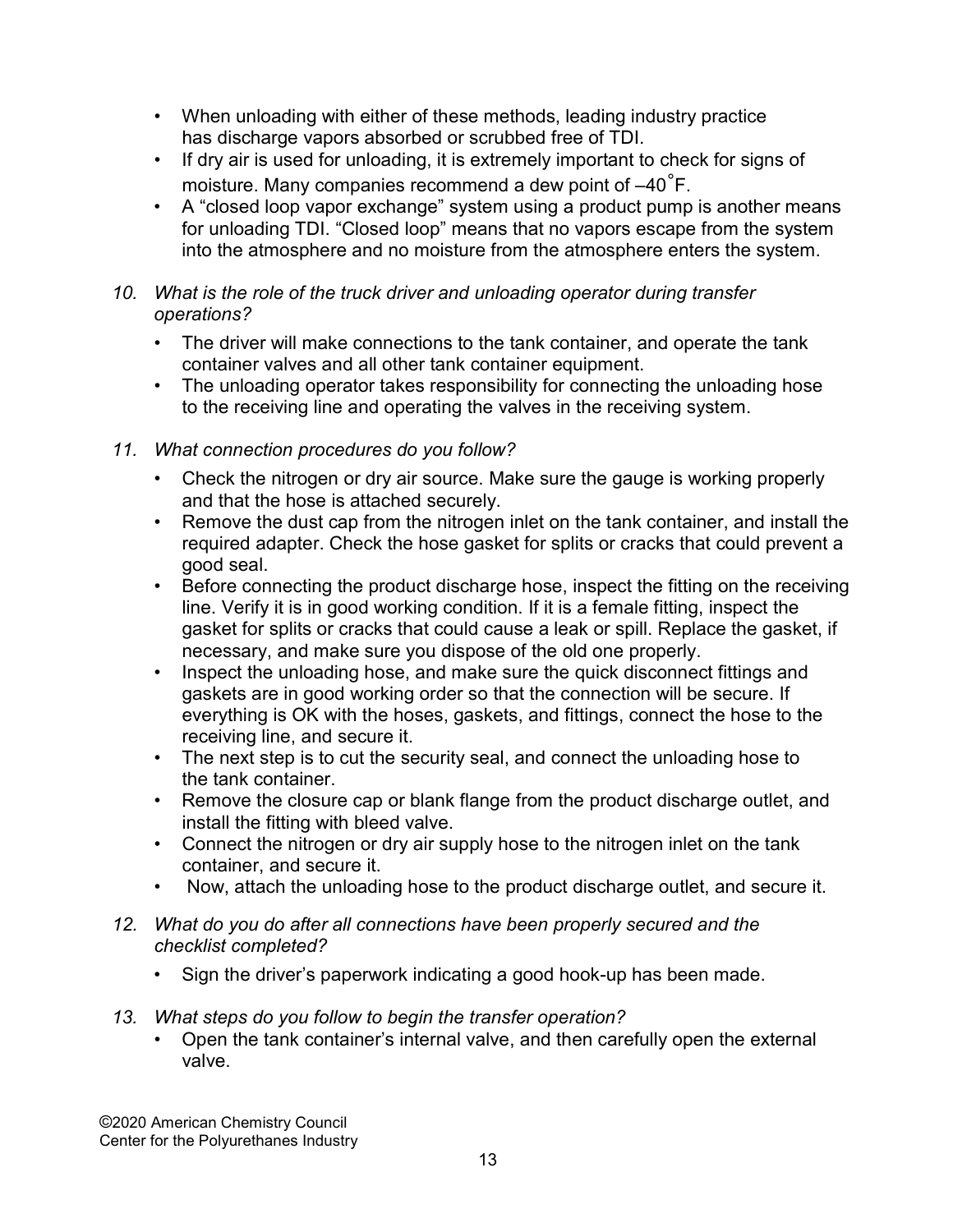- Open the receiving line valve.
- Open the nitrogen inlet valve on the tank container, and then open the valve on the nitrogen or dry air source.
- Introduce nitrogen gas or dry air into the top of the tank container up to about 5-10 psig.
- The product should now be flowing through the unloading line.
- Once you have verified there are no leaks in the system, the nitrogen or dry air pressure will need to be increased to an acceptable pressure, usually between 10 to 20 psig, depending on the desired rate of unloading. The pressure should remain constant within the tank container until unloading is complete. Do not exceed the working pressure of the tank container. Refer to the tank containers nameplate for the rated pressure if you are not sure.
- 14. What are the attendance requirements during the unloading process?
	- During the unloading process, operators should stay in the area to monitor the transfer of product. The U.S. Department of Transportation (DOT) requires that a qualified person attend the unloading operation.
	- "Attend" means that the person in attendance is alert, has an unobstructed view of the unloading operation, and stays within 25 feet during the entire process.
	- According to DOT, to be "qualified" the person must understand the potential hazards of TDI, know the procedures to follow in an emergency, and have the authority and means to move the tank container.
- 15. What are additional safety precautions to follow?
	- No smoking, vaping, or use of other tobacco products, no eating, and no drinking during the transfer process.
- 16. The amount of product being transferred is monitored at all times. How can this be accomplished?
	- Monitoring the amount of product being transferred can be accomplished using an in-line flow meter, by watching the tank container weight (if there is a truck scale at the unloading station), and by monitoring the level rise in the storage tank.
	- Using two methods of level measurement adds a layer of safety and reduces risks of overflow.
- 17. Can you rely on automatic shut-off systems to stop the unloading process?
	- Don't rely on automatic shut-off systems to stop the unloading process. Such systems are not foolproof! There is absolutely no substitute for an "attentive" operator.
- 18. In addition to monitoring the amount of product being transferred, what else does the unloading operator need to monitor?
	- Monitor the operation to ensure that the pad of nitrogen or dry air is maintained in the tank container.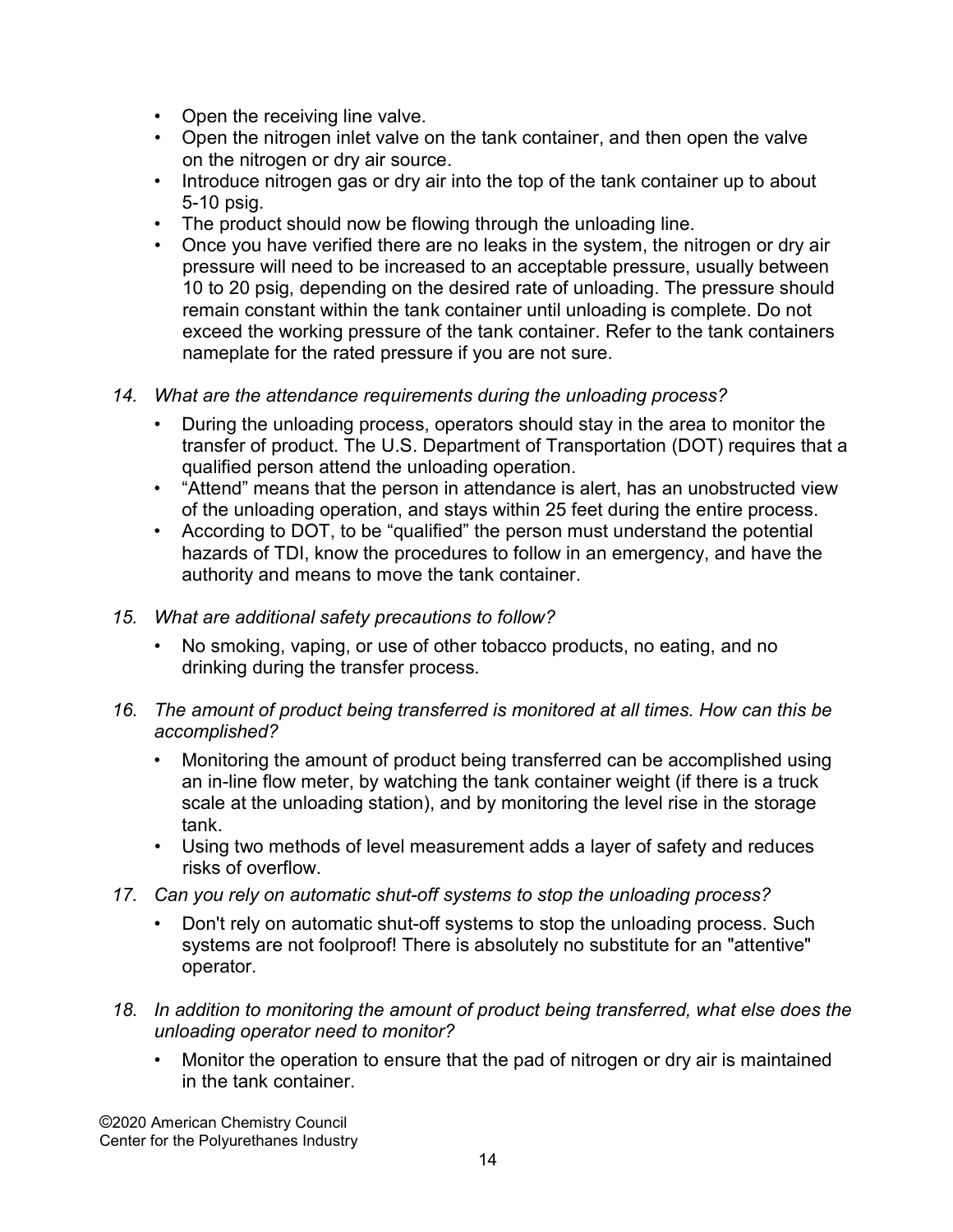- 19. What are the steps to disconnect the tank container from the system?
	- Close the nitrogen or dry air inlet valve on the tank container, and shut off the nitrogen or dry air source.
	- Close the internal valve on the tank container. Wait a suitable time to allow completion of the closure/shutoff process (e.g., usually about a minute), then open the internal valve to blow the hose clear to the storage tank. Repeat as necessary to ensure tank container and hose are empty. Be careful not to over pressurize the receiving tank during the hose clearing operation.
	- After the hose is cleared, close the internal valve on the tank container and the valve on the receiving line.
	- Close tank and receiving line simultaneously to avoid back flow of product into the hose.
	- Open the bleed valve to depressurize the unloading hose. Make sure you collect any excess product in a catch container that contains a neutralizing solution.
	- Close the bleed valve and the external valve on the tank container.
	- Carefully disconnect the unloading hose from the tank container and the receiving line. Use a catch container under the ends of the hose to capture any product drippage.
	- Cap and plug the ends of the hose immediately after disconnection. Remove any required bleed valve. Then apply the closure cap to the tank container's discharge outlet and the closure cap or plug to the fitting on the receiving line.
	- Recheck to see that the tank container is still pressurized with 5 to 10 psig of nitrogen or dry air. This will help ensure that moisture will not enter the tank container and react with the residual TDI on the return trip.
	- Depressurize and carefully disconnect the dry air or nitrogen hose from the tank container's inlet valve, remove the bleed valve, and replace the dust cap.
- 17. What do you do to get the tank container ready for return?
	- Sign the delivery report, and note any unusual problems or delays that might have occurred.
	- Remove the barricades and wheel chocks.
- 18. What resources are available if you have additional questions about handling TDI?
	- If you have any further questions or are unsure of the actions required of you, ask your supervisor or team leader, or contact the product manufacturer.
	- For more information about handling TDI, consult the following literature developed by the Center for the Polyurethanes Industry (available at www.polyurethane.org):
		- **E** Guidelines for Diisocyanate Storage Tank Systems
		- Guidelines for Receiving and Unloading TDI

### **Cargo Tank Trailer Transfers**

1. What do you need to be aware of before handling TDI in cargo tank trailers?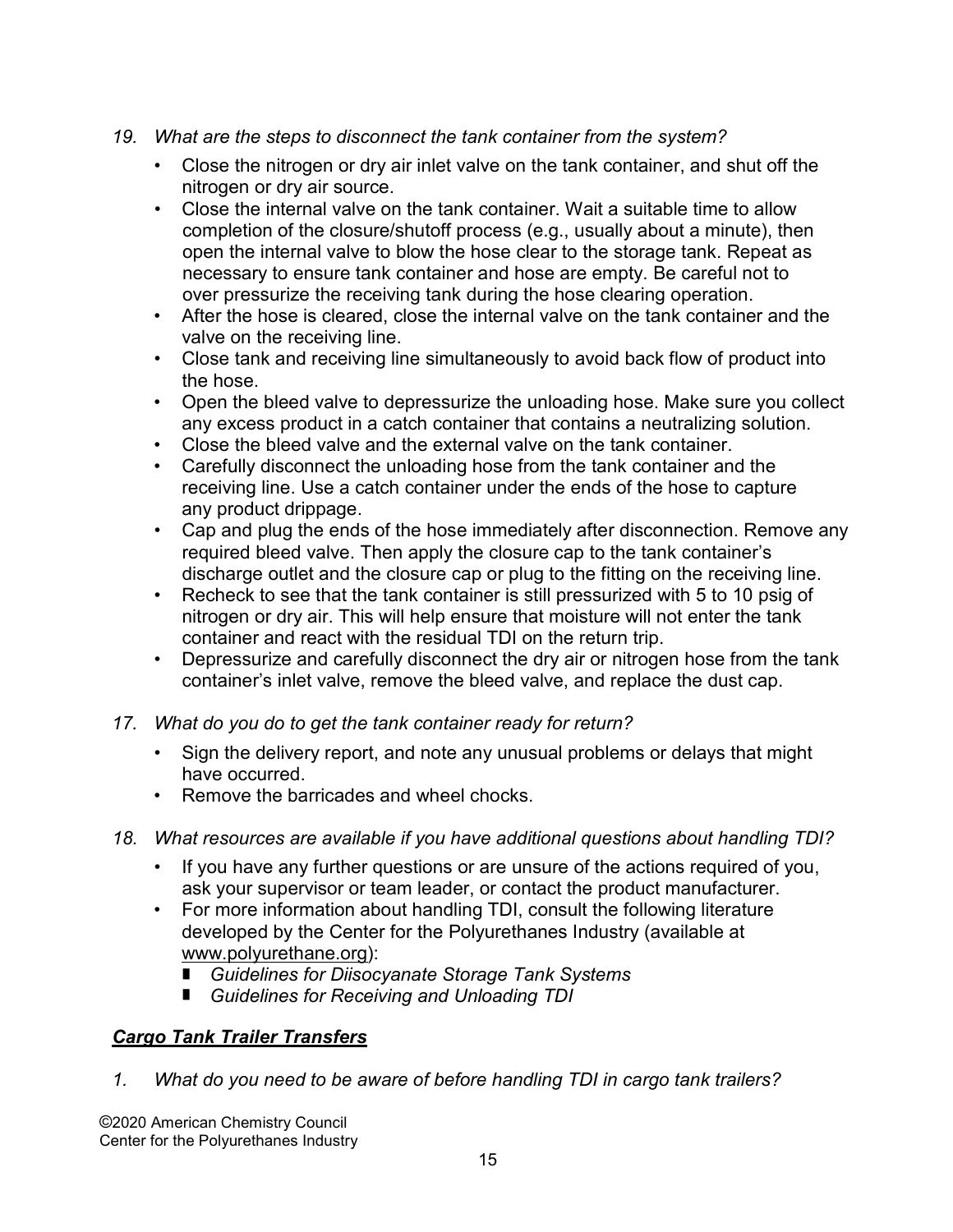- The receiving, handling, and shipment of TDI require compliance with federal, state, and local regulations concerning hazardous materials. Make sure you know these regulations and follow them at all times.
- It is recommended that a comprehensive checklist be developed and followed throughout the unloading sequence.
- 2. How is the truck prepared before unloading?
	- Make sure that the driver has set the emergency brake once the truck is in position.
	- Place wheel chocks under the tires of the tank truck, as well as the rear tires of the tractor, to prevent movement in either direction.
	- As an added precaution, you may wish to put barricades or warning signs around the unloading area.
- 3. What do you check for on the paperwork?
	- Check all paperwork for accuracy. Verify the driver's paperwork to validate trailer number, product identification tag, security seal, that the material being received is TDI, and that the weigh ticket shows the quantity being delivered, to help ensure the volume of the delivery will fit the storage tank.
	- Review the values on the Certificate of Analysis to determine whether the product meets required specifications.
- 4. What regulations apply to the shipment of TDI?
	- The U.S. Department of Transportation (DOT) regulates the transportation of toluene diisocyanate.
	- Although there are various regulations covering the shipment of TDI, it will be classified UN2078, Toluene Diisocyanate, Class 6.1, Packing Group II.
	- The letters RQ will be entered either before or after the description of the shipment when individual packages contain 100 pounds or more of TDI, known as the "reportable quantity."
	- The toxic placard with the UN marking 2078 displayed is the required placard for shipment of this material.
	- TDI containers must have the required labels or placards applied.
	- The storage and handling of TDI at your facility may be subject to other federal, state, and local regulations.
- 5. What do you check on the cargo tank trailer itself?
	- Check the tank truck to make sure the numbers on the security seals match the numbers shown on the paperwork. Also confirm that the seals are not broken and have not been tampered with in any manner.
	- Verify that the pad pressure and temperature are within the required parameters. If they are not, contact the shipper for further instructions.
	- Check the hazard placards. Make sure that they are correct for the product noted on the shipping documents to avoid cross contamination.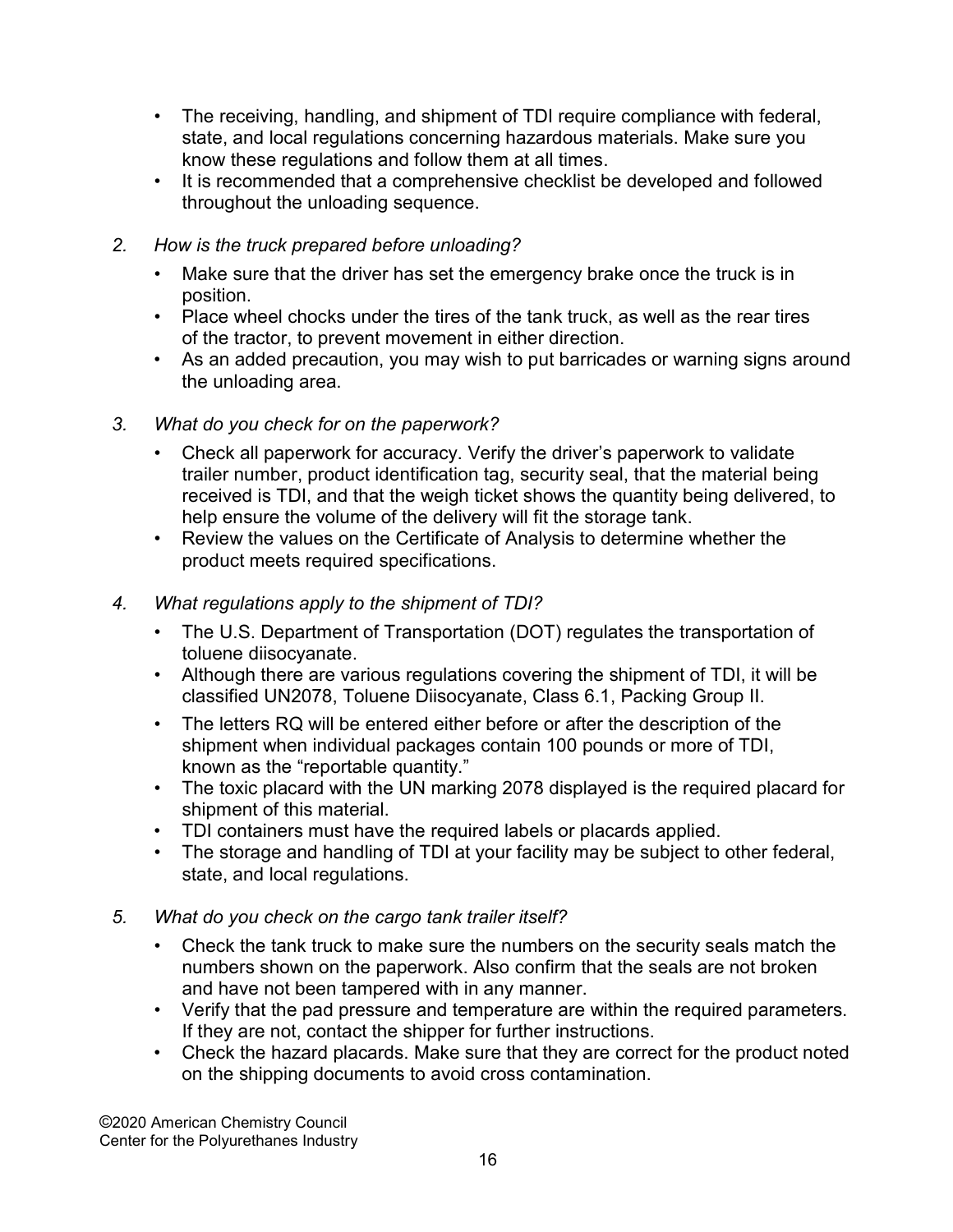- 6. What personal protective equipment (PPE) is required during transfer operations?
	- In order to avoid contact or exposure to TDI, wear personal protective equipment during hook-up and disconnect activities. This includes appropriate impervious clothing such as a chemical protective suit, chemical resistant gloves and boots, as well as an approved full-face air-supplied respirator.
	- Evaluate if there is a need for fall protection based on your unloading method.
	- Both the unloading operator and the truck driver wear personal protective equipment.
- 7. What checks of your own equipment do you make before unloading begins?
	- If the content of the tank truck is to be off loaded into a receiving tank, make sure that the tank is the correct one for the product and that there is enough room in the tank to hold this shipment.
	- Clearly identify the unloading connection on the receiving line.
	- The unloading operator shows the driver the location of the nearest eye wash station and safety shower.
	- The driver shows the operator where the tank truck's remote emergency shut off is located.
- 8. What special precautions do you take regarding the unloading hoses?
	- Transfer hoses for TDI products are typically 2-inch in diameter to differentiate them from the 3-inch diameter hoses and fittings generally used for polyol products. Hoses may also be color coded and/or labeled to assist in eliminating transfer errors.
	- Because TDI reacts with moisture, it's extremely important that the hoses are dry. If there is any possibility of a problem with a hose, set the hose aside, tag it, and get another hose to complete the transfer.
- 9. Why are all of these checks necessary?
	- All these checks may seem unnecessary because the operation is routine, but taking these precautions every time will prevent product contamination and a potential overflow.
- 10. How are cargo tank trailers unloaded?
	- Cargo tank trailers are usually unloaded with nitrogen or dry air pressure.
	- An alternative method would be off loading using a pump, while adding nitrogen or dry air to maintain a dry atmosphere within the tank truck.
	- When unloading with either of these methods, leading industry practice is that all discharge vapors be absorbed or scrubbed free of TDI.
	- If dry air is used for unloading, it is extremely important to check for signs of moisture. Many companies recommend a dew point of  $-40^{\circ}$ F.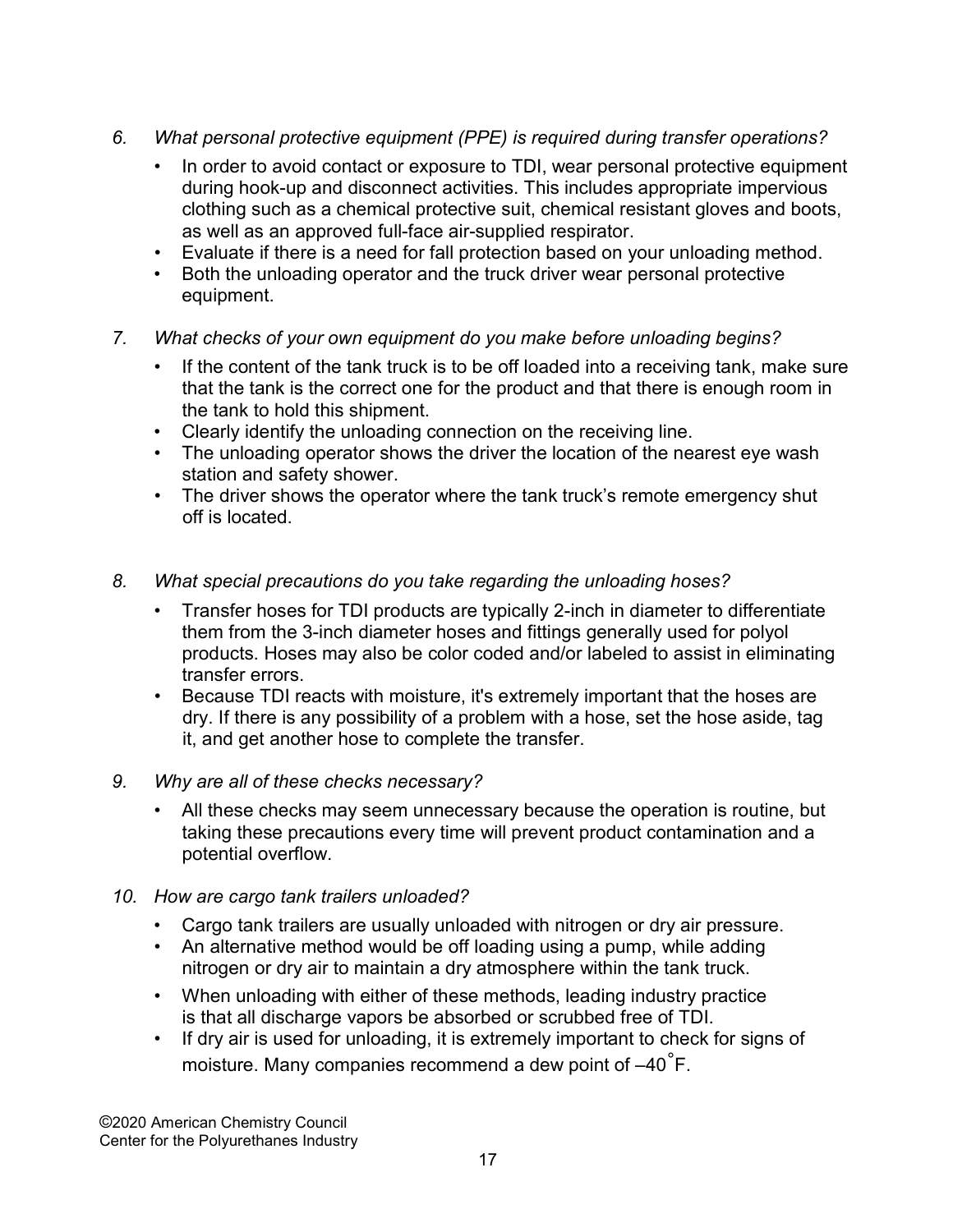• A "closed loop vapor exchange" system using a product pump is another means for unloading TDI. "Closed loop" means that no vapors escape from the system into the atmosphere and no moisture from the atmosphere enters the system.

#### 11. What special precautions do you keep in mind when the tractor's compressor is used to generate the air pressure?

- If the tractor's compressor is used to generate the air pressure, it is extremely important to check the sight glass on the air dryer for signs of moisture. If a colorindicating type of dryer is used, the pellets should be blue.
- If there is moisture in the sight glass or if the pellets are pink, contact your supplier for assistance.
- If the tractor's air compressor is used, the driver will start the compressor and maintain suitable pressure at the unloading operator's direction.
- 12. What is the role of the truck driver and unloading operator during transfer operations?
	- The driver will make connections to the tank truck, and operate the tank truck valves and all other tank truck equipment.
	- The unloading operator is responsible for connecting the unloading hose to the receiving line and operating the valves in the receiving system.
- 13. What connection procedures do you follow?
	- Check the nitrogen or dry air source. Make sure the gauge is working properly and that the hose is attached securely.
	- Check the hose gasket for splits or cracks that could prevent a good seal. Remove the dust cap from the nitrogen inlet on the cargo tank trailer.
	- Before connecting the product discharge hose, inspect the fitting on the receiving line. Verify it is in good working condition. If it is a female fitting, inspect the gasket for splits or cracks that could cause a leak or spill. Replace the gasket, if necessary, and make sure you dispose of the old one properly.
	- Inspect the unloading hose, and make sure the quick disconnect fittings and gaskets are in good working order so that the connection will be secure. If everything is OK with the hoses, gaskets, and fittings, connect the hose to the receiving line, and secure it.
	- Cut the seal and connect the unloading hose to the tank truck. Remove the closure cap or blank flange from the product discharge outlet, and install a fitting with a bleed valve.
	- Connect the nitrogen or dry air supply hose to the nitrogen inlet on the tank truck, and secure it.
- 14. What do you do after all connections have been properly secured and the checklist completed?
	- Sign the driver's paperwork indicating a good hook-up has been made.
- 15. What steps do you follow to begin the transfer operation?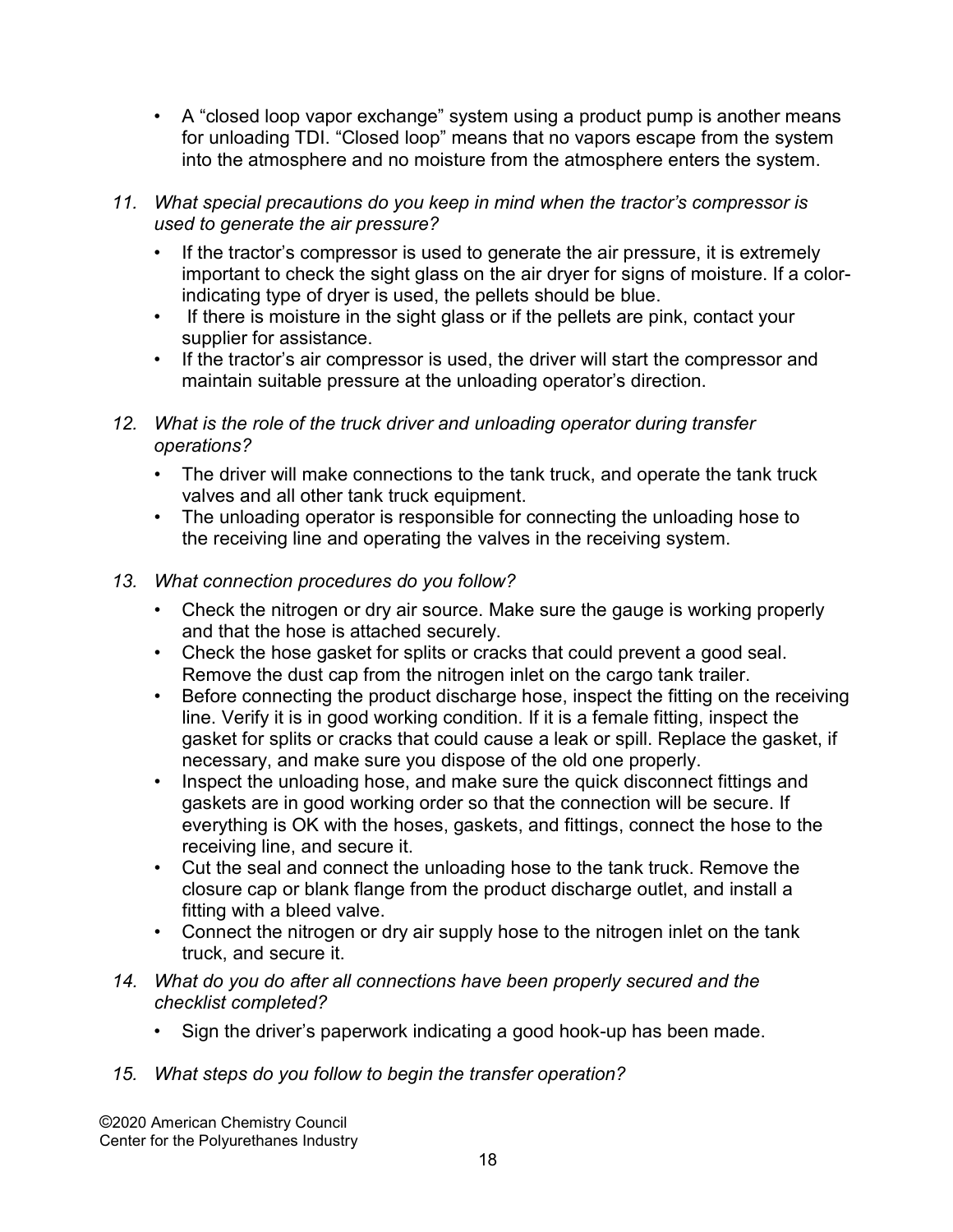- Open the tank truck's internal valve, and then carefully open the external valve.
- Open the receiving line valve.
- Open the nitrogen inlet valve on the tank truck, and then open the valve on the nitrogen or dry air source.
- Introduce nitrogen gas or dry air into the tank truck up to about 5-10 psig.
- The product should now be flowing through the unloading line.
- Once you have verified there are no leaks in the system, the nitrogen or dry air pressure will need to be increased to an acceptable pressure, usually between 10 to 20 psig, depending on the desired rate of unloading. Maintain a constant pressure in the tank truck until unloading is complete. Control the nitrogen or dry air pressure to prevent the tank truck's pressure relief valve from opening. Many companies use 25 psig as a maximum pressure.
- 16. What are the attendance requirements during the unloading process?
	- During the unloading process, operators stay in the area to monitor the transfer of product. The U.S. Department of Transportation (DOT) requires that a qualified person attend the unloading operation.
	- "Attend" means that the person in attendance is alert, has an unobstructed view of the unloading operation, and stays within 25 feet during the entire process.
	- According to DOT, to be "qualified" the person must understand the potential hazards of TDI, know the procedures to follow in an emergency, and have the authority and means to move the tank truck.
- 17. What additional safety precautions do you follow?
	- No smoking, vaping, or use of other tobacco products, no eating, and no drinking in the area during the transfer process.
- 18. The amount of product being transferred is monitored at all times. How can this be accomplished?
	- Monitoring the amount of product being transferred can be accomplished using an in-line flow meter, by watching the tank truck weight (if there is a truck scale at the unloading station), or by monitoring the level rise in the storage tank.
	- Using two methods of level measurement increases the level of safety and reduces risk of overflow.
- 19. Can you rely on automatic shut-off systems to stop the unloading process?
	- Don't rely on automatic shut-off systems to stop the unloading process. Such systems are not foolproof! There is absolutely no substitute for an "attentive" operator.
- 20. In addition to monitoring the amount of product being transferred, what else does the unloading operator need to monitor?
	- Monitor the operation to ensure that the pad of nitrogen or dry air is maintained in the tank truck.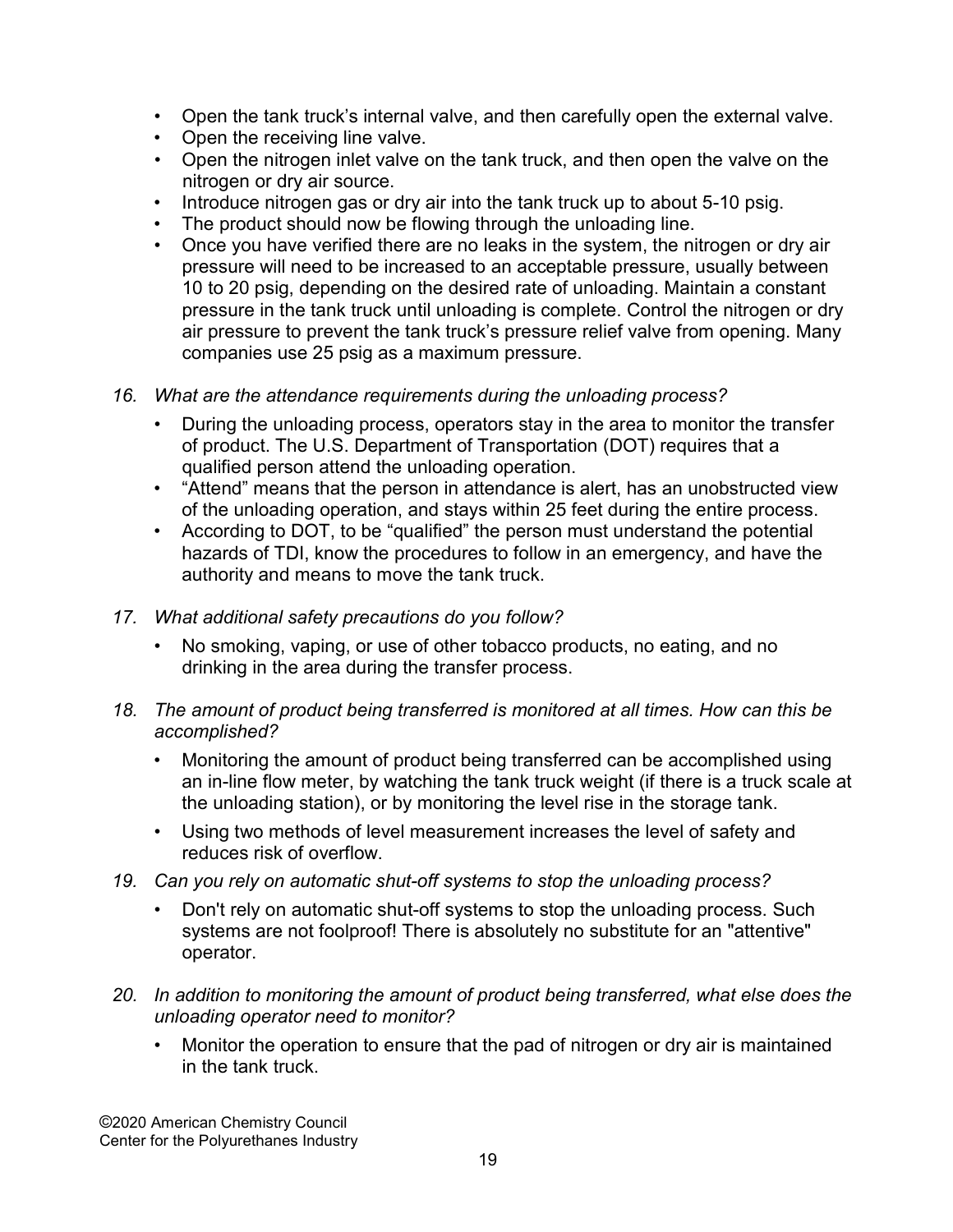- 21. What are the steps to disconnect the tank container from the system?
	- Close the nitrogen or dry air inlet valve on the tank truck, and shut off the nitrogen or dry air source.
	- Close the internal valve on the tank truck. Wait a suitable time to allow completion of closure/shutoff process, (e.g., about a minute in most cases), then open the internal valve to blow the hose clear to the storage tank. Be careful not to over pressurize the receiving tank during the hose clearing operation.
	- After the hose is cleared, close the internal valve on the tank truck and the valve on the receiving line. Close the tank and receiving line simultaneously to avoid back flow of product into the hose.
	- Open the bleed valve to depressurize the unloading hose. Make sure you collect any excess product in a catch container that contains a neutralizing solution.
	- Close the bleed valve and the external valve on the tank truck.
	- Carefully disconnect the unloading hose from the tank truck and the receiving line. Use a catch container under the ends of the hose to capture any product drippage.
	- Apply caps and plugs to ends of the hose immediately after disconnection.
	- Remove the bleed valve fitting. Then apply the closure cap to the tank truck's discharge outlet and the closure cap or plug to the fitting on the receiving line.
	- Recheck to see that the tank truck is still pressurized, usually with minimum 5 to 10 psig of nitrogen or dry air. This will help ensure that moisture will not enter the tank truck and react with the residual TDI on the return trip.
	- Depressurize and carefully disconnect the dry air or nitrogen hose from the tank truck's inlet valve, and replace the dust cap.
- 22. What is done to get the tank truck ready for return?
	- Sign the delivery report, and note any unusual problems or delays that might have occurred.
	- Remove the barricades and wheel chocks.
- 23. What resources are available if you have additional questions about handling TDI?
	- If you have any further questions or are unsure of the actions required of you, ask your supervisor or team leader, or contact the product manufacturer.
	- For more information on handling TDI, consult the following literature developed by the Center for the Polyurethanes Industry (available at www.polyurethane.org):
		- Guidelines for Diisocyanate Storage Tank Systems
		- Guidelines for Receiving and Unloading TDI
		- Unloading Toluene Diisocyanate (TDI) Tank Trucks (poster)

### **Rail Tank Car Transfers**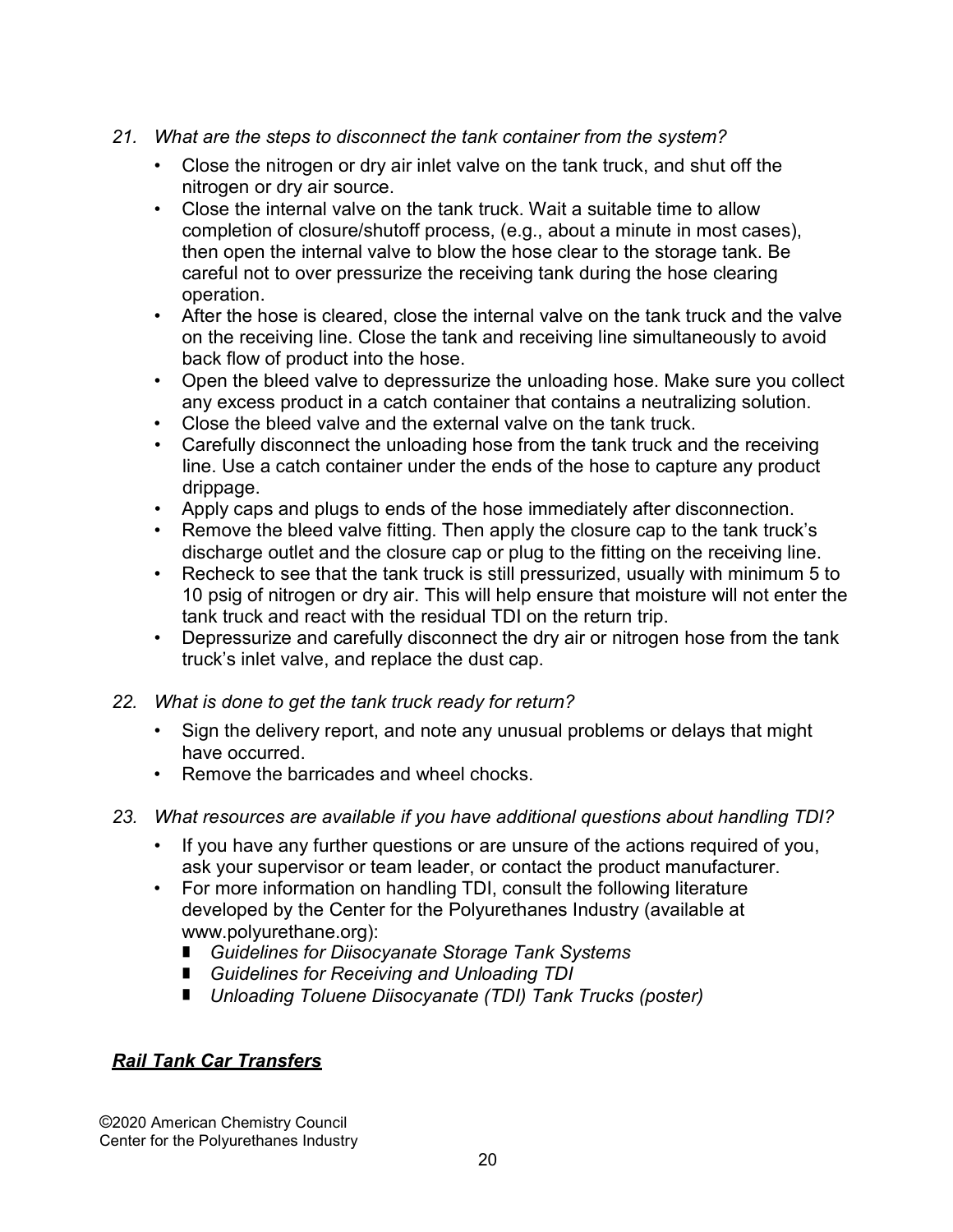- 1. What do you need to be aware of before handling TDI in rail tank cars?
	- The receiving, handling, and shipment of TDI require compliance with federal, state, and local regulations concerning hazardous materials. Make sure you know these regulations and follow them at all times.
	- It is recommended that a comprehensive checklist be developed and followed throughout the unloading sequence.
- 2. How is the rail tank car prepared before unloading?
	- Set the brakes on the rail tank car, chock the wheels properly to prevent roll in either direction, and use blue flags as a warning to prevent access to the unloading area. Using derails will also provide additional access prevention.
- 3. What do you check for on the paperwork?
	- In most cases, the shipping documents and the Certificate of Analysis will have been sent to your company's receiving office ahead of the rail tank car delivery.
	- Verify the paperwork to validate rail car number, product identification tag, security seal and that the identity of the material being received is the correct TDI product
	- Review the values on the Certificate of Analysis to ensure that the product meets required specifications.

#### 4. What regulations apply to the shipment of TDI?

- The U.S. Department of Transportation (DOT) regulates the transportation of toluene diisocyanate as a hazardous material. .
- Although there are various regulations covering the shipment of TDI, it will be classified UN2078, Toluene Diisocyanate, Class 6.1, Packing Group II.
- The letters RQ will be entered either before or after the description of the shipment when individual packages contain 100 pounds or more of TDI, known as the "reportable quantity."
- The toxic placard with the UN marking 2078 displayed is the normal placard for shipment of this material.
- TDI rail cars must have the required labels or placards applied.
- The storage and handling of TDI at your facility may be subject to other federal, state, and local regulations.
- The shipping paper must include an emergency contact telephone number that is manned twenty-four hours a day and appropriate emergency response information.
- 5. How should you begin to check the tank car?
	- Check the hazard placards. Make sure that they are correct for the product noted on the shipping documents.
	- Compare the tank car number against the number identified on the shipping documents.
	- Check the tank car to make sure the numbers on the security seals match the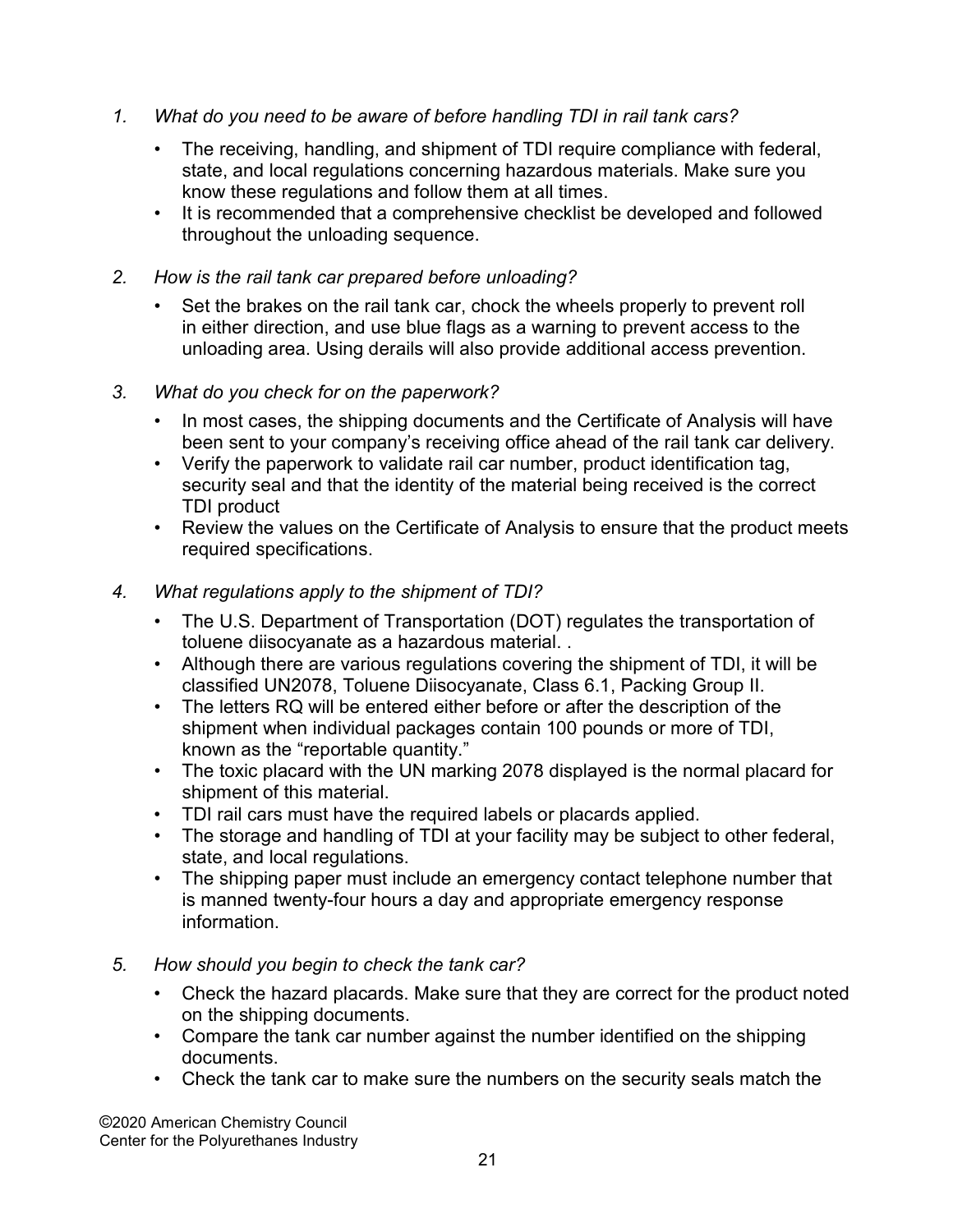numbers shown on the paperwork. Also confirm that the seals are not broken and have not been tampered with in any manner.

- Break the seal on the valve cover hatch, remove the securement pin, and open the hatch to verify product temperature and pad pressure.
- Carefully remove the closure cap from the thermowell tube. If the car is equipped with a valve on the thermowell tube, carefully open the valve. Insert an appropriate thermometer into the thermowell to determine that the car is at the proper temperature for unloading.
- 6. What personal protective equipment (PPE) is required during transfer operations?
	- In order to avoid contact or exposure to TDI, personal protective equipment is worn during transfer operations. This includes appropriate impervious clothing such as a chemical protective suit, chemical resistant gloves and boots, as well as an approved full-face air-supplied respirator. Use fall protection when accessing the top of rail car.
	- Unloading operators should always wear personal protective equipment whenever there is a chance of TDI exposure.
- 7. What are the final steps to check on the tank car before unloading begins?
	- Verify that the air inlet valve on the rail car is closed, then carefully remove the plug, and install a fitting that is equipped with a pressure gauge.
	- Ensure the air inlet valve on the bleed valve fitting is closed, then carefully open the air inlet valve on the rail car to verify the pad pressure on the rail car.
- 8. What checks of your own equipment do you make before unloading begins?
	- Verify the location and operation of the nearest eyewash station and safety shower.
	- If the content of the tank car is to be off loaded into a receiving tank, make sure that the tank is the correct one for the product and that there is enough room in the tank to hold this shipment.
	- Clearly identify the unloading connection on the receiving line
- 9. What special precautions do you take regarding the unloading hoses?
	- Transfer hoses for TDI products are typically 2-inch in diameter to differentiate them from the 3-inch diameter hoses and fittings generally used for polyol products. Hoses may also be color coded and/or labeled to assist in eliminating transfer errors.
	- Because TDI reacts with moisture, it's extremely important that the hoses are dry. If there is any possibility of a problem with a hose, set the hose aside, tag it, and get another hose to complete the transfer.
	- Ensure the quick disconnect fittings and gaskets of the hose are in good working order so that the hose can be securely locked onto the discharge valve of the tank car and the receiving line. Replace the gasket, if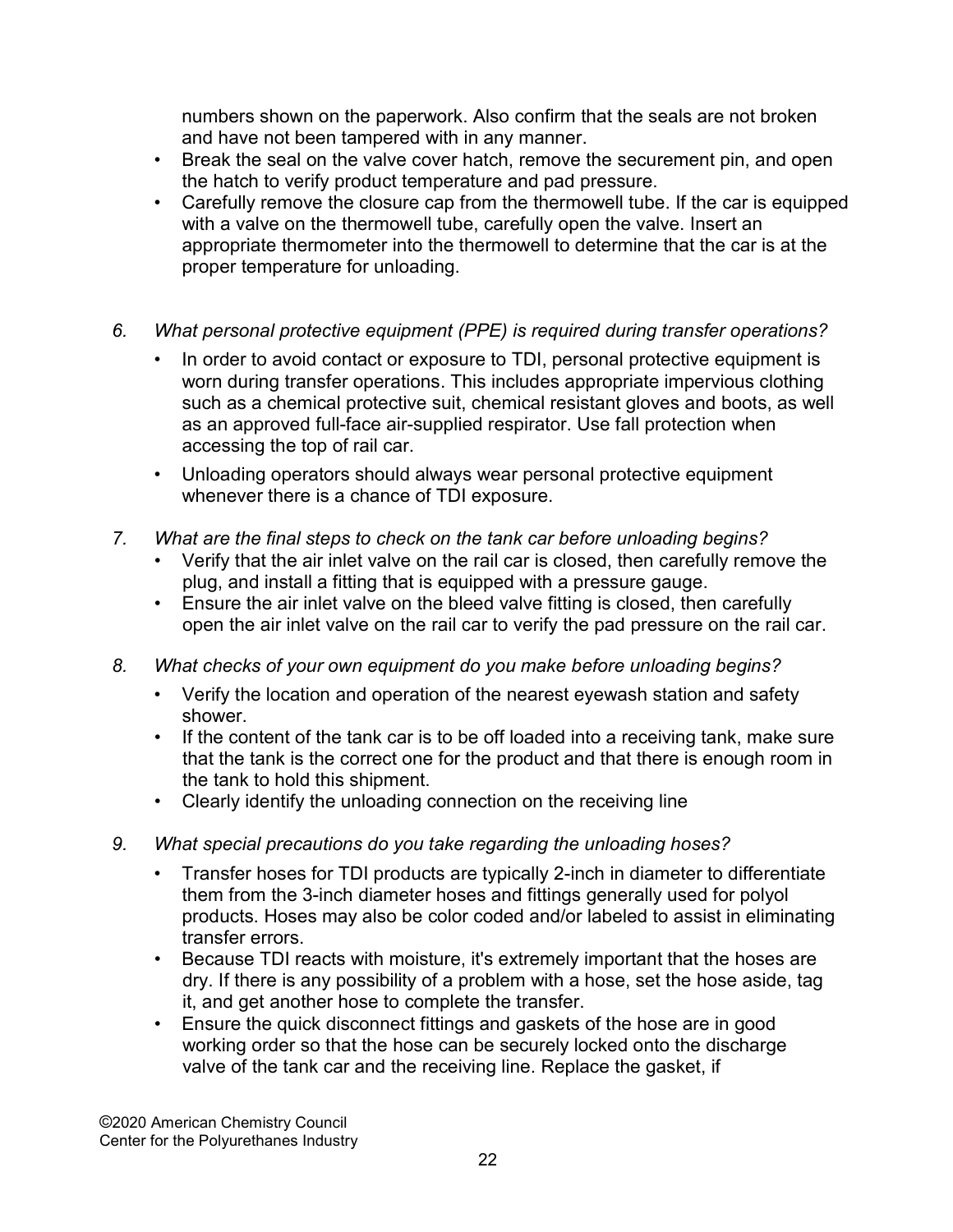necessary, and make sure you dispose of the old one properly.

- 10. Why are all of these checks necessary?
	- All these checks may seem unnecessary because the operation is routine, but taking these precautions every time will prevent product contamination and a potential overflow.
- 11. How are tank cars unloaded?
	- Tank cars are usually unloaded with nitrogen or dry air pressure.
	- An alternative method would be off loading using a pump, while adding nitrogen or dry air to maintain a dry atmosphere within the tank car.
	- When unloading with either of these methods, leading industry practice has that all discharge vapors be absorbed or scrubbed free of TDI.
	- If dry air is used, it is extremely important to check for signs of moisture. Many companies recommend a dew point of –40°F.
	- A "closed loop vapor exchange" system using a product pump is another means for unloading TDI. "Closed loop" means that no vapors escape from the system into the atmosphere and no moisture from the atmosphere enters the system.
- 12. What connection procedures do you follow?
	- Check the nitrogen or dry air source. Make sure the gauge is working properly and that the hose is attached securely.
	- Check the hose gasket for splits or cracks that could prevent a good seal.
	- Verify that the rail tank car discharge valve is closed, and carefully remove the plug from this valve. Install the necessary bleed valve fitting into the discharge valve.
	- Connect the 2-inch product hose to the fitting installed in the rail car's discharge valve.
	- Connect the nitrogen or dry air supply hose to the fitting installed in the air inlet valve, and secure it.
- 13. What steps do you follow to begin the transfer operation?
	- Open the discharge valve on the rail car.
	- Open the receiving line valve.
	- Open the air inlet valve on the adapter fitting, and then open the valve on the nitrogen or dry air source.
	- The product should now be flowing through the unloading line.
	- Once you have verified there are no leaks in the system, the nitrogen or dry air pressure will need to be increased to a typical pressure, usually between 10 to 20 psig, depending on the desired rate of unloading.
	- Check the pressure to ensure constant pressure is maintained within the rail car until unloading is complete.

# 14. What are the attendance requirements during the unloading process?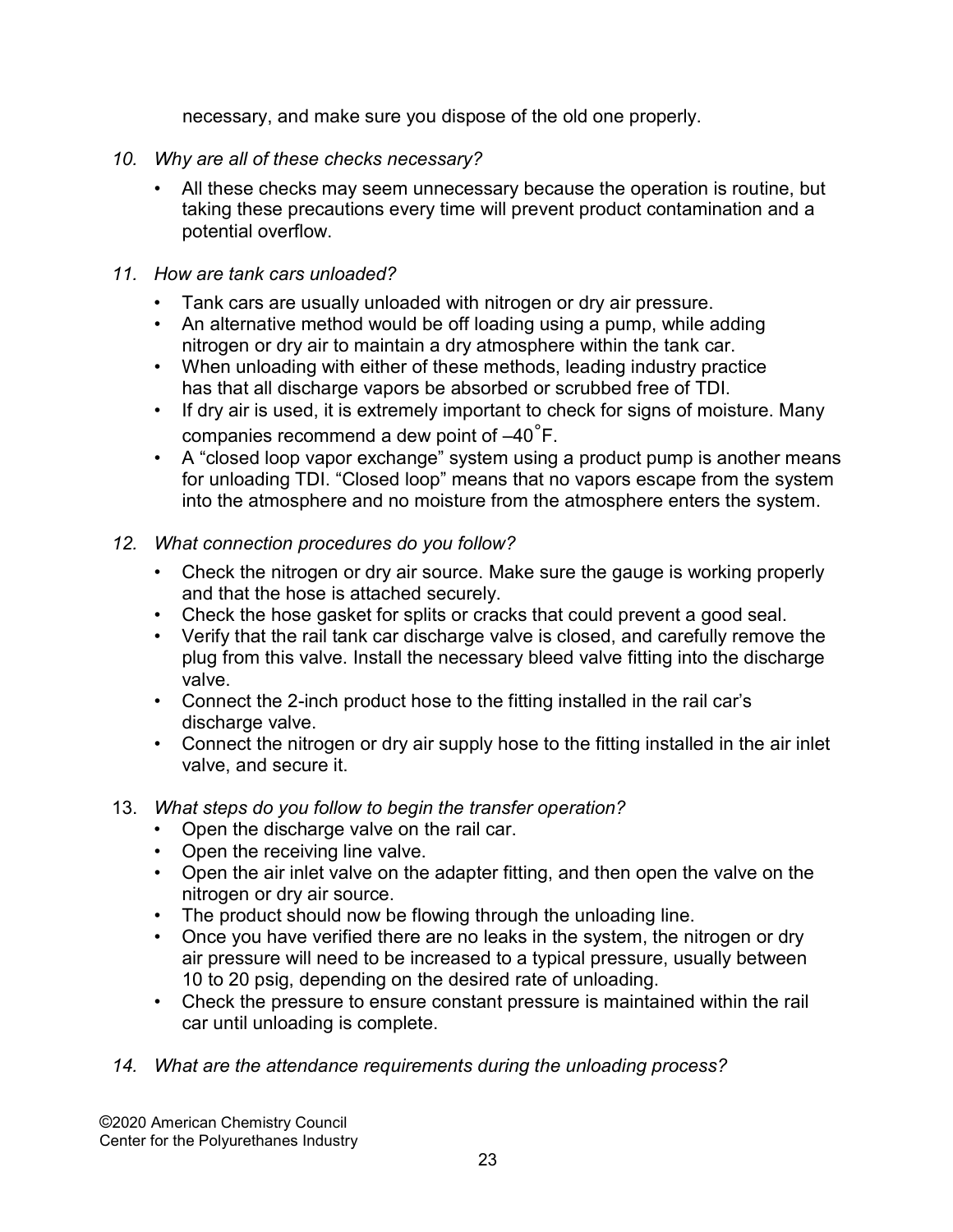- The US DOT requires a qualified person attend the unloading operation when the carrier is in attendance. If the carrier leaves the premises, the industry practice still recommends a qualified person attend the unloading operation.
- "Attend" means that the person in attendance is alert and has an unobstructed view of the unloading operation during the entire process.
- A qualified person should be properly instructed in unloading procedures, be responsible for compliance with all applicable regulations, be familiar with the nature and properties of the material involved, be instructed in proper emergency procedures and, in the event of an emergency, have the authority and ability to immediately halt the flow of the product.
- 15. Can a signaling system be used during transfer operations?
	- Signaling systems that include surveillance equipment, such as cameras, may be used to notify people within the facility that a problem may exist so that product flow may be halted.
- 16. What are additional safety precautions to follow?
	- No smoking, vaping, or use of other tobacco products, no eating, and no drinking should be permitted during the transfer process.
- 17. The amount of product being transferred is monitored at all times. How can this be accomplished?
	- Monitoring the amount of product being transferred can be accomplished using an in-line flow meter, by watching the rail car weight (if there is a scale at the unloading station), or by monitoring the level rise in the storage tank. Use of two methods of level measurement provides an additional layer of safety and reduces risk of overflow.
- 18. Can you rely on automatic shut-off systems to stop the unloading process?
	- Don't rely on automatic shut-off systems to stop the unloading process. Such systems are not foolproof! There is absolutely no substitute for an "attentive" operator.
- 19. In addition to monitoring the amount of product being transferred, what else does the unloading operator need to monitor?
	- Monitor the operation to ensure that the pad of nitrogen or dry air is maintained in the tank car.
- 20. What are the steps to disconnect the rail tank car from the system?
	- Close the nitrogen or dry air inlet valve on the tank car, and shut off the nitrogen or dry air source.
	- Close the product discharge valve on the tank car. Wait for a suitable time to allow completion of the closure/shutoff process, (e.g., about a minute in most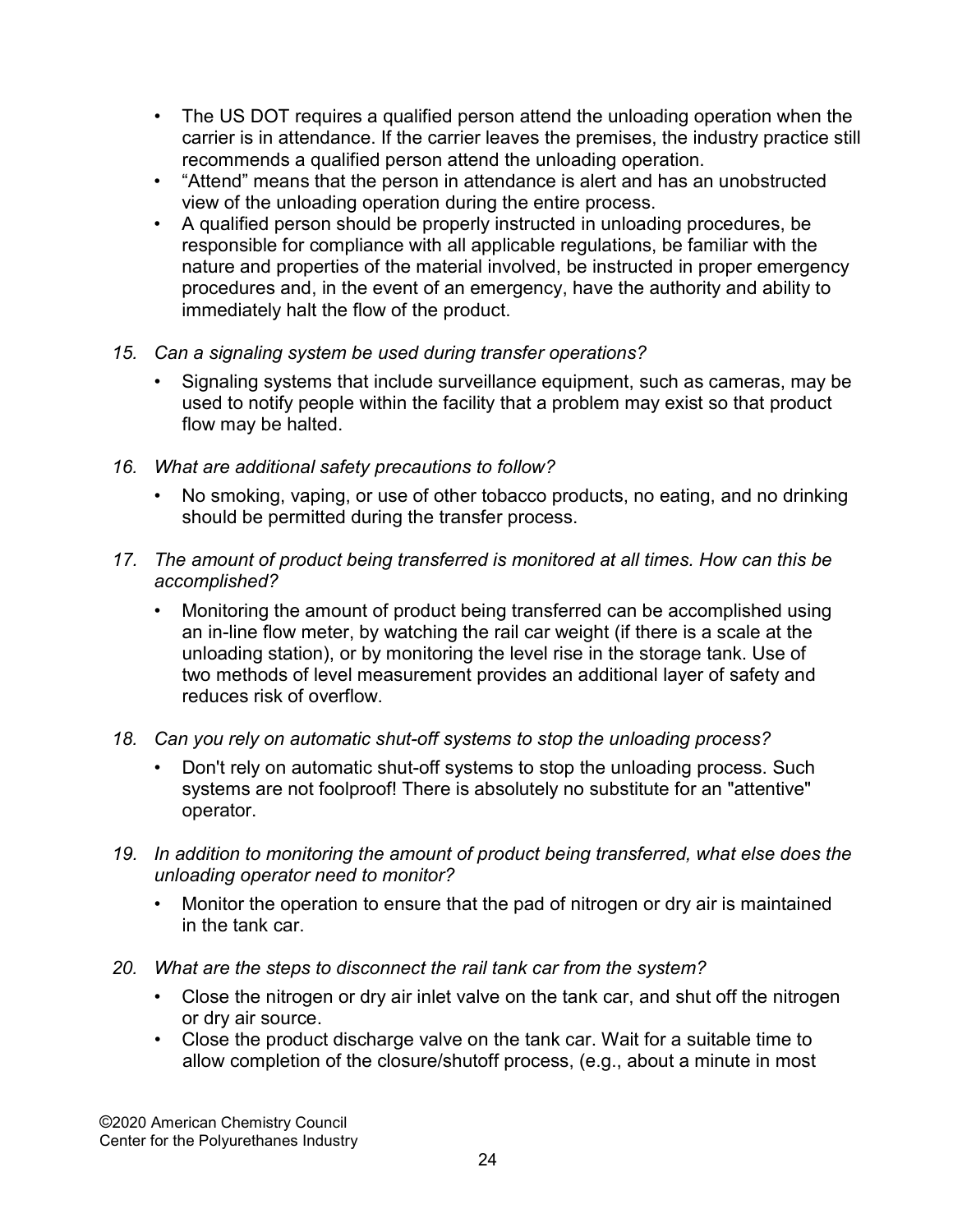cases), then open the product discharge valve to blow the hose clear to the storage tank. Be careful not to over pressurize the receiving tank during the hose clearing operation.

- After the hose is cleared, close the product discharge valve on the tank car and the valve on the receiving line.
- Open the bleed valve to depressurize the unloading hose. Make sure you collect any excess product in a catch container that contains a neutralizing solution.
- Close the bleed valve.
- Carefully disconnect the unloading hose from the tank car and, if necessary, from the receiving line. Use a catch container under the ends of the hose to capture any product drippage.
- Apply caps and plugs to the ends of the hose immediately after disconnection.
- Remove the fitting from the tank car discharge valve, and install the closure plug.
- Recheck to see that the tank car is still pressurized, usually with a minimum 5 to 10 psig of nitrogen or dry air. This will help ensure that moisture will not enter the tank car and react with the residual TDI on the return trip.
- Depressurize and carefully disconnect the dry air or nitrogen hose from the tank car's inlet valve. Remove the fitting from the tank car's nitrogen valve, and install the closure plug.
- Remove the thermometer from the thermowell, close the valve (if one is present), and install the closure cap.
- Check all valves to verify they are fully closed, and all closure plugs to verify they are wrench tight.
- Close the valve cover hatch, install the securement pin, and apply a tamper evident seal for the return trip.
- 17. What do you do about any spilled material or product residue on the tank car?
	- Consult state and local regulations for spilled material. The U.S. Department of Transportation (DOT) requires that any spilled material or product residue must be removed from the tank car's exterior surface prior to it being offered for return shipment.
- 18. What do you do to get the tank container ready for return?
	- Complete the checklist to ensure the rail tank car is properly prepared for return shipment.
	- If there are any defects that must be corrected before the car can be returned or before the car is loaded for the next shipment, notify the supplier.
	- Remove the wheel chock, blue flag, and derail.
	- Return the paperwork to the receiving office and, if there are no defects, notify appropriate personnel that the empty tank car is ready for return.
- 19. What resources are available if you have additional questions about handling TDI?
	- If you have any further questions or are unsure of the actions required of you, ask your supervisor or team leader, or contact the product manufacturer.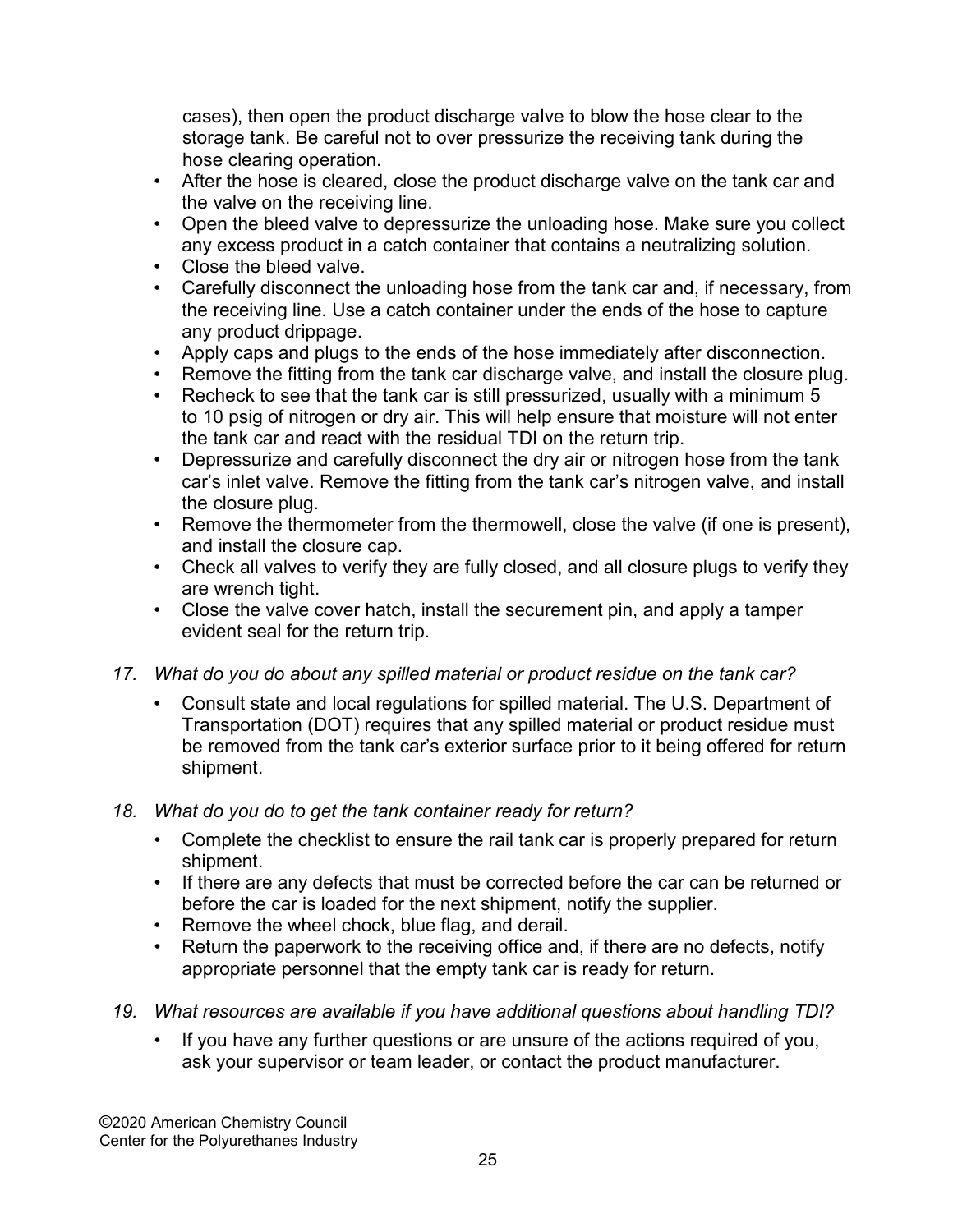- For more information on handling TDI, consult the following literature developed by the Center for the Polyurethanes Industry (available at www.polyurethane.org):
	- Guidelines for Diisocyanate Storage Tank Systems
	- Guidelines for Receiving and Unloading TDI
	- **I** Unloading Toluene Diisocyanate Rail Cars

#### Emergency Response

- 1. What resources are available in the event of a TDI spill?
	- An emergency response plan must be in place before handling TDI.
	- The emergency response plan will give you the information you need to control a release of TDI, avoid potential cross contamination, prevent injury to yourself or your coworkers, or damage to the environment.
	- Periodic review of the plan helps ensure the plan remains current with legal requirements and leading practices.
	- Some manufacturers may supply their own in-house emergency response telephone numbers and contacts in case of an incident involving a spill, leak, or damage.
	- All TDI manufacturers in the US are registered with CHEMTREC—the Chemical Transportation Emergency Center—established by the American Chemistry Council.
- 2. How can CHEMTREC help in the event of a spill?
	- CHEMTREC is staffed twenty-four hours a day, seven days a week, toll free at 1- 800-424-9300, and is available to provide emergency response information.
	- A call to CHEMTREC will provide first action advice on handling procedures for emergencies involving TDI, and operators will also make contact with the manufacturer. CHEMTREC is not a governmental reporting agency.
	- Providing accurate information to CHEMTREC is imperative in order to receive correct response information. It is important to identify the product by its trade name.
	- All producers of TDI have response capabilities and can provide assistance if requested.
- 3. What do you do it you discover a leaking package?
	- If a package arrives at your facility and is leaking, follow your company's emergency plan or call the product manufacturer for assistance.
- 4. Who is permitted into the spill area?
	- In the event of an incident, only trained and qualified individuals are permitted into the spill area.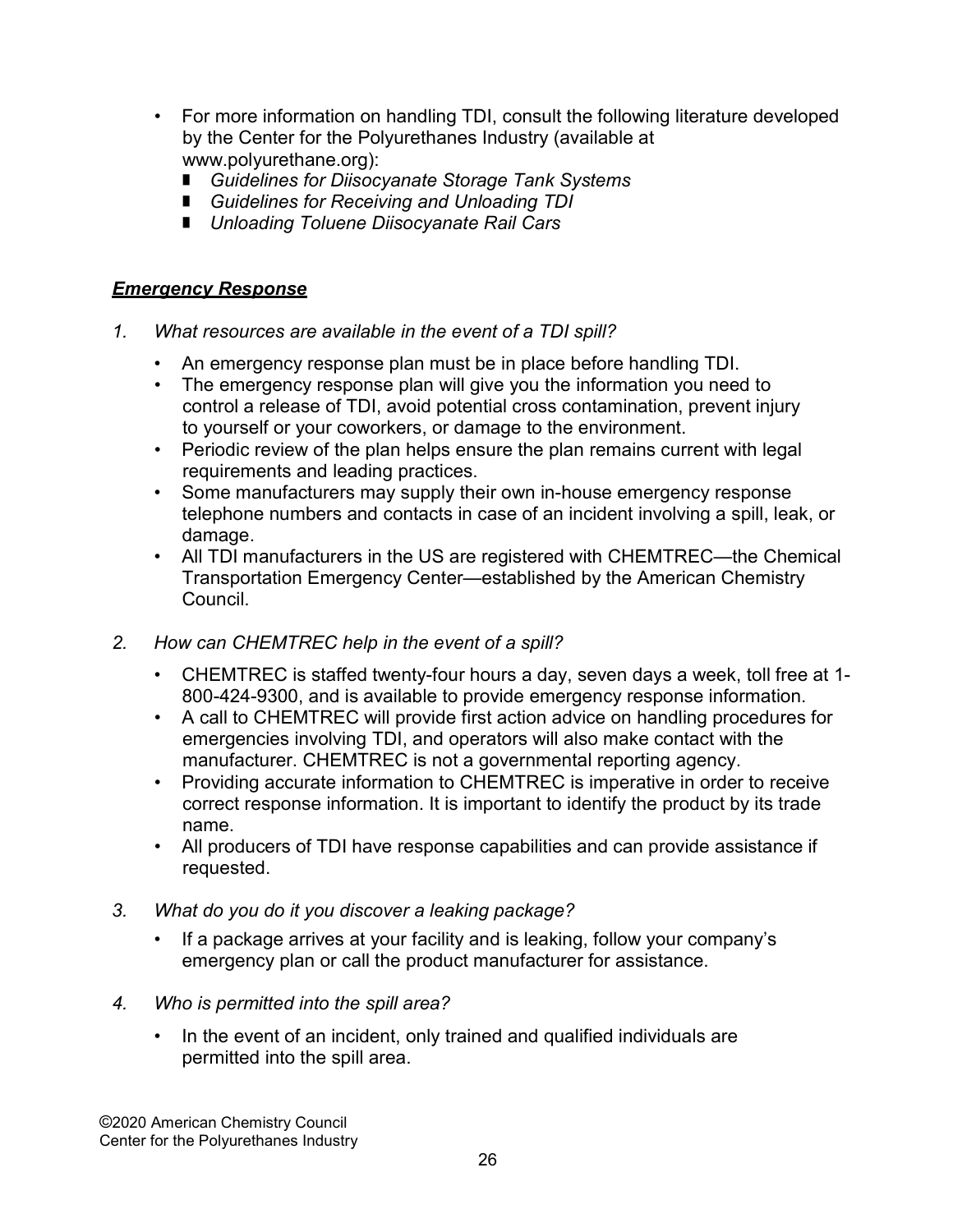- 5. Is respiratory protection required?
	- Never approach a spill without the appropriate personal protective equipment, including an approved air-supplied positive pressure breathing apparatus.
- 6. What is the first thing that should be done when attempting to control a spill?
	- In the event of a product spill, activate the emergency response plan and stop the flow of product from the source, if it can be accomplished safely.
	- Do not allow spilled TDI to flow into drains or sewers. TDI will react with water and could obstruct the flow, and clog the drain.
	- If you puncture a drum, leave the forks in the drum and obtain assistance to clean up the spill.
- 7. What do you do to contain the spill?
	- Do not allow spilled TDI to flow into drains or sewers. TDI will react with water and could obstruct the flow, and clog the drain.
	- To stop the spread of the spilled material use absorbent material such as vermiculite, saw dust, clay earth, sweeping compound or sand to create a barrier around the spill or the inlet to the sewer or drain.
	- Depending on the size of the incident, spill pillows or other containment materials may be used to prevent further spreading of the product.
- 8. What do you do after the spill has been contained?
	- Once the spill has been stopped, absorbed, pumped off, or removed from the receiving surface, and there is no chance of further spread of the product, the area must be decontaminated with a neutralizing agent.
	- It is important to ensure all liquid has been absorbed before attempting neutralization of remaining product.
- 9. Where can you find out additional information about neutralizing solutions?
	- Consult the product manufacturer's SDS or contact the product manufacturer for neutralizing solution recommendations.
- 10. When do you prepare the neutralizing solution and absorbent material?
	- Prepare the neutralizing solution ahead of time, as well as the absorbent material, and have them readily available if an emergency arise.
- 11. How should the neutralizing solution and absorbent material be used?
	- Apply the neutralizing solution over the entire spill area.
	- Once the neutralizing solution has been applied, cover the area with additional absorbent material.
	- Spread the absorbent material around to aid in contact between the surface and the neutralizing solution.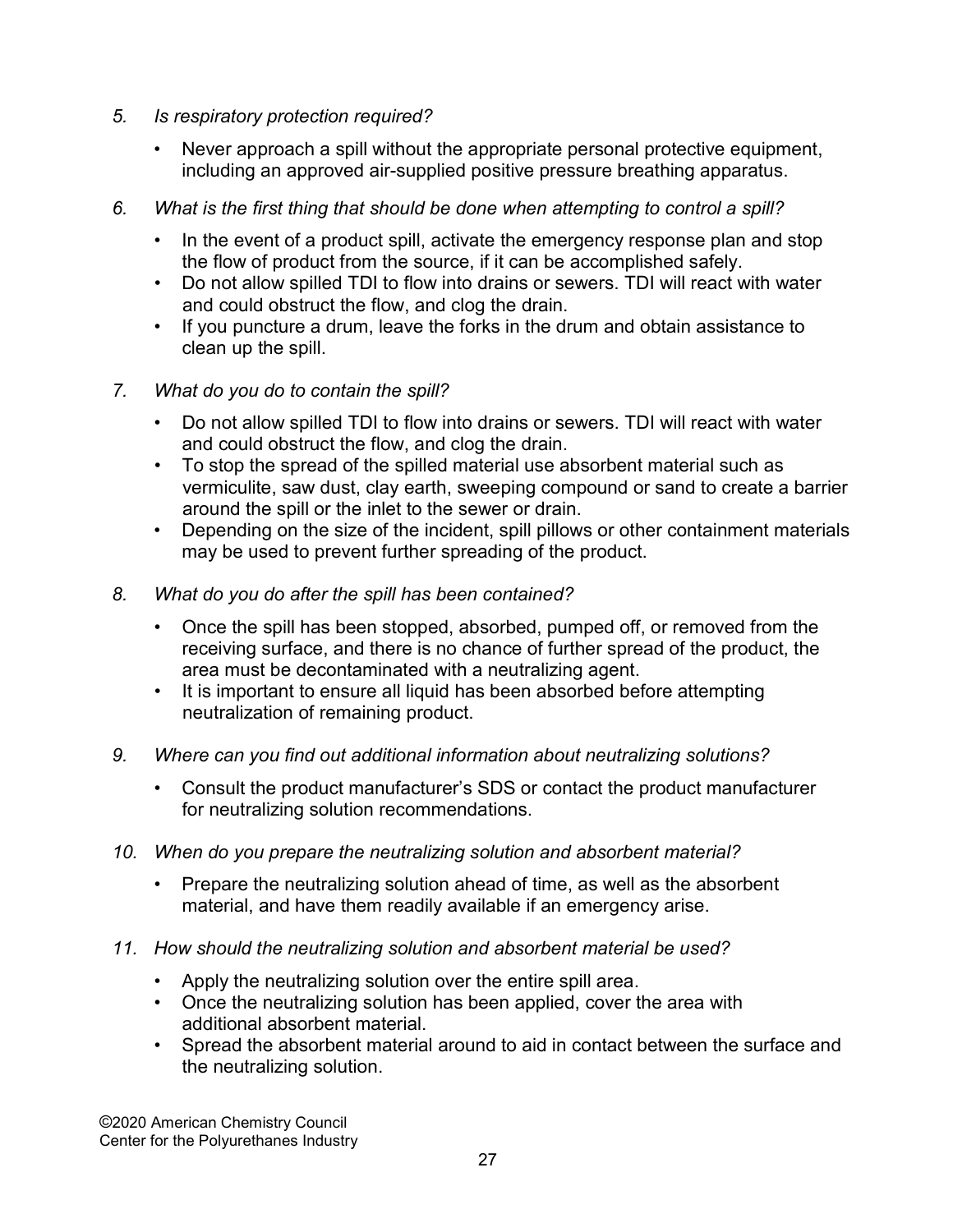- Then shovel all of the absorbent material into an appropriate waste container.
- Apply neutralizing solution again to ensure adequate decontamination.
- 12. What is the recommended ratio for thorough decontamination?
	- A commonly recommended ratio for thorough decontamination is tens parts of neutralizing solution to one part spilled material.
- 13. What is the disposition of the drum into which waste material from the cleanup has been placed?
	- Place the lid loosely on the drum, and move it to a well-ventilated area, in case further reaction occurs. Do not tighten the lid because dangerous pressures may result from the neutralization process.
	- Carbon dioxide gas is generated through the neutralization process so frequent monitoring of the drum can reduce potential risks. Do not secure the lid until you are sure the reaction is complete.
	- After the product has fully reacted and prior to disposal, tighten the lid on the drum securely. Always check with regulatory authorities for proper disposal guidelines.
- 14. What do you do with contaminated protective equipment?
	- Properly dispose of all contaminated protective equipment.
- 15. What regulations apply to waste materials generated during a TDI spill cleanup?
	- Any waste material that has been generated during spill cleanup must be disposed of in accordance with federal, state, and local regulations.
	- TDI is a hazardous waste.
	- Containers used for waste disposal must be labeled in accordance with applicable waste regulations, such as US DOT and EPA. Contact your supplier for additional information.
- 16. Who needs to be notified when a spill occurs?
	- Depending upon the circumstances and the amount of the spillage, local, state, and federal agencies may have to be notified. Of course, your company's own hazardous materials team or outside contractor will be able to judge this.
- 17. What resources are available if you have additional questions about handling TDI?
	- If you have any further questions or are unsure of the actions required of you, ask your supervisor or team leader, or contact the product manufacturer.
	- For more information on handling TDI, consult the following literature developed by the Center for the Polyurethanes Industry (available at www.polyurethane.org):
		- Guidelines for Management and Disposal of Hazardous Wastes from Polyurethane Processing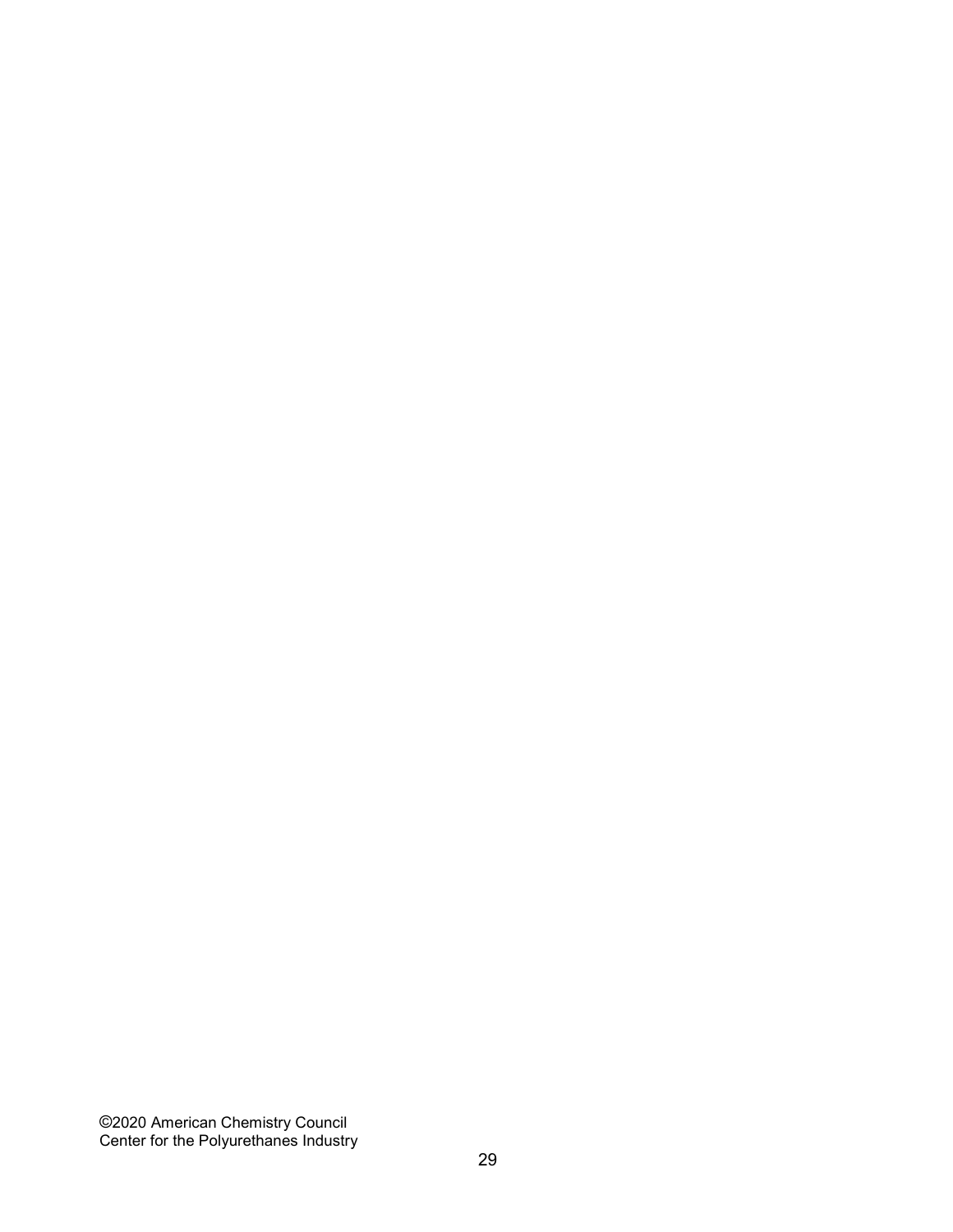# QUIZ

The purpose of these quizzes is to assure the instructor that the participants have been receptive to, and have mastered the objectives of, this training program. The test results may be retained in the participant's file as a means of demonstrating to company health and safety managers that all participants are familiar with proper work procedures and safety rules.

Five separate quizzes have been provided with this Leader's Guide. One is for employees handling drums or intermediate bulk containers, the second for employees involved in tank container (isotainer) transfers, the third for employees involved in cargo tank trailer transfers, the fourth for employees involved in rail tank car transfers and the fifth quiz is for all transport operations, with information on hazard communication and emergency response procedures. Use the quiz that is most appropriate for your work site. Each participant should be able to demonstrate mastery of the objectives by achieving an acceptable test score. A participant who scores lower than that should review the missed questions with the leader.

The quizzes included in this Leader's Guide may be reproduced without further permission.

Answers to the quiz questions follow:

## DRUM AND INTERMIEDIATE BULK CONTAINER HANDLING QUIZ

1. A 2. D 3. B 4. D 5. A 6. C 7. A 8. B TANK CONTAINER TRANSFERS QUIZ 1. B 2. A 3. D 4. A 5. C 6. D 7. B 8. A 9. C 10. A 11. B

### CARGO TANK TRAILER TRANSFERS QUIZ

1. B 2. A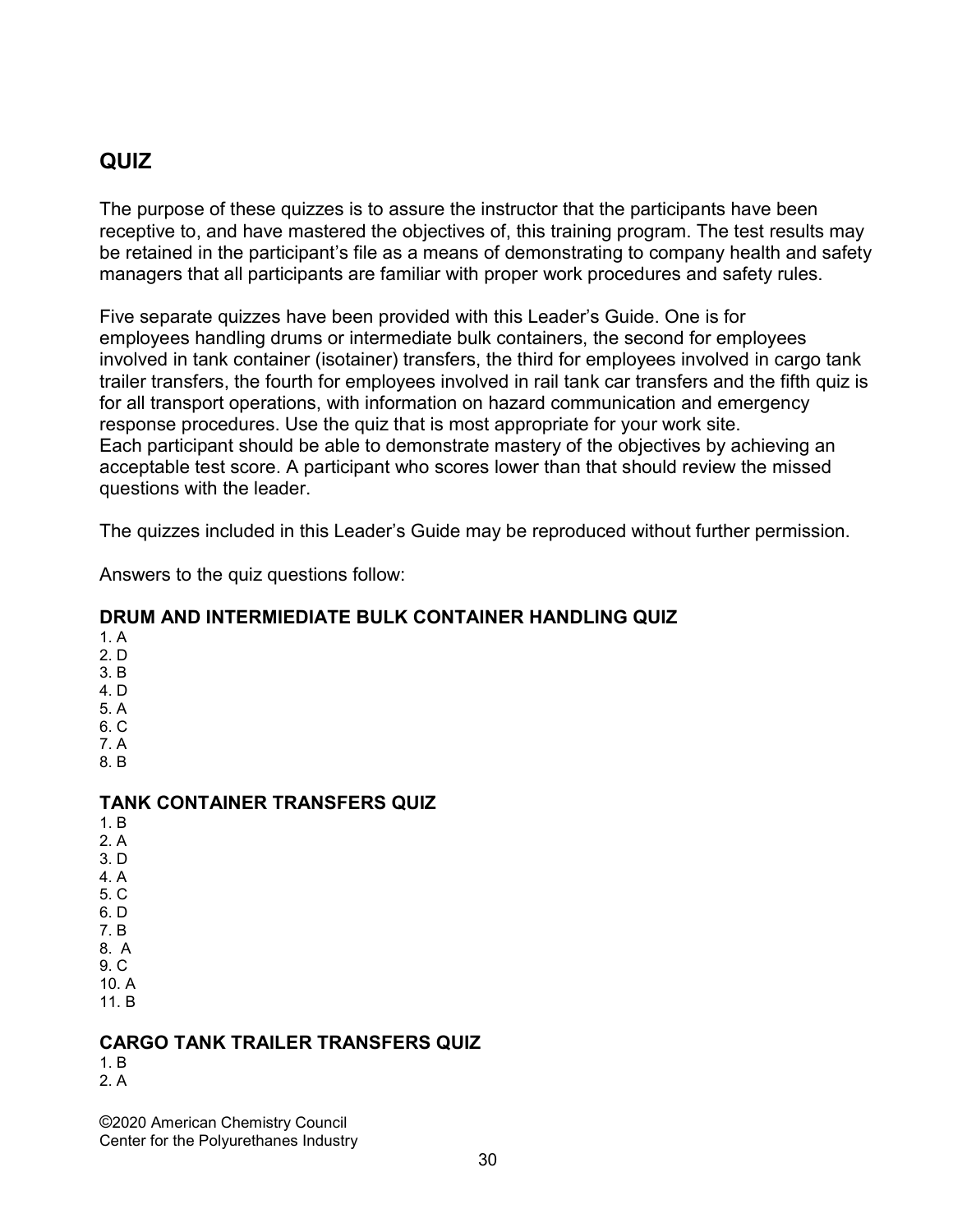- 3. D
- 4. A
- 5. B 6. C
- 7. D
- 8. A
- 9. B
- 10. C
- 11. A
- 12. B

## RAIL TANK CAR TRANSFERS QUIZ

- 1. B
- 2. A
- 3. D 4. A
- 5. C
- 6. D
- 7. A
- 8. A
- 9. C
- 10. A
- 11. B

#### HAZARD COMMUNICATION AND EMERGENCY RESPONSE QUIZ

- 1. B
- 2. A
- 3. D 4. A
- 5. C
- 6. D
- 7. B
- 8. A
- 9. C 10. A
- 11. A
- 12 D
- 13 B
- 14. B
- 15. C 16. B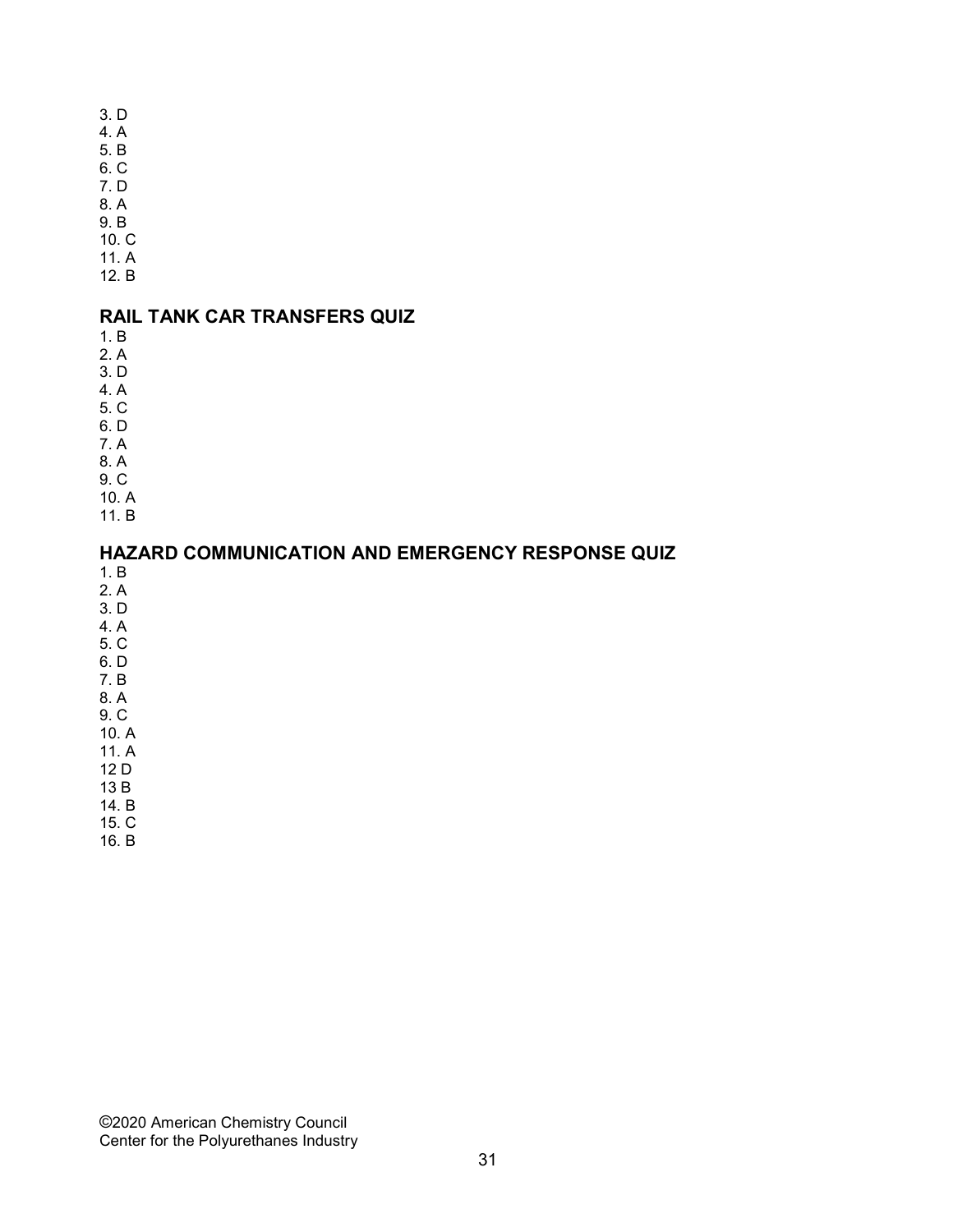| NAME:  |  |
|--------|--|
| DEPT.: |  |
| DATE:  |  |

Drum and Intermediate Bulk Container Handling Quiz

# SAFE HANDLING OF TOLUENE DIISOCYANATE

#### MULTIPLE CHOICE: Circle the correct statement.

- 1. Prior to unloading, follow these checks for shipment accuracy: verify that the purchase order number matches the shipment, check that the product description on the paperwork matches what was ordered, and
	- a. verify the seal numbers on the paperwork match the seal number on the container; verify the container number matches the paperwork
	- b. verify the seal number is listed on the paperwork; check the driver's ID
	- c. verify the placard on the container matches the hazard listed on the paperwork; verify the material labels on the drums or IBCs are the correct TDI product
	- d. verify that the paperwork lists the Emergency Contact number; check that the container has been sealed
- 2. Which statement is true about drums?
	- a. Drums can be stored on their chimes or on pallets.
	- b. Never move drums by picking them up on their chimes.
	- c. Drums should not be stored outside where they can be exposed to the elements.
	- d. All of the above.
- 3. Before opening the doors to begin unloading drums or IBCs, it is important to and on the tractor and trailer.
	- a. take the driver's keys; inspect the drums or IBCs
	- b. set the emergency brake; chock the wheels
	- c. secure the doors; close the air brake
	- d. Inspect the trailer floor; remove any freight securement equipment
- 4. The preferred way to dispose of empty drums is to:
	- a. place on pallets and place in an approved pick up location.
	- b. drain residual material and place drums with the bungs down.
	- c. contact local scrap metal dealer for instruction.
	- d. contract with an approved drum reconditioner.
- 5. Drums or IBCs with even a little \_\_\_\_\_\_ have the potential to react with TDI to form carbon dioxide and, in closed containers, potentially cause a violent rupture.
	- a. water or moisture
	- b. heat
	- c. oxygen
	- d. polyurethane foam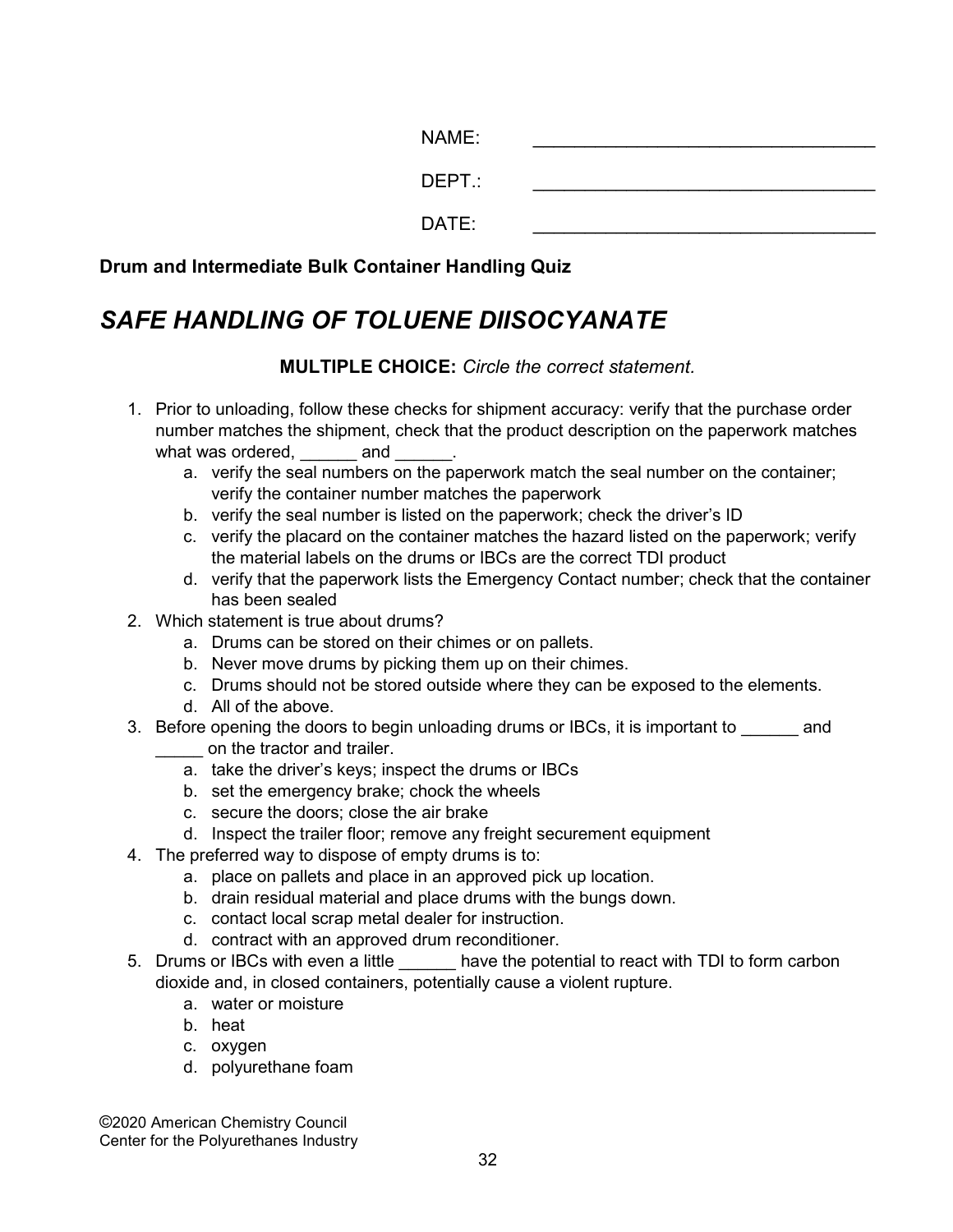- 6. If you suspect a chemical reaction is taking place in a drum or IBC, the most appropriate action to take is to:
	- a. loosen the bung before rupture can occur.
	- b. move to a remote location and monitor.
	- c. isolate the area and contact manufacturer for assistance.
	- d. inspect the drum or IBC to ensure there are no leaks.
- 7. The U.S. Department of Transportation (DOT) regulates the transportation of toluene diisocyanate as
	- a. a hazardous substance.
	- b. a non-hazardous substance.
	- c. The US DOT does not regulate TDI.
	- d. a hazardous substance in single packages in quantities greater than 5,000 pounds.
- 8. What is the correct hazard placard for TDI?
	- a. 3082
	- b. 2078
	- c. 8230
	- d. 7820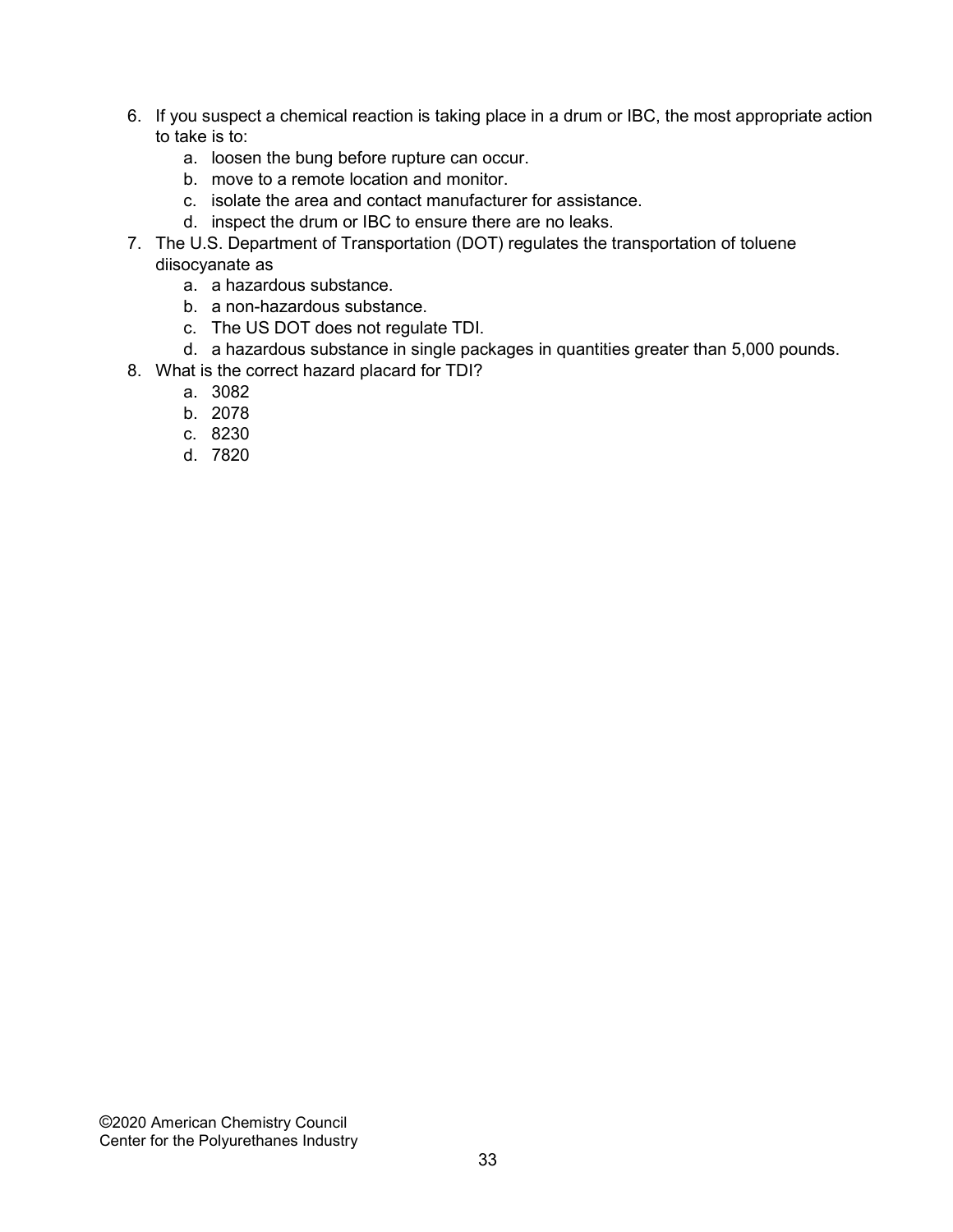| NAME:  |  |
|--------|--|
| DEPT.: |  |
| DATE:  |  |

# TANK CONTAINER (ISOTAINER) TRANSFERS QUIZ

# SAFE HANDLING OF TOLUENE DIISOCYANATE

#### MULTIPLE CHOICE: Circle the correct statement.

- 1. What helps to ensure that each step of the appropriate unloading procedure is completed each and every time throughout the unloading sequence?
	- a. An on time delivery
	- b. Checking off each and every step on a documented checklist completed during the offload
	- c. Signing the paperwork
	- d. Working with a partner
- 2. Prior to unloading, follow these checks for shipment accuracy: verify the purchase order number matches the shipment, verify the product description on the paperwork matches what was ordered, <u>\_\_\_\_\_\_</u> and
	- a. verify the seal numbers on the paperwork match the seal number on the container; verify the container number matches the paperwork
	- b. verify the seal number is listed on the paperwork; check the driver's ID
	- c. verify the placard on the container matches the hazard listed on the paperwork; verify the material labels on the tank container are the correct TDI product
	- d. verify the paperwork lists the Emergency Contact number; check that the container has been sealed
- 3. Before beginning the unloading process, the receiving tank should be confirmed to
	- ${\sf and}$
	- a. have product in the storage tank; the tank content level is visible
	- b. not have an active high level alarm; has a temperature within 20°F of the product being delivered
	- c. have a pressure lower than the tank container; there is enough room in the storage to hold the amount being delivered
	- d. have an unloading connection that is clearly identified with a product name that matches the product tag on the tank container outlet; there is enough room in the storage tank to hold the amount being delivered
- 4. According to industry best practice, to prevent cross contamination of polyurethane raw materials, what size hoses and fitting will be needed to unload TDI?
	- a. 2" hoses and fittings
	- b. 4" hoses adapted to 3" fittings
	- c. 2" or 3", depending on what is on the cargo tank trailer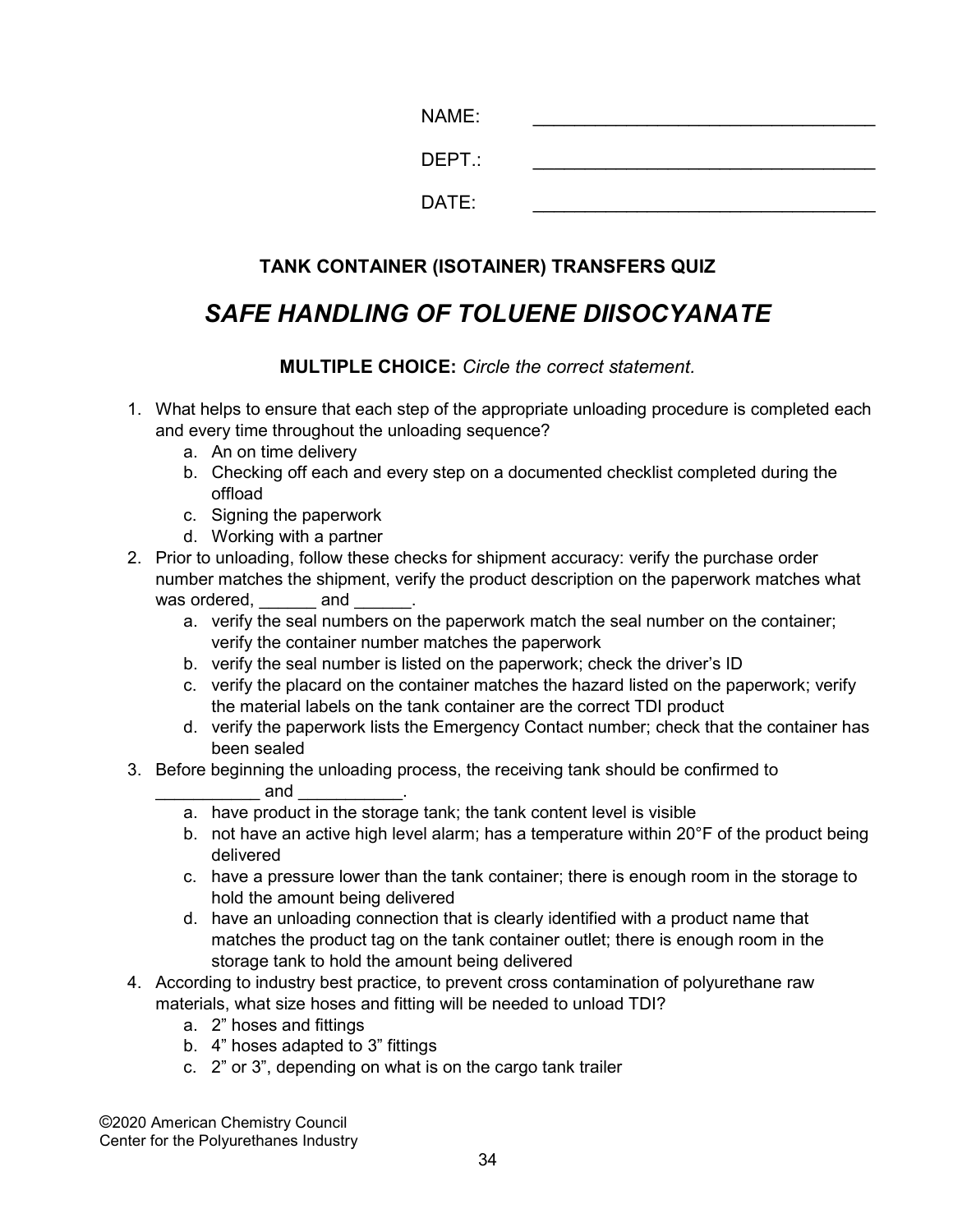- d. 3" hoses and fittings
- 5. If dry air is used, it is extremely important to check for signs of moisture. It is recommended that dry air have a dew point of \_\_\_\_ as a minimum.
	- a. 32° F
	- b. 300° F
	- c. -40° F
	- d. 0° F
- 6. According to industry best practice, the role of the truck driver during unloading operations is to:
	- a. operate all tank container valves only after the unloading operator has made all connections to the tank container.
	- b. make all connections so that the unloading operator can operate all valves.
	- c. remain in tractor while the unloading operator completes the offload.
	- d. make all connections to the tank container and operate the valves and other equipment on the tank container.
- 7. According to industry best practice, for the role of the unloading operator during unloading operations is to:
	- a. ensure that the driver follows the appropriate unloading procedures.
	- b. make all connections to the receiving line and operate the valves and other equipment on the receiving system.
	- c. make all tank container and receiving line connections so that the driver can operate all valves.
	- d. monitor the receiving tank while the driver completes the offload.
- 8. The U.S. Department of Transportation (DOT) regulates the transportation of toluene diisocyanate as
	- a. a hazardous substance.
	- b. a non-hazardous substance.
	- c. The US DOT does not regulate TDI.
	- d. a hazardous substance in single packages in quantities greater than 5,000 pounds
- 9. What should the unloading operator do after all of the connections have been properly secured and the unloading connections checklist steps have been completed?
	- a. Start the unloading process.
	- b. Leave the unloading area.
	- c. Sign the driver's paper work indicating a good hook up has been made.
	- d. Notify management that the unloading sequence is about to begin.
- 10. In addition to the amount of product being transferred, what else should the unloading operator monitor during the transfer?
	- a. Regularly monitor the dry air or nitrogen pad throughout the unloading process to ensure it is at the proper pressure for the unloading method.
	- b. Monitor other product transfer in process in nearby tanks.
	- c. Check the temperature in the tank container.
	- d. Monitor the unloading area for unnecessary people entering the area.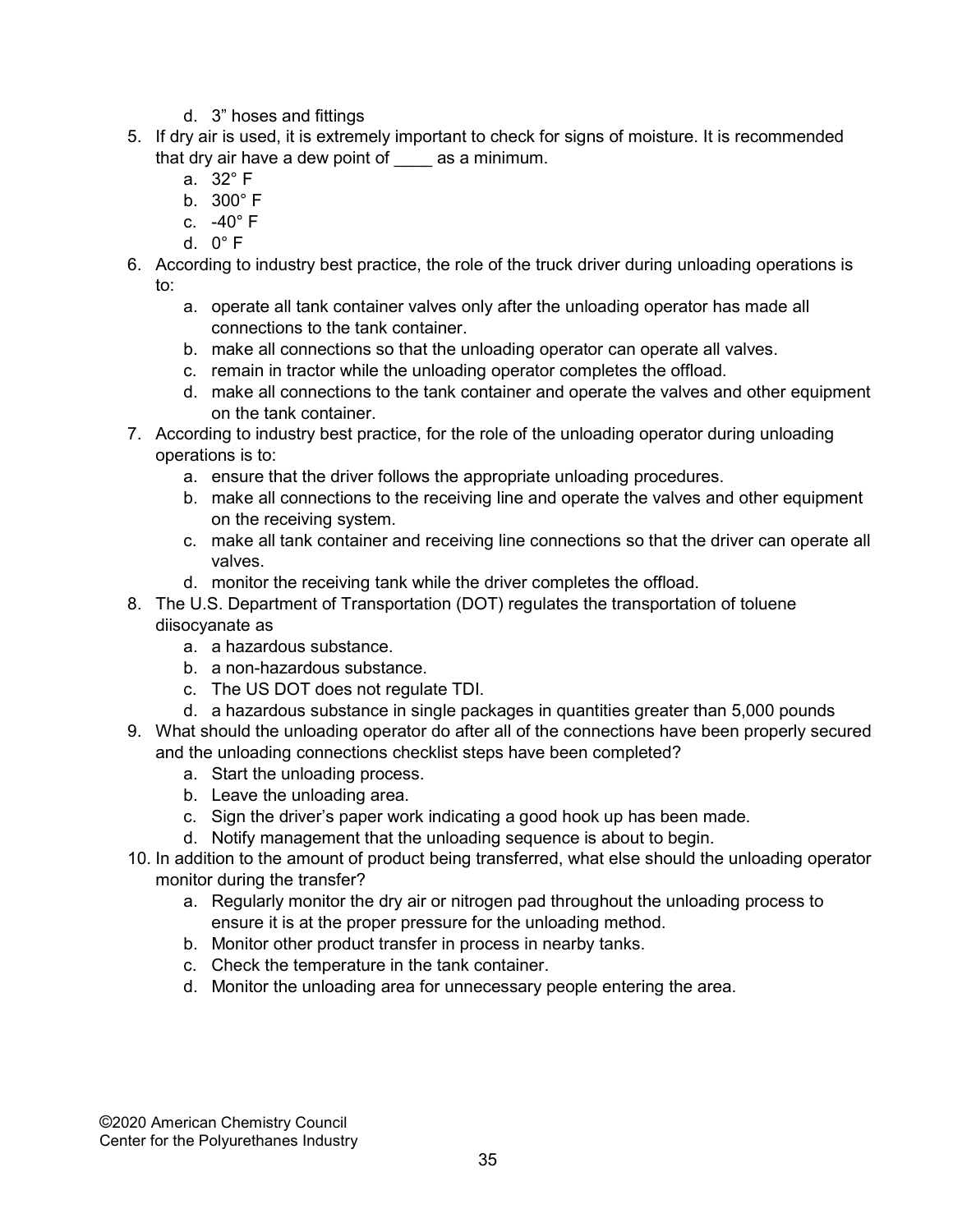- 11. What is the correct hazard placard for TDI?
	- a. 3082
	- b. 2078
	- c. 8230
	- d. 7820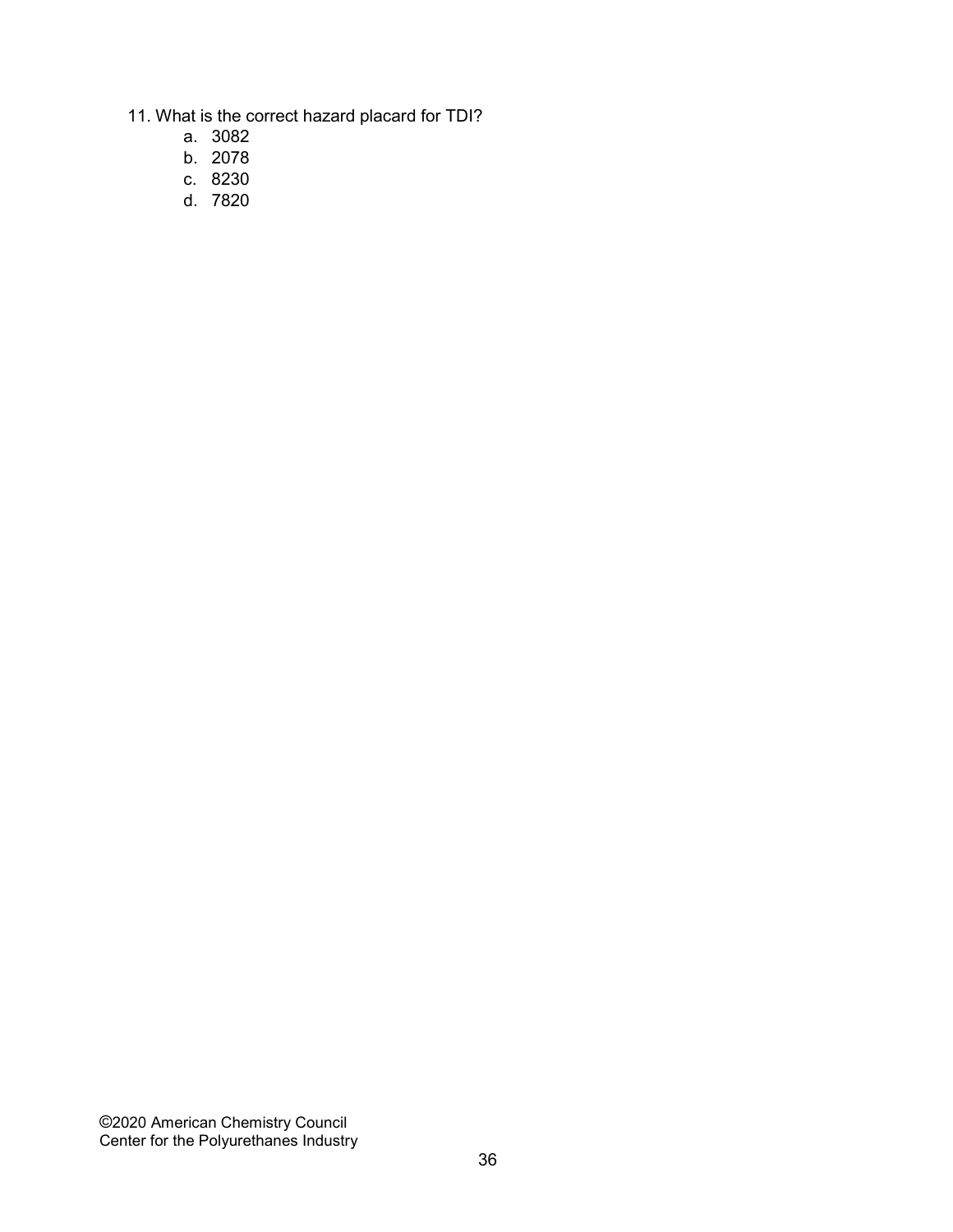| NAME:  |  |
|--------|--|
| DEPT.: |  |
| DATE:  |  |

## CARGO TANK TRAILER TRANSFERS QUIZ

# SAFE HANDLING OF TOLUENE DIISOCYANATE

MULTIPLE CHOICE: Circle the correct statement.

- 1. What helps to ensure that each step of the appropriate unloading procedure is completed throughout the unloading process?
	- a. an on time delivery
	- b. checking off each and every step on a documented checklist completed during the offload
	- c. signing the paperwork
	- d. working with a partner
- 2. Prior to unloading, complete these checks for shipment accuracy: verify the purchase order number matches the shipment, verify the product description on the paperwork matches what was ordered, example and  $\overline{a}$ 
	- a. verify the seal numbers on the paperwork match the seal number on the cargo tank trailer; verify the cargo tank trailer number matches the paperwork
	- b. verify the seal number is listed on the paperwork; check the driver's ID
	- c. verify the placard on the container matches the hazard listed on the paperwork; verify the material labels on the cargo tank are the correct TDI product
	- d. verify the paperwork lists the Emergency Contact number; verify the container has been sealed
- 3. During the TDI unloading operation, who is required to wear PPE?
	- a. The truck driver
	- b. The unloading operator
	- c. PPE is not necessary during unloading operations
	- d. Both the unloading operator and truck driver
- 4. According to industry best practice, to prevent cross contamination of polyurethane raw materials, what size hoses and fitting will be needed to unload TDI?
	- a. 2" hoses and fittings
	- b. 4" hoses adapted to 3" fittings
	- c. 2" or 3", depending on what is on the cargo tank trailer
	- d. 3" hoses and fittings
- 5. What special precautions should be taken when the tractor mounted air compressor is used to pad the tank during offload?
	- a. the tractor does not overheat
	- b. check the sight glass to confirm the desiccant is blue and there are no signs of moisture
	- c. the pressure does not exceed 5 PSI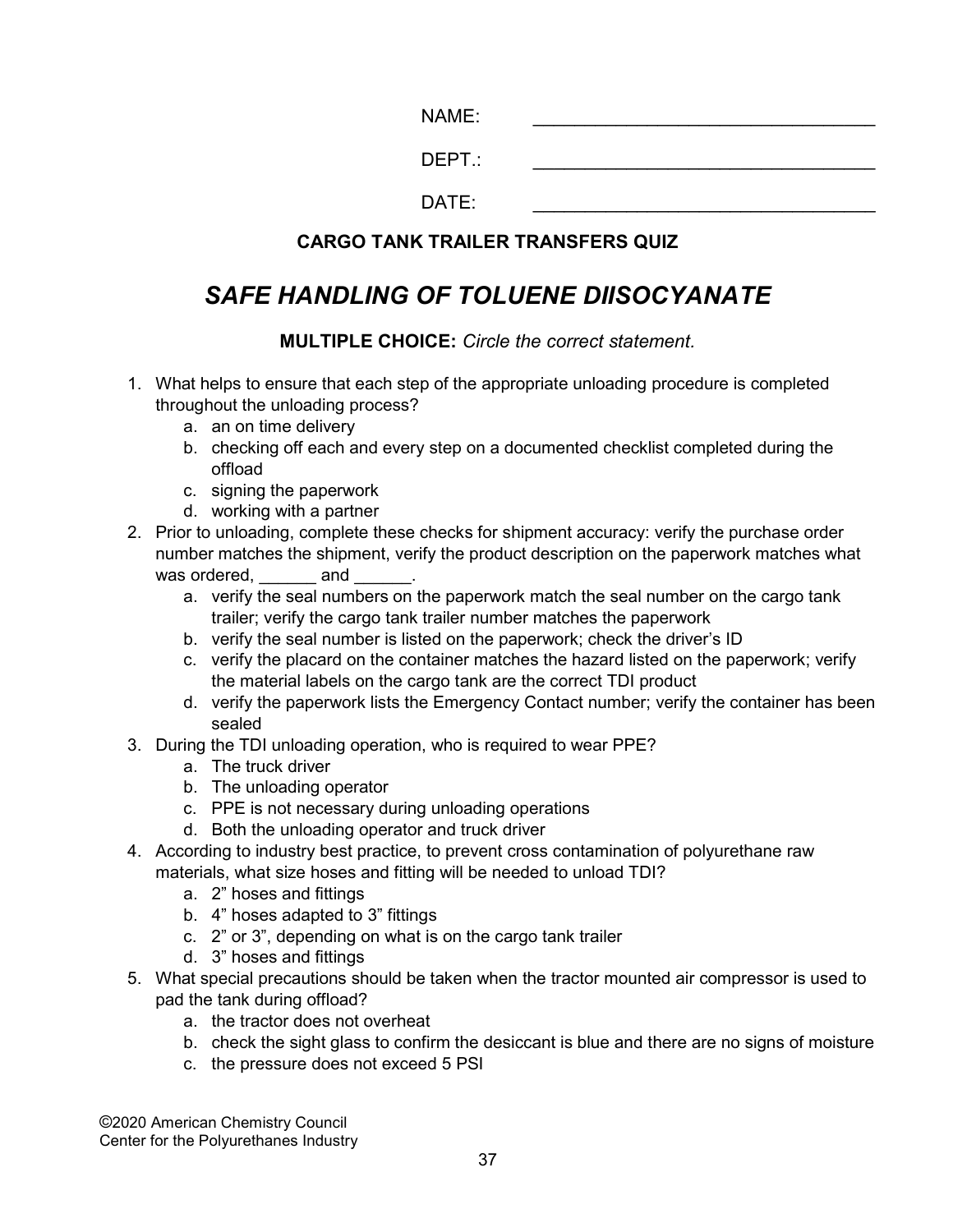- d. the compressor has been inspected within the last 12 months
- 6. If dry air is used, it is extremely important to check for signs of moisture. It is recommended that dry air have a dew point of \_\_\_\_ as a minimum.
	- a. 32° F
	- b. 300° F
	- c. -40° F
	- d. 0° F
- 7. According to the industry best practice, the role of the truck driver during unloading operations is to:
	- a. operate all tank container valves only after the unloading operator has made all connections to the tank container.
	- b. make all connections so that the unloading operator can operate all valves.
	- c. remain in tractor while the unloading operator completes the offload.
	- d. make all connections to the cargo tank trailer and operate the valves and other equipment on the tank container.
- 8. The U.S. Department of Transportation (DOT) regulates the transportation of toluene diphenyl diisocyanate as
	- a. a hazardous substance.
	- b. a non-hazardous substance.
	- c. The US DOT does not regulate TDI.
	- d. a hazardous substance in single packages in quantities greater than 5,000 pounds.
- 9. According to industry best practice, the role of the unloading operator during unloading operations is to:
	- a. ensure that the driver follows the appropriate unloading procedures.
	- b. make all connections to the receiving line and operate the valves and other equipment on the receiving system.
	- c. make all tank container and receiving line connections so that the driver can operate all valves.
	- d. monitor the receiving tank while the driver completes the offload.
- 10. As the unloading operator, what should you do after all of the connections have been properly secured and the unloading connections checklist steps have been completed?
	- a. Start the unloading process.
	- b. Leave the unloading area.
	- c. Sign the driver's paper work indicating a good hook up has been made.
	- d. Notify management that the unloading sequence is about to begin.
- 11. In addition to the amount of product being transferred, what else should the unloading operator monitor during the transfer?
	- a. Regularly check the dry air or nitrogen pad during the unloading process to ensure it is at the proper pressure for the unloading method.
	- b. Check other product transfer in process in nearby tanks.
	- c. Verify the temperature in the tank container.
	- d. Check the unloading area for unnecessary people entering the area.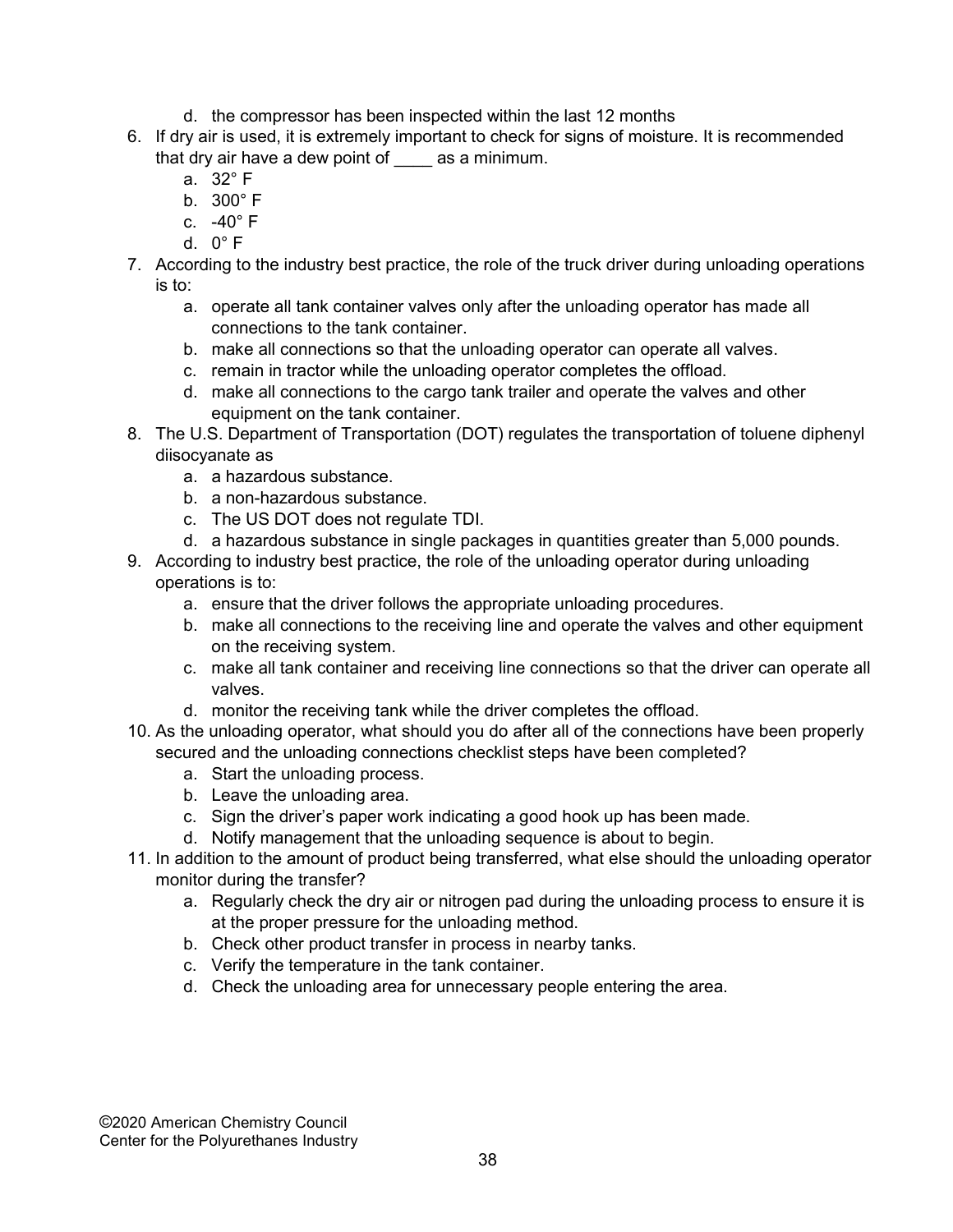- 12. What is the correct hazard placard for TDI?
	- a. 3082
	- b. 2078
	- c. 8230
	- d. 7820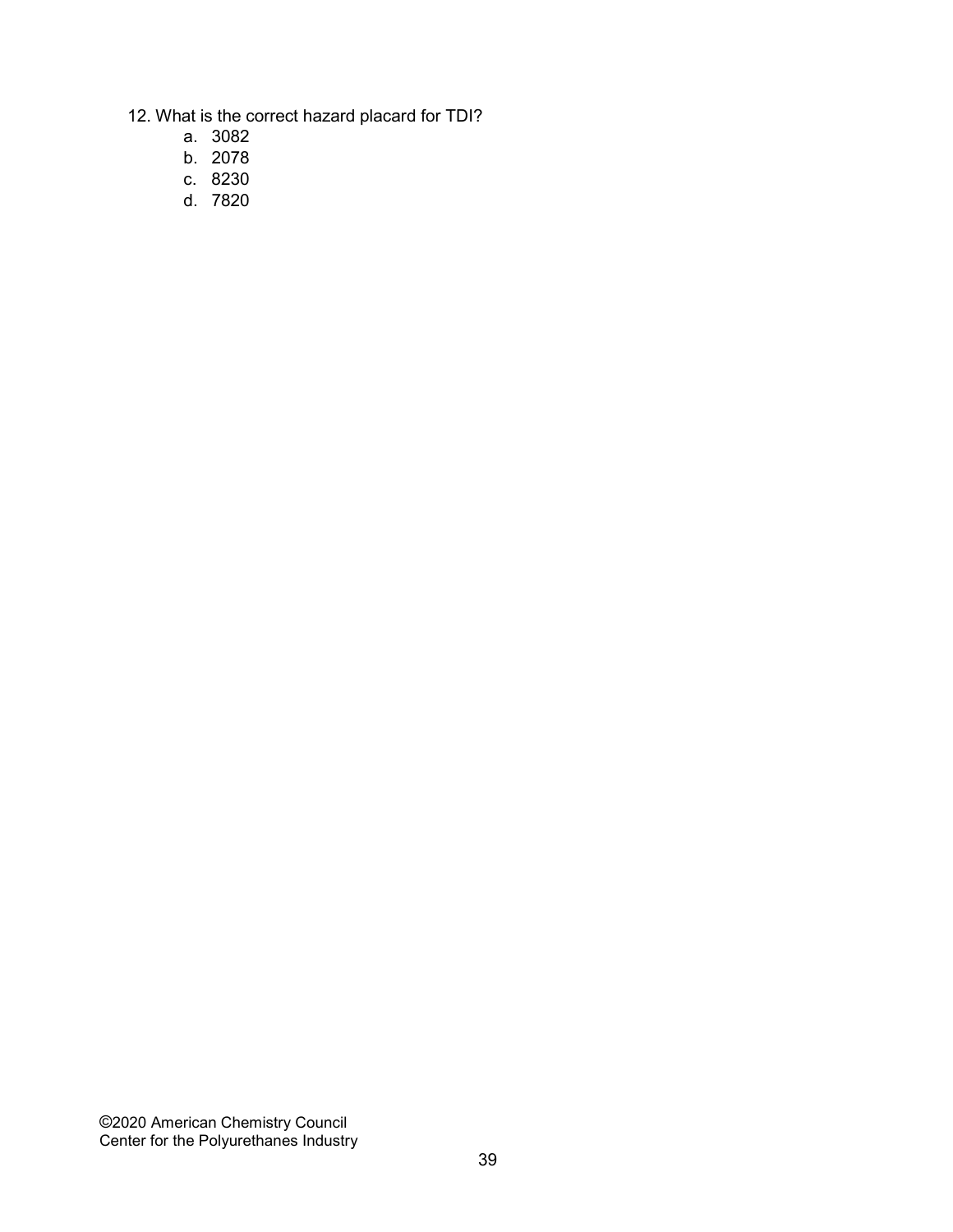| NAME:  |  |
|--------|--|
| DEPT.: |  |
| DATE:  |  |

# RAIL TANK CAR TRANSFERS QUIZ

# SAFE HANDLING OF TOLUENE DIISOCYANATE

MULTIPLE CHOICE: Circle the correct statement.

- 1. What helps to ensure that each step of the appropriate unloading procedure is completed throughout the unloading process?
	- a. an on time delivery
	- b. following a comprehensive checklist throughout the unloading sequence
	- c. relying on backup procedures
	- d. working with a partner
- 2. Prior to unloading, the items to check for shipment accuracy should include: verify the purchase order number matches the shipment, verify the product description on the paperwork matches what was ordered, and
	- a. verify the seal numbers on the paperwork match the seal number on the cargo tank trailer; verify the cargo tank trailer number matches the paperwork
	- b. verify the seal number is listed on the paperwork; check the driver's ID
	- c. verify the placard on the container matches the hazard listed on the paperwork; verify the material labels on the rail car are the correct TDI product
	- d. verify the paperwork lists the Emergency Contact number; check that the container has been sealed
- 3. What personal protective equipment (PPE) is required during transfer operations?
	- a. Work clothing and rubber gloves
	- b. Side shield eye protection, rubber boots and gloves
	- c. Impervious clothing, cotton gloves and eye protection
	- d. Chemical protective suits, chemical splash goggles or chemical face shield and chemical resistant gloves and boots as well as an approved full-face air-supplied respirator.
- 4. According to industry best practice, to prevent cross contamination of polyurethane raw materials, what size hoses and fitting will be needed to unload TDI?
	- a. 2" hoses and fittings
	- b. 4" hoses adapted to 3" fittings
	- c. 2" or 3", depending on what is on the cargo tank trailer
	- d. 3" hoses and fittings
- 5. If dry air is used, it is extremely important to check for signs of moisture. It is recommended that dry air have a dew point of as a minimum.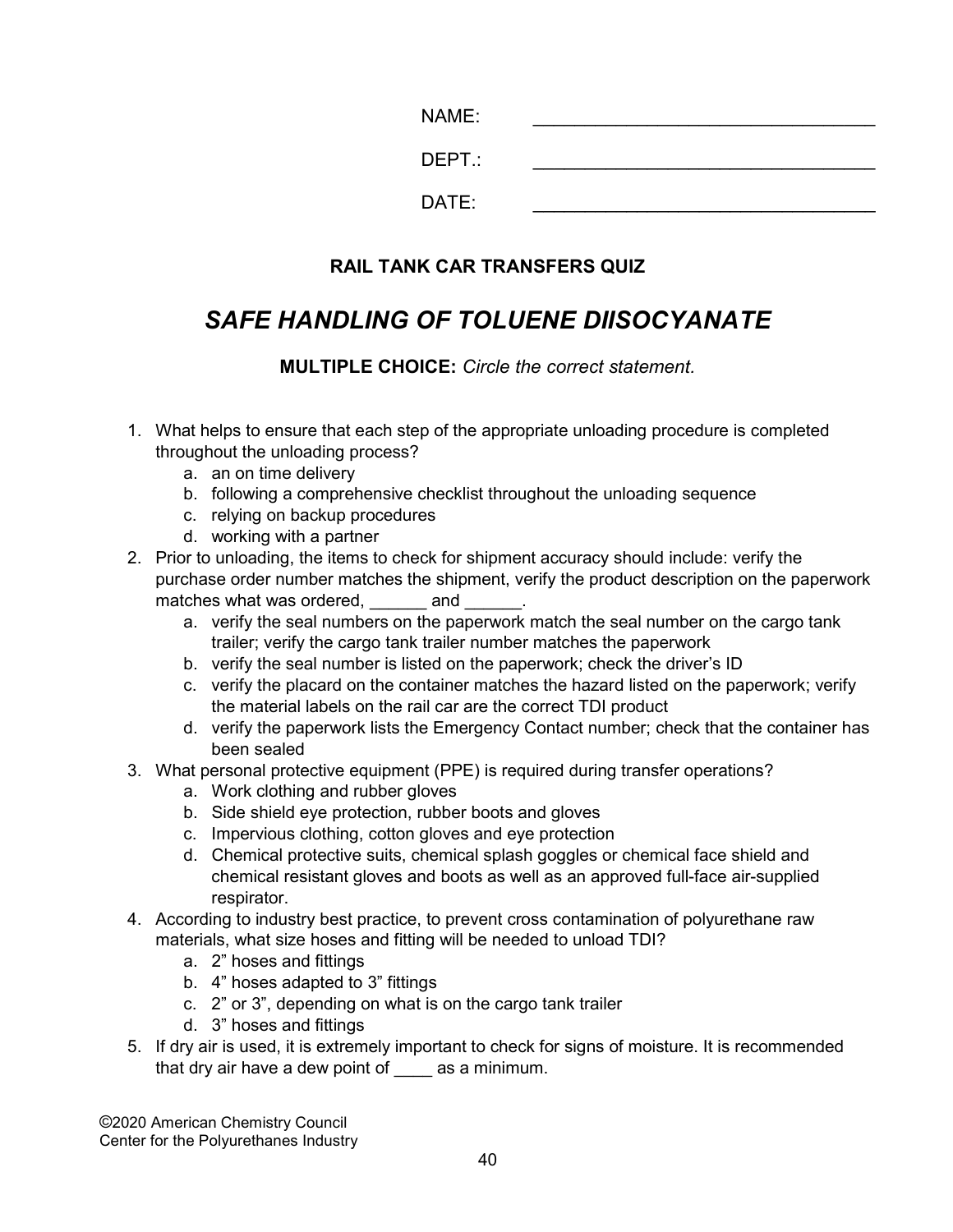- a. 32° F
- b. 300° F
- c. -40° F
- d.  $0^\circ$  F
- 6. Who must attend the unloading operation at all times?
	- a. a manager
	- b. a unloader and a witness
	- c. a third party unloader
	- d. a qualified person
- 7. The U.S. Department of Transportation (DOT) regulates the transportation of toluene diisocyanate as
	- a. a hazardous substance.
	- b. a non-hazardous substance.
	- c. The US DOT does not regulate TDI.
	- d. a hazardous substance in single packages in quantities greater than 5,000 pounds.
- 8. In addition to the amount of product being transferred, what else should the unloading operator monitor during the transfer?
	- a. Regularly check the dry air or nitrogen pad throughout the process to make sure it is at the proper pressure for the unloading method.
	- b. Monitor other product transfer in process in nearby tanks.
	- c. Check the temperature in the tank container.
	- d. Monitor the unloading area for unnecessary people entering the area.
- 9. When disconnecting hoses from the railcar what should be done to minimize the impact of any material that could spill?
	- a. Open the cam and groove fitting very slowly.
	- b. Walk the hose out to ensure there is no product remaining.
	- c. Contain product drippage using a catch container.
	- d. Disconnect wearing gloves and rubber boots as the only PPE required.
- 10. Complete the statement. The U.S. Department of Transportation (DOT) requires that any spilled material or product residue must be removed from the tank car's exterior surface
	- $\frac{1}{2}$ a. prior to it being offered for return shipment
		- b. after it leaves the facility
		- c. upon return to the supplier's facility
		- d. spilled material does not need to be removed
- 11. What is the correct hazard placard for TDI?
	- a. 3082
	- b. 2078
	- c. 8230
	- d. 7820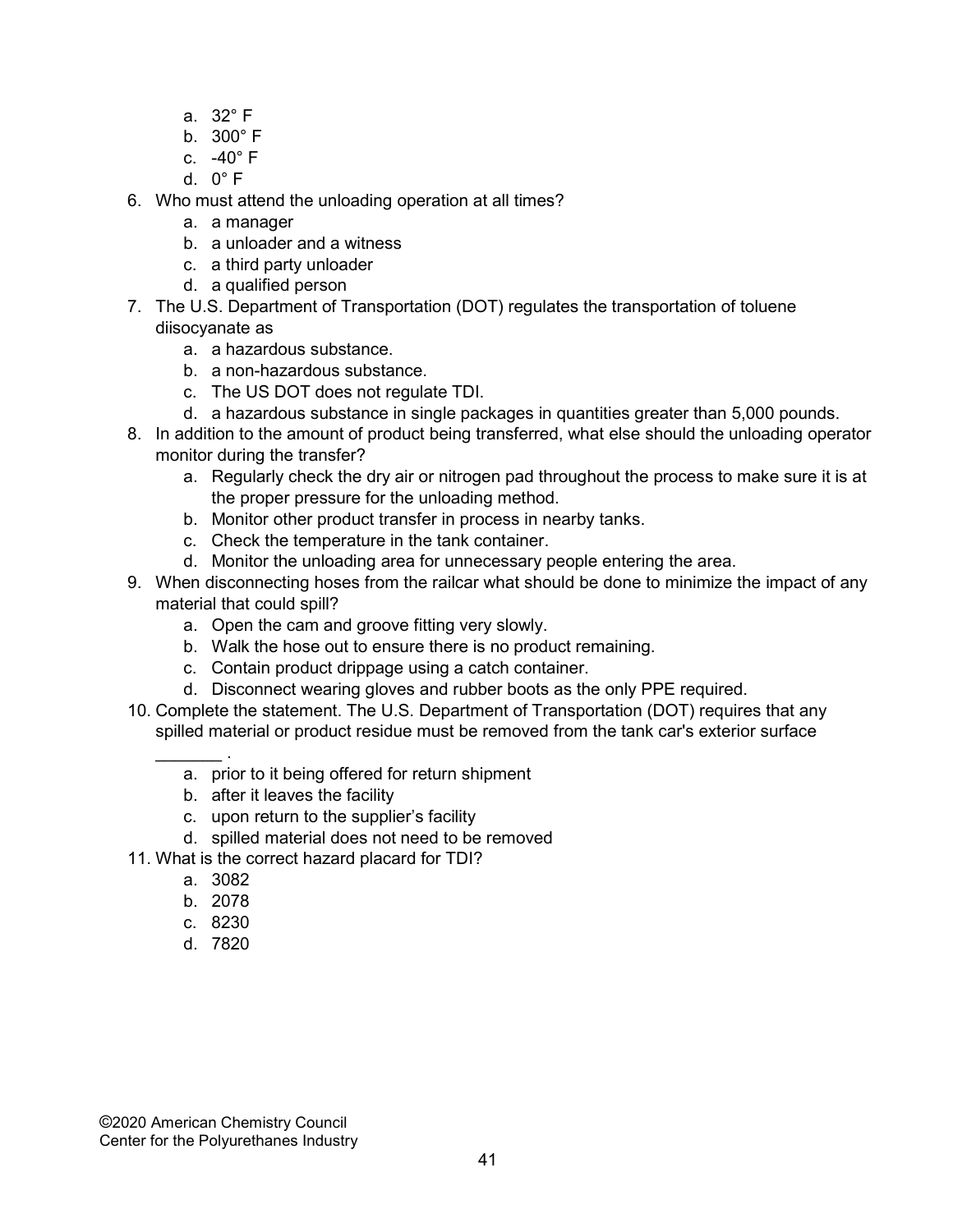| NAME:  |  |
|--------|--|
| DEPT.: |  |
| DATE:  |  |

## HAZARD COMMUNICATION AND EMERGENCY RESPONSE PROCEDURES QUIZ

# SAFE HANDLING OF TOLUENE DIISOCYANATE

### MULTIPLE CHOICE: Circle the correct statement.

- 1. When TDI reacts with water, polyol and several other compounds, what two byproducts are a result of the reaction?
	- a. Heat and steam
	- b. Heat and carbon dioxide
	- c. Carbon dioxide and steam
	- d. Polyurea solids and oxygen
- 2. What are the three routes of entry through which a chemical can cause health effects?
	- a. Inhalation or Breathing, Skin or Eye Contact, Ingestion or Swallowing
	- b. Skin or Eye Contact only
	- c. Inhalation or Breathing, Absorption, Ingestion
	- d. Skin Contact, Eye Contact, Inhalation
- 3. What are symptoms of over exposure to TDI?
	- a. Difficulty breathing
	- b. Tightness in the chest and
	- c. Irritation of the eyes, nose throat and lungs
	- d. All of the above
- 4. Skin exposure or overexposure to airborne TDI may cause or trigger example or  $\blacksquare$ 
	- a. respiratory allergy; sensitization
	- b. headaches; dizziness
	- c. slight changes in body temperature; low grade fever
	- d. change in the taste of food; loss of appetite
- 5. For TDI exposure to the eyes, it is important that the eyes are:
	- a. flushed with water until the TDI reacts with the water and only seek medical attention if the eyes are irritated.
	- b. quickly wipe the TDI out with damp cloths and do not seek medical attention.
	- c. flushed with running water for at least 15 minutes and seek medical attention.
	- d. flushed with saline water only to avoid chemical reaction and seek medical attention within 48 hours.
- 6. Everyone involved in handling of TDI must be equipped with PPE (Personal Protective Equipment). This includes:
	- a. Work clothing and rubber gloves
	- b. Side shield eye protection, rubber boots and gloves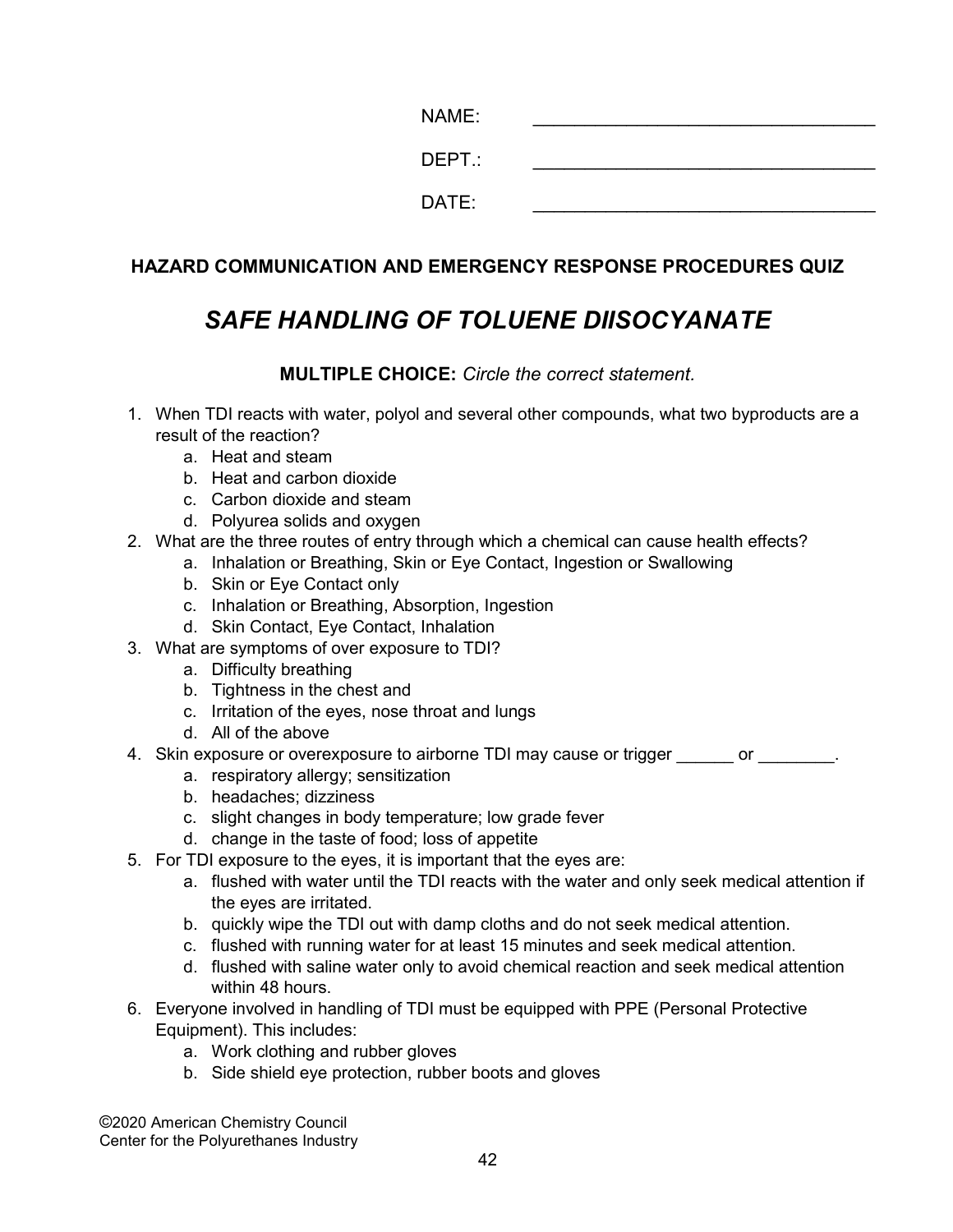- c. Impervious clothing, cotton gloves and eye protection
- d. Chemical protective suits, chemical splash goggles or chemical face shield and chemical resistant gloves and boots as well as an approved full-face air-supplied respirator.
- 7. TDI has a flash point greater than:
	- a. 200° F
	- b. 260° F
	- c. 212° F
	- d. 100° F
- 8. Established TDI exposure limits and the TDI odor threshold limit would suggest that:
	- a. odor should never be used to indicate the presence of TDI.
	- b. overexposure could not occur if TDI odor is detected.
	- c. odor is an effective method for determining the presence of TDI.
	- d. the TDI odor threshold does not correspond to the TDI exposure limits.
- 9. Personnel that will be working in an area containing spilled TDI must be entitled and
	- $\overline{\phantom{a}}$
	- a. alert, healthy
	- b. approved, trained
	- c. trained, qualified
	- d. responsible, in charge
- 10. After reporting the product spill and ensuring that it is safe to take actions, the first step to take  $\mathsf{is}\ \mathsf{to}\ \mathsf{.}$ 
	- a. stop the flow of product from the source
	- b. build a dike with sand in order to drain away the spilled material
	- c. determined the amount spilled
	- d. contain the spilled material in a catch container
- 11. Absorbent material such as clay earth and sweeping compound should be used to stop spilled TDI from flowing into or  $\qquad \qquad$ .
	- a. drains, sewers
	- b. piping, trenches
	- c. open ditches, pits
	- d. containment area, dikes
- 12. When cleaning up spilled TDI, once the product has been stopped, absorbed, pumped off, or removed from the receiving service, and there is no chance of further spread of the product, the area must be decontaminated with  $\frac{1}{2}$ ?
	- a. appropriate solvents
	- b. saw dust
	- c. sweeping compound
	- d. neutralizing agent
- 13. Drums containing materials contaminated by TDI should be kept:
	- a. sealed and in a cool dry area.
	- b. in a well-ventilated area and monitored frequently.
	- c. in direct sunlight.
	- d. in a hot, humid room.
- 14. Where can you find out additional information about neutralizing solutions?